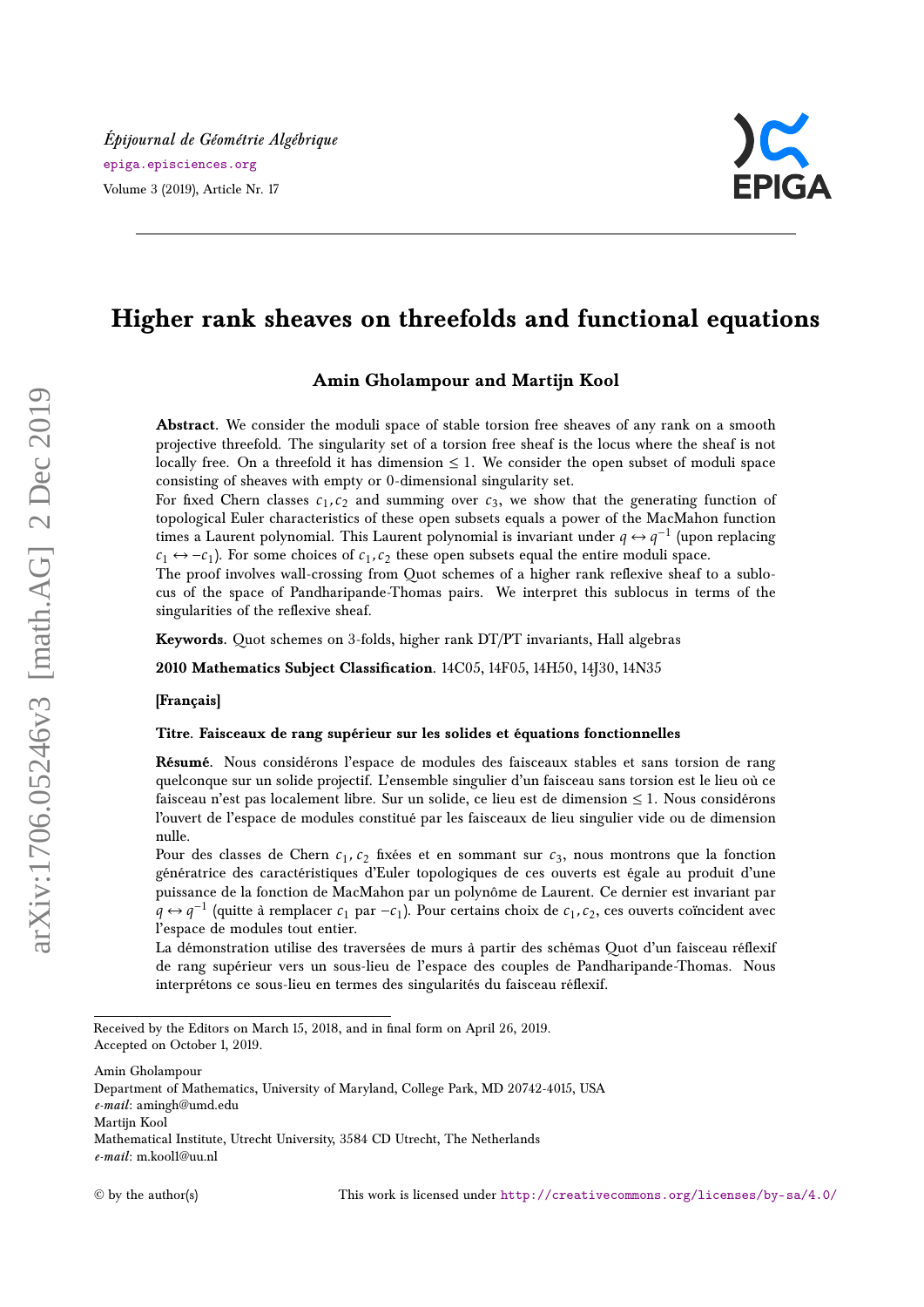## **Contents**

| 3. Pandharipande-Thomas pairs and Quot schemes  13 |  |
|----------------------------------------------------|--|
|                                                    |  |
|                                                    |  |

# <span id="page-1-0"></span>**1. Introduction**

Let *X* be a smooth projective threefold. We consider torsion free sheaves  $\mathcal F$  of homological dimension  $\leq 1$ on *X*, i.e. torsion free sheaves which are locally free or can be resolved by a 2-term complex of locally free sheaves. They have the property that  $\mathscr{E}xt^{>1}(\mathcal{F},\mathcal{O}_X) = 0$  and  $\mathscr{E}xt^{1}(\mathcal{F},\mathcal{O}_X)$  has dimension  $\leq 1$ . Important examples are reflexive sheaves. They are precisely the torsion free sheaves  $\mathcal F$  of homological dimension  $\leq$  1 for which  $\mathscr{E}xt^{1}(\mathcal{F},\mathcal{O}_{X})$  is zero or 0-dimensional. We refer to [\[HL,](#page-27-0) Prop. 1.1.10] for details.

We first study Quot schemes  $Quot_X(\mathcal{F}, n)$  of length *n* quotients  $\mathcal{F} \to \mathcal{Q}$ . We start with some notation. The reciprocal of a polynomial  $P(q)$  of degree *d* is

$$
P^*(q) := q^d P(q^{-1}).
$$

Moreover *P* is called palindromic when  $P^*(q) = P(q)$ . We denote the MacMahon function by

<span id="page-1-3"></span>
$$
M(q) := \prod_{n=1}^{\infty} \frac{1}{(1-q^n)^n}.
$$

<span id="page-1-1"></span>Furthermore  $e(\cdot)$  denotes topological Euler characteristic.

**Theorem 1.1.** For any rank *r* torsion free sheaf  $F$  of homological dimension  $\leq 1$  on a smooth projective threefold *X, we have*

$$
\sum_{n=0}^{\infty} e\big(\text{Quot}_X(\mathcal{F}, n)\big)q^n = M(q)^{re(X)}\sum_{n=0}^{\infty} e\big(\text{Quot}_X(\mathcal{E}xt^1(\mathcal{F}, \mathcal{O}_X), n)\big)q^n.
$$

We expect that the generating function of Euler characteristics of Quot schemes of 0-dimensional quotients of  $\mathscr{E}xt^1(\mathcal{F},\mathcal{O}_X)$  in Theorem [1.1](#page-1-1) is always a rational function. We prove this in the toric case in a sequel [\[GK4\]](#page-26-1). In any case, when  $\mathcal{F} = \mathcal{R}$  is reflexive it is a polynomial and satisfies a nice duality.

**Theorem 1.2.** Let  $R$  be a rank  $r$  reflexive sheaf on a smooth projective threefold  $X$ *. Taking*  $F = R$  in Theorem [1.1,](#page-1-1) the right-hand side is  $M(q)^{re(X)}$  times a polynomial, which we denote by  $P_{\mathcal{R}}(q)$ . This polynomial satisfies  $P^*_{\mathcal{R}}(q) = P_{\mathcal{R}^*}(q)$ *. Moreover*  $P_{\mathcal{R}}(q)$  *is palindromic when*  $r = 2$ *.* 

For a polarization  $H$  on  $X$ , denote by  $M_X^H(r, c_1, c_2, c_3)$  the moduli space of  $\mu_H$ -stable rank  $r$  torsion free sheaves on *X* with Chern classes  $c_1$ ,  $c_2$ ,  $c_3$ . We recall that the slope (with respect to *H*) of a rank *r* torsion free sheaf  $\mathcal F$  on  $X$  is defined by  $\mu_H(\mathcal F)=(c_1(\mathcal F)\cdot H^2)/r$ . See [\[HL,](#page-27-0) Sect. 1.2] for details. For an element  $[\mathcal F]$ of this moduli space, there is a natural inclusion of  $\mathcal F$  into its double dual  $\mathcal F^{**}$ , called its reflexive hull, and the quotient  $\mathcal{F}^{**}/\mathcal{F}$  has dimension  $\leq 1$ . Let

<span id="page-1-2"></span>
$$
M_X^H(r, c_1, c_2, c_3)^\circ \subset M_X^H(r, c_1, c_2, c_3)
$$
\n(1)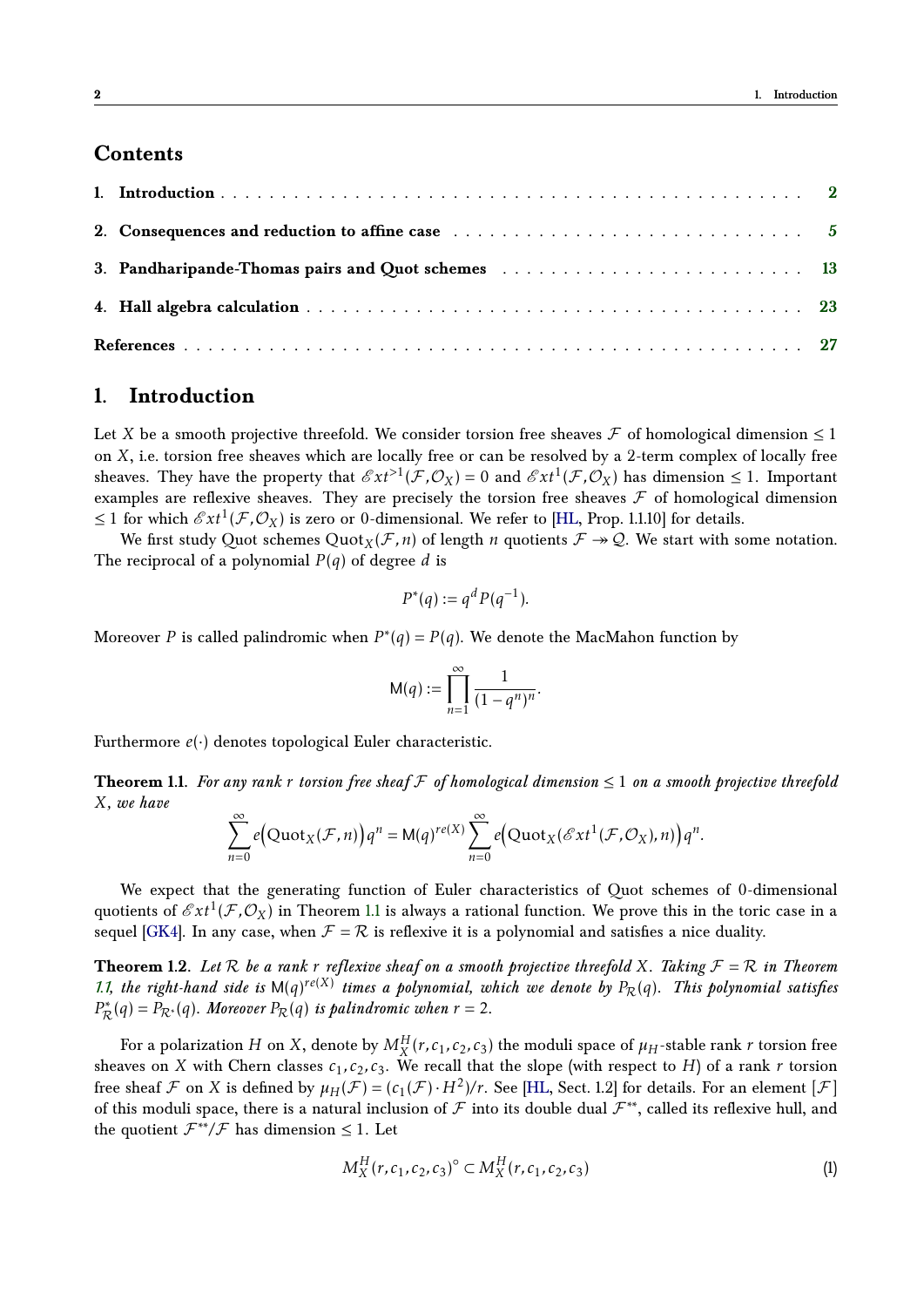be the (possibly empty) open subset of isomorphism classes [F ] for which F ∗∗*/*F is zero or 0-dimensional. We prove openness in Lemma [2.2.](#page-6-0)

The open subset [\(1\)](#page-1-2) has an alternative description as follows. The singularity set of a coherent sheaf  $\mathcal F$ is defined as the locus where  $\mathcal F$  is not locally free [\[OSS\]](#page-27-1). When  $\mathcal F$  is torsion free on  $X$ , the singularity set has dimension  $\leq 1$ . In Lemma [2.2](#page-6-0) we show that  $M_X^H(r, c_1, c_2, c_3)$ <sup>o</sup> is also the locus of sheaves with empty or 0-dimensional singularity set.

<span id="page-2-0"></span>**Theorem 1.3.** *For any smooth projective threefold X with polarization H*

$$
P_{r,c_1,c_2}(q) := \frac{\sum_{c_3} e\left(M_X^H(r,c_1,c_2,c_3)^\circ\right) q^{c_3}}{\mathsf{M}(q^{-2})^{re(X)}}
$$

*is a Laurent polynomial in q satisfying*

$$
P_{r,c_1,c_2}(q^{-1}) = P_{r,-c_1,c_2}(q).
$$

*Moreover for*  $r = 2$ 

$$
P_{2,c_1,c_2}(q^{-1}) = P_{2,c_1,c_2}(q).
$$

For fixed  $c_1 \in H^2(X,\mathbb{Z})$ , let  $c_2 \in H^4(X,\mathbb{Z})$  be chosen such that  $c_2 \cdot H$  is the *minimal* value for which there exist rank *r*  $\mu$ <sup>*H*</sup>-stable torsion free sheaves on *X* with Chern classes  $c_1$ ,  $c_2$  or  $-c_1$ ,  $c_2$ . Such a minimal value exists by the Bogomolov inequality [\[HL,](#page-27-0) Thm. 7.3.1]. For such a choice of  $c_2$  we have

$$
M_X^H(r, \pm c_1, c_2, c_3)^\circ = M_X^H(r, \pm c_1, c_2, c_3)
$$

for all *c*<sup>3</sup> (e.g. by [\[GKY,](#page-27-2) Prop. 3.1]). In this case Theorem [1.3](#page-2-0) gives a functional equation for the *complete* generating function. Explicit examples of the Laurent polynomials appearing in Theorem [1.3](#page-2-0) for *X* a smooth projective toric threefold can be found in [\[GKY,](#page-27-2) Ex. 3.7–3.9]. E.g. for  $X = \mathbb{P}^3$ ,  $r = 2$ ,  $c_1 = H$ ,  $c_2 = H^2$ , where *H* denotes the hyperplane class, we have

$$
P_{2,c_1,c_2}(q) = 4q^{-1} + 4q.
$$

#### **The rank 1 case**

Suppose  $C \subset X$  is a Cohen-Macaulay curve on a smooth projective threefold. Then its ideal sheaf  $I_C$  has homological dimension 1. By dualizing the ideal sheaf sequence, we obtain an isomorphism

$$
\mathscr{E}xt^{1}(I_{C},\mathcal{O}_{X})\cong \mathscr{E}xt^{2}(\mathcal{O}_{C},\mathcal{O}_{X}).
$$

In turn, dualizing any short exact sequence

$$
0 \to F' \to \mathcal{E}xt^2(\mathcal{O}_C, \mathcal{O}_X) \to Q' \to 0,
$$

where  $Q'$  is 0-dimensional, produces a Pandharipande-Thomas pair [\[PT1\]](#page-27-3)

$$
0 \to \mathcal{O}_C \to F \to Q \to 0,
$$

where  $F := \mathscr{E}xt^2(F', \mathcal{O}_X)$ ,  $Q := \mathscr{E}xt^3(Q', \mathcal{O}_X)$ , and

<span id="page-2-2"></span>
$$
\mathscr{E}xt^2(\mathscr{E}xt^2(\mathcal{O}_C,\mathcal{O}_X),\mathcal{O}_X) \cong \mathcal{O}_C.
$$

This uses [\[HL,](#page-27-0) Prop. 1.1.6, 1.1.10]. These arguments show that the Quot schemes on the RHS in Theorem  $1.1$  are in bijective correspondence $^1$  $^1$  to moduli spaces  $\mathrm{PT}_X(C,n)$  of Pandharipande-Thomas pairs  $(F,s)$  on

<span id="page-2-1"></span> $1 \uparrow$  Here we only described a set theoretic bijection. This can be made into a morphism of schemes which is bijective on C-valued points much like in Theorem [3.4.](#page-15-0)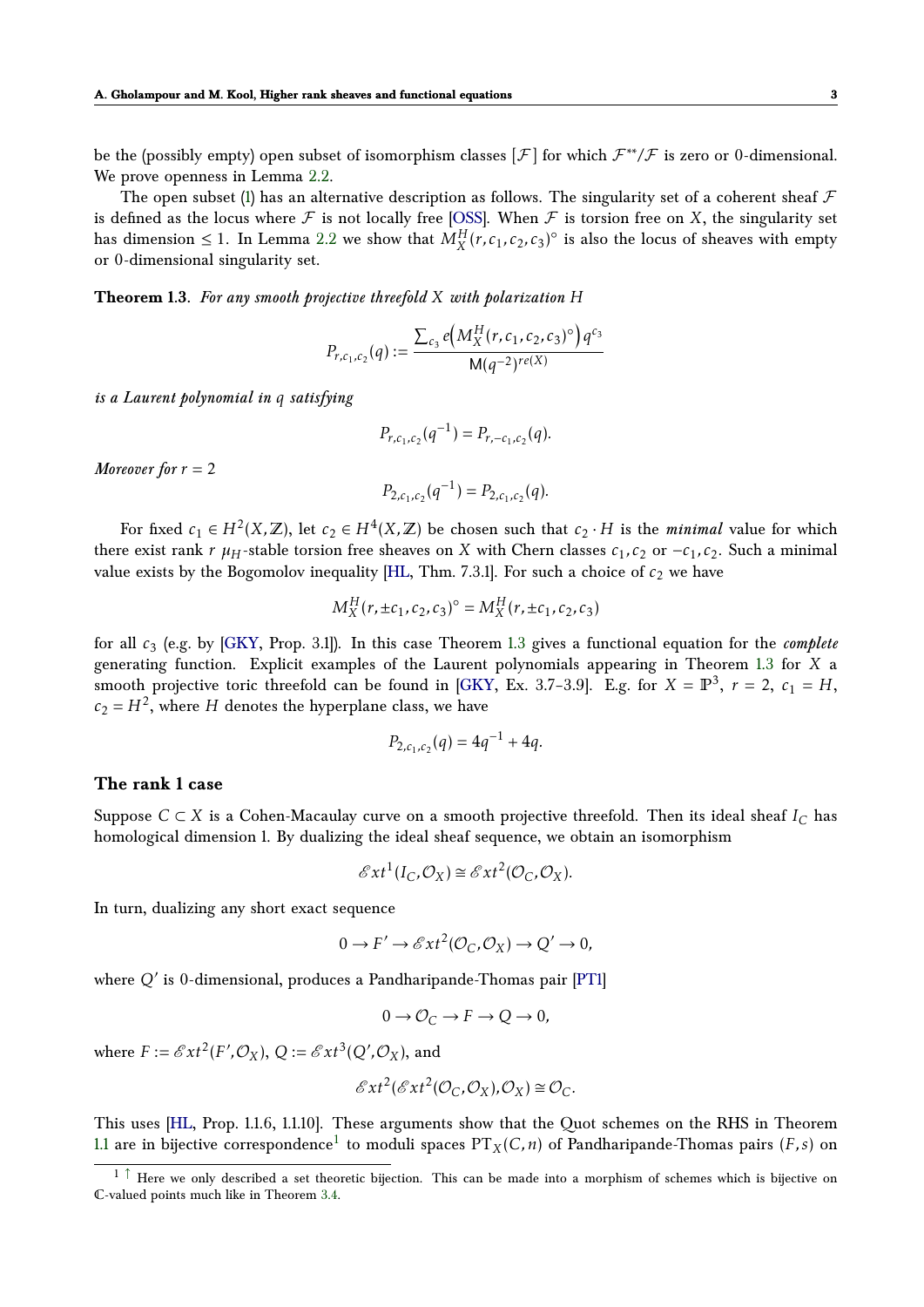*X* with support curve *C* and  $\chi(F) = \chi(\mathcal{O}_C) + n$ . Moreover, the Quot schemes on the LHS in Theorem [1.1](#page-1-1) are in bijective correspondence with moduli spaces  $I_X(C, n)$  of ideal sheaves  $I_Z \subset I_C$  such that  $I_C/I_Z$  is 0-dimensional of length *n*. So in this case, Theorem [1.1](#page-1-1) reduces to the DT/PT correspondence on a fixed Cohen-Macaulay curve *C* proved by Stoppa-Thomas [\[ST\]](#page-28-0)

$$
\sum_{n=0}^{\infty} e(I_X(C, n))q^n = M(q)^{e(X)} \sum_{n=0}^{\infty} e\big(\text{PT}_X(C, n)\big)q^n.
$$

When *X* is Calabi-Yau, a weighted Euler characteristic version of this formula was proved by A. Ricolfi (for smooth *C* [\[Ric1,](#page-27-4) [Ric2\]](#page-27-5)) and G. Oberdieck (for any CM curve *C* [\[Obe\]](#page-27-6)). Theorem [1.1](#page-1-1) can be seen as a generalization of Stoppa-Thomas's result to *arbitrary torsion free sheaves of homological dimension 1*.

Suppose *X* is Calabi-Yau,  $r = 1$ , and  $c_1 = 0$ . Then  $M_X^H(1, 0, c_2, c_3)$  are Hilbert schemes of subschemes of dimension ≤ 1 of *X* and

$$
\frac{\sum_{c_3} e\big(M_X^H(1,0,c_2,c_3)\big)q^{c_3}}{\mathsf{M}(q^{-2})^{e(X)}}
$$

is a rational function invariant under  $q \leftrightarrow q^{-1}$ . This was proved by Y. Toda [\[Tod1\]](#page-28-1). A Behrend function version of this statement was proved by T. Bridgeland [\[Bri2\]](#page-26-2). This established the famous rationality and functional equation of Pandharipande-Thomas theory [\[PT1\]](#page-27-3). For general *X*, r,  $c_1$ ,  $c_2$  we expect

<span id="page-3-1"></span>
$$
\frac{\sum_{c_3} e\left(M_X^H(r, c_1, c_2, c_3)\right) q^{c_3}}{\mathsf{M}(q^{-2})^{re(X)}}
$$

is a rational function and again we prove it in the toric case in [\[GK4\]](#page-26-1). Examples of this rational function were calculated in [\[GKY\]](#page-27-2) and they are certainly *not* invariant under  $q \to q^{-1}$  in general [\[GKY,](#page-27-2) Ex. 3.8].

#### **The proof**

Theorems [1.2,](#page-1-3) [1.3](#page-2-0) are proved in Section [2.](#page-4-0) A special case of Theorem [1.1](#page-1-1) was proved in [\[GK2\]](#page-26-3), i.e. for  $\mathcal{F} = \mathcal{R}$ a rank 2 reflexive sheaf satisfying the following two additional conditions[2](#page-3-0)

- $H^1(\det \mathcal{R}) = H^2(\det \mathcal{R}) = 0$ ,
- there exists a cosection  $\mathcal{R} \to \mathcal{O}_X$  such that the image is the ideal sheaf of a 1-dimensional scheme.

The proof of [\[GK2\]](#page-26-3) uses the Serre correspondence and a rank 2 version of a Hall algebra calculation by Stoppa-Thomas [\[ST\]](#page-28-0). In this paper we first reduce to an *affine version* of Theorem [1.1](#page-1-1) on Spec *A* (Section [2\)](#page-4-0) with

- Spec *A* a Zariski open subset of *X*, or
- Spec *A* = Spec  $\widehat{\mathcal{O}}_{X,P}$ , where  $\widehat{\mathcal{O}}_{X,P}$  is the completion of the stalk  $\mathcal{O}_{X,P}$  at a closed point  $P \in X$ .

Let *M* be the *A*-module corresponding to  $\mathcal{F}|_{\text{Spec } A}$ . By a theorem of Bourbaki (see Theorem [3.1\)](#page-13-0), there exists an *A*-module homomorphism  $M \to A$  with free kernel. This cosection  $M \to A$  allows us to prove an affine version of Theorem [1.1](#page-1-1) in the rank 2 case following ideas of [\[GK2\]](#page-26-3). The higher rank case builds on the rank 2 case by a new inductive construction. The proof of the affine version of Theorem [1.1](#page-1-1) occupies Sections [3](#page-12-0) and [4.](#page-22-0)

<span id="page-3-0"></span><sup>2</sup> [↑](#page-3-1) J. Rennemo pointed out that these two additional conditions can be dropped [\[GK2\]](#page-26-3). After twisting by −*mH*, with *H* very ample and  $m \gg 0$ , the desired cosection always exists. This argument only works for *rank 2 reflexive sheaves*. Instead, in this paper we use that such a cosection always exists locally for *torsion free sheaves of any rank* as discussed below.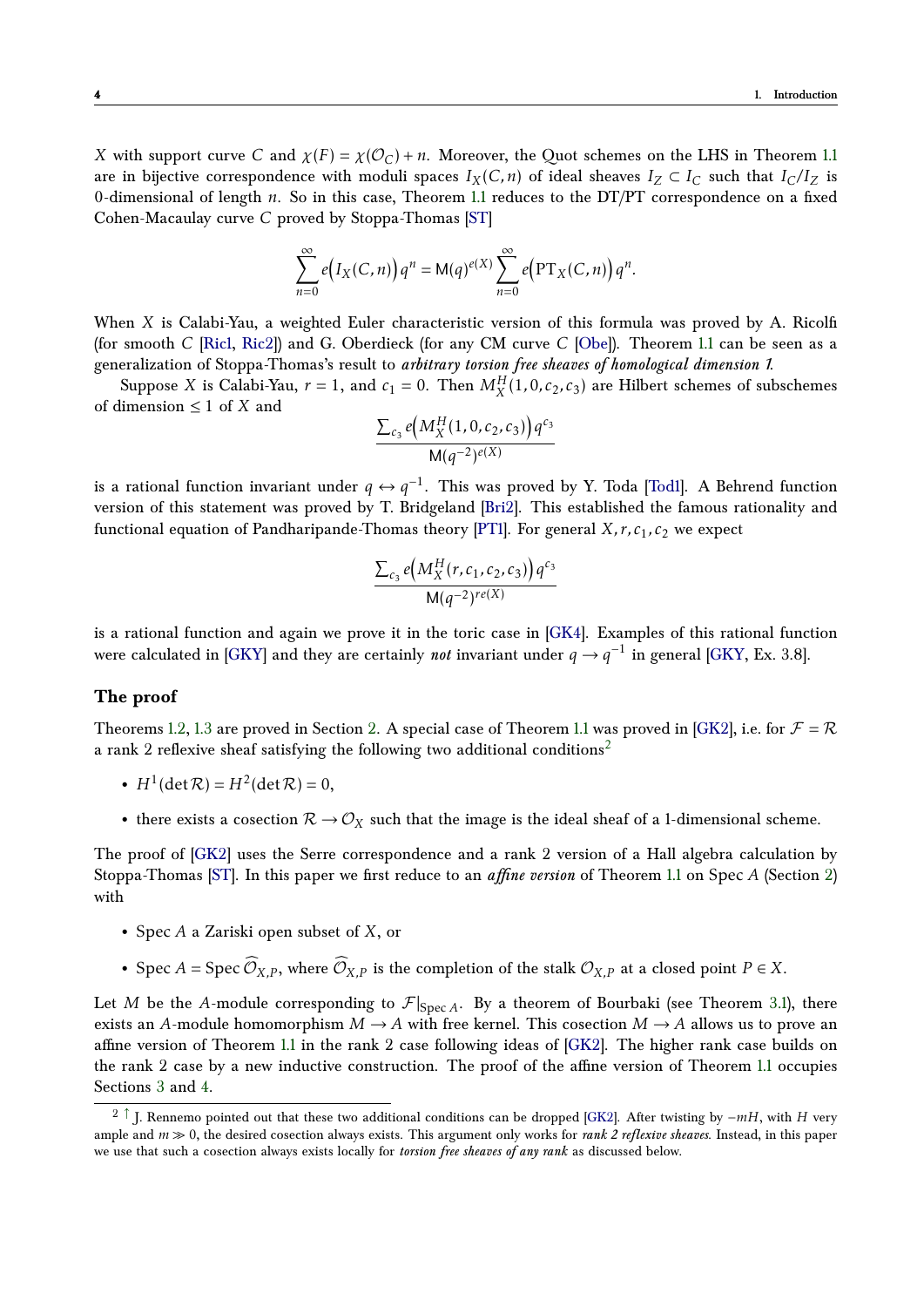**Remark 1.4.** It is an interesting question to what extent the methods of this proof work without reduction to the affine case Spec A. Let *X* be a smooth projective threefold and  $F$  a torsion free sheaf of homological dimension 1 on *X*. Suppose there exists a cosection  $\mathcal{F} \to \mathcal{O}_X$  with locally free kernel. Then it appears that most methods of the proof of this paper (in particular Theorem [3.4\)](#page-15-0) work globally on *X* as well. As mentioned above, when  $\mathcal{F} = \mathcal{R}$  is reflexive of rank 2, such a cosection exists (possibly after twisting by a line bundle). In general, the authors only have the required cosection in the affine case (Theorem [3.1\)](#page-13-0), which leads to the current approach.

We expect that Theorem [1.1](#page-1-1) is related to Toda's recent work on the higher rank DT/PT correspondence on Calabi-Yau threefolds [\[Tod2\]](#page-28-2), which involves J. Lo's notion of higher rank Pandharipande-Thomas pairs [\[Lo1\]](#page-27-7). The latter were also related to Quot schemes of  $\mathscr{E}xt^1(\mathcal{R},\mathcal{O}_X)$ , where  $\mathcal R$  is a  $\mu_H$ -stable reflexive sheaf, in [\[Lo1,](#page-27-7) Rem. 4.4]. Recently, after this paper appeared, the relationships between these works have been clarified and further investigated by Lo [\[Lo2\]](#page-27-8) and S. Beentjes and Ricolfi [\[BR\]](#page-26-4).

Theorem [1.1](#page-1-1) has the nice property that it holds for any torsion free sheaf of homological dimension  $\leq 1$ (not necessarily stable or reflexive) on any smooth projective threefold (not necessarily Calabi-Yau).

**Acknowledgements.** We thank J. Lo, D. Maulik, R. Skjelnes, and R. P. Thomas for useful discussions. A.G. was partially supported by NSF grant DMS-1406788. M.K. was supported by Marie Skłodowska-Curie Project 656898.

**Notation.** All sheaves in this paper are coherent and all modules are finitely generated. The length of a 0-dimensional sheaf  $Q$  is denoted by  $\ell(Q)$ .

For any sheaf  $\mathcal E$  with support of codimension  $c$  on a smooth variety  $X$  and any line bundle  $L$  on  $X$ , we define

<span id="page-4-3"></span>
$$
(\mathcal{E})_L^D := \mathscr{E}xt^c(\mathcal{E},L).
$$

We also write  $\mathcal{E}^D := (\mathcal{E})^D_{\mathcal{O}_X}$ .<sup>[3](#page-4-1)</sup> In this paper we often use [\[HL,](#page-27-0) Prop. 1.1.6, 1.1.10]. Although these results are stated for smooth *projective* varieties, they also hold for smooth varieties and even for regular Noetherian  $\mathbb{C}$ -schemes.<sup>[4](#page-4-2)</sup>

<span id="page-4-4"></span>The topological Euler characteristic of a C-stack is by definition the naive Euler characteristic of the associated set of isomorphism classes of C-valued points as defined in [\[Joy1,](#page-27-9) Def. 4.8].

## <span id="page-4-0"></span>**2. Consequences and reduction to affine case**

In the first subsection, we prove that Theorem [1.1](#page-1-1) implies Theorems [1.2](#page-1-3) and [1.3.](#page-2-0) In the second subsection, we reduce Theorem [1.1](#page-1-1) to the affine case.

## **2.A. Consequences**

*Proof of Theorem [1.2.](#page-1-3)* Any reflexive sheaf  $R$  on a smooth threefold *X* has homological dimension  $\leq 1$  ([\[Har2,](#page-27-10) Prop. 1.3] and the Auslander-Buchsbaum formula). Therefore we have a resolution

<span id="page-4-5"></span>
$$
0 \to E_1 \to E_0 \to \mathcal{R} \to 0,
$$

where  $E_0$ ,  $E_1$  are locally free. Dualizing this short exact sequence and breaking up the resulting long exact sequence gives

$$
0 \to \mathcal{R}^* \to E_0^* \to \mathcal{C} \to 0,\tag{2}
$$

<span id="page-4-2"></span><span id="page-4-1"></span> $3 \uparrow$  This differs slightly from the notation of [\[HL\]](#page-27-0), where  $\mathcal{E}^D$  denotes  $\mathcal{E}xt^c(\mathcal{E},\omega_X)$ .

<sup>4&</sup>lt;sup>1</sup> Indeed the only place where projectivity is used, is in the proof of the vanishing statement of Prop. 1.1.6(i), namely  $\mathscr{E}xt^{i}(\mathcal{F},\mathcal{O}_{X})=0$  for all  $i < c$  where  $c$  is the codimension of the support of  $\mathcal{F}$ . However this vanishing also holds at the level of local rings using "local duality" [\[Hun,](#page-27-11) Thm. 4.4], thereby avoiding projectivity.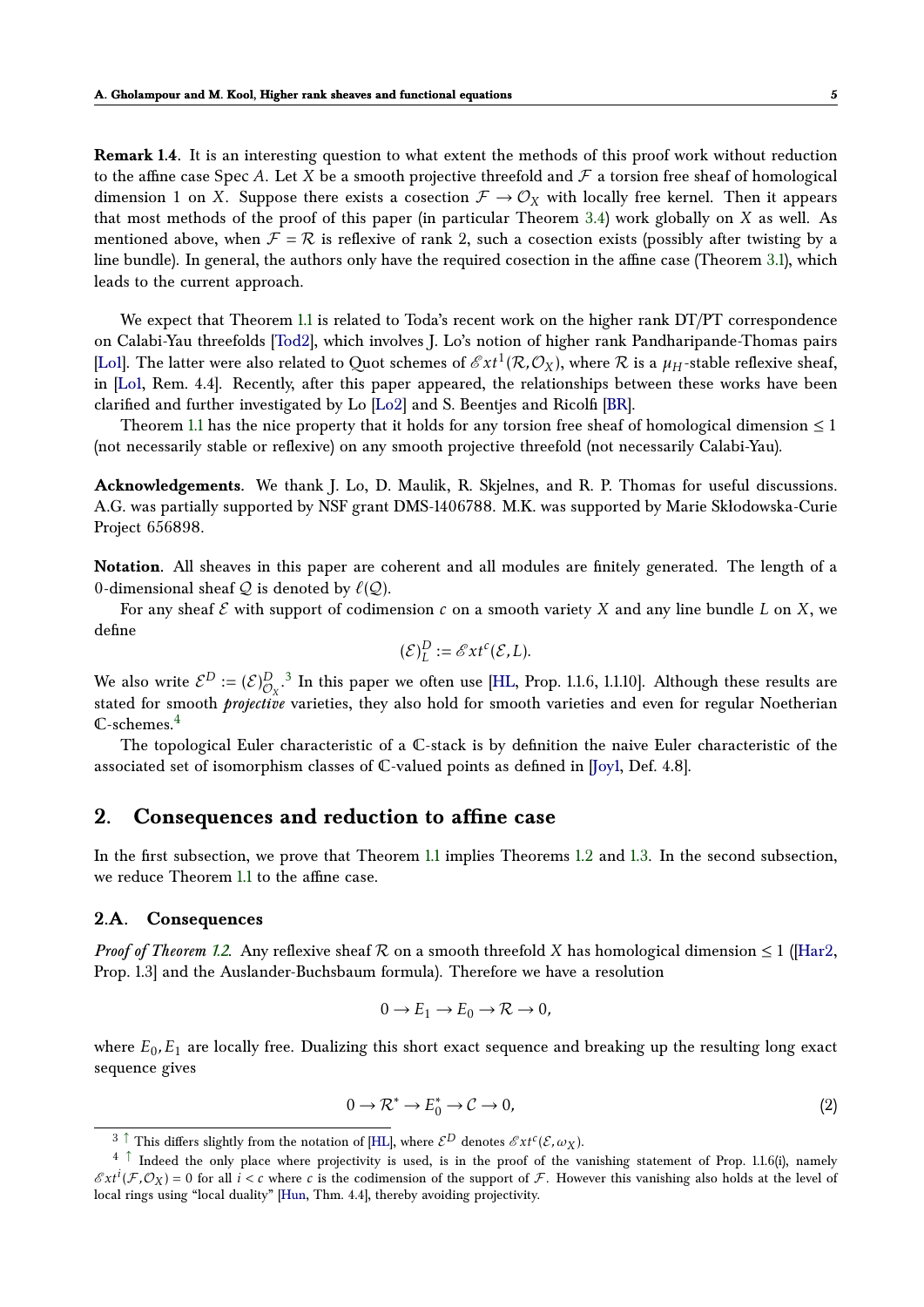$$
0 \to \mathcal{C} \to E_1^* \to \mathcal{E}xt^1(\mathcal{R}, \mathcal{O}_X) \to 0,
$$
\n(3)

where *C* is the image of  $E_0^* \to E_1^*$  $_1^*$ . Dualizing [\(2\)](#page-4-5) gives

<span id="page-5-0"></span>
$$
\mathscr{E}xt^2(\mathcal{C},\mathcal{O}_X)\cong \mathscr{E}xt^1(\mathcal{R}^*,\mathcal{O}_X).
$$

Dualizing [\(3\)](#page-5-0) gives

$$
\mathscr{E}xt^2(\mathcal{C},\mathcal{O}_X)\cong \mathscr{E}xt^1(\mathcal{R},\mathcal{O}_X)^D,
$$

where we recall that  $\mathscr{E}xt^1(\mathcal{R},\mathcal{O}_X)$  is zero or 0-dimensional because  $\mathcal R$  is reflexive [\[HL,](#page-27-0) Prop. 1.1.10]. Therefore we conclude

<span id="page-5-3"></span>
$$
\mathcal{E}xt^{1}(\mathcal{R},\mathcal{O}_{X})^{D} \cong \mathcal{E}xt^{1}(\mathcal{R}^{*},\mathcal{O}_{X}).
$$
\n(4)

Assume  $\mathscr{E}xt^1(\mathcal{R},\mathcal{O}_X)$  is non-zero, because otherwise  $\mathcal R$  is locally free and there is nothing to prove. Recall the definition of  $P_R(q)$  from the statement of Theorem [1.2](#page-1-3) and let  $d := \deg P_R(q)$ , which equals  $\ell$ (Ext<sup>1</sup>(R,O<sub>X</sub>)). We claim that there is an isomorphism

<span id="page-5-2"></span>
$$
(\cdot)^D : \text{Quot}_X(\mathscr{E}xt^1(\mathcal{R}, \mathcal{O}_X), n) \to \text{Quot}_X(\mathscr{E}xt^1(\mathcal{R}, \mathcal{O}_X)^D, d - n). \tag{5}
$$

Indeed any short exact sequence

<span id="page-5-4"></span>
$$
0 \to \mathcal{K} \to \mathcal{E}xt^1(\mathcal{R}, \mathcal{O}_X) \to \mathcal{Q} \to 0
$$

with  $\ell(Q) = n$  dualizes to a short exact sequence

$$
0 \to \mathcal{Q}^D \to \mathcal{E}xt^1(\mathcal{R}, \mathcal{O}_X)^D \to \mathcal{K}^D \to 0.
$$

Note that  $\ell(Q^D) = \ell(Q)$  and  $\mathcal{Q}^{DD} \cong \mathcal{Q}$  for any 0-dimensional sheaf  $\mathcal Q$  on  $X_\cdot$ <sup>[5](#page-5-1)</sup> The claim follows. The first statement of the theorem follows from the following computation

$$
P_{\mathcal{R}}^*(q) = q^d \sum_{n=0}^{\infty} e\Big( \text{Quot}_X(\mathcal{E}xt^1(\mathcal{R}, \mathcal{O}_X), n) \Big) (q^{-1})^n
$$
  
= 
$$
\sum_{n=0}^{\infty} e\Big( \text{Quot}_X(\mathcal{E}xt^1(\mathcal{R}, \mathcal{O}_X)^D, n) \Big) q^n
$$
  
= 
$$
\sum_{n=0}^{\infty} e\Big( \text{Quot}_X(\mathcal{E}xt^1(\mathcal{R}^*, \mathcal{O}_X), n) \Big) q^n = P_{\mathcal{R}^*}(q),
$$

where we first used  $(5)$  and then  $(4)$ .

Finally we note that for any line bundle *L* we have

<span id="page-5-5"></span>
$$
P_{\mathcal{R}\otimes L}(q)=P_{\mathcal{R}}(q).
$$

The second statement of the theorem follows from the fact that for any rank 2 reflexive sheaf  $R$  we have  $\mathcal{R}^* \cong \mathcal{R} \otimes \det(\mathcal{R})^{-1}$  [\[Har2,](#page-27-10) Prop. 1.10].

Before we prove that Theorem [1.1](#page-1-1) implies Theorem [1.3,](#page-2-0) we need two lemmas.

**Lemma 2.1.** *Let* R *be a reflexive sheaf on a smooth projective threefold X with polarization H. Then*

(1)  $c_1(\mathcal{R}^*) = -c_1(\mathcal{R})$ ,  $c_2(\mathcal{R}^*) = c_2(\mathcal{R})$ ,  $c_3(\mathcal{R}) + c_3(\mathcal{R}^*) = 2\ell(\mathscr{E}xt^1(\mathcal{R},\mathcal{O}_X))$ . Moreover if  $\mathcal{R}$  has rank 2, then  $c_3(\mathcal{R}) = c_3(\mathcal{R}^*) = \ell(\mathscr{E}xt^1(\mathcal{R}, \mathcal{O}_X)).$ 

<span id="page-5-1"></span> $5$   $\uparrow$  This argument can easily be extended to the level of flat families of 0-dimensional sheaves using derived duals and cohomology and base change for Ext groups [\[Sch,](#page-27-12) Prop. 3.1].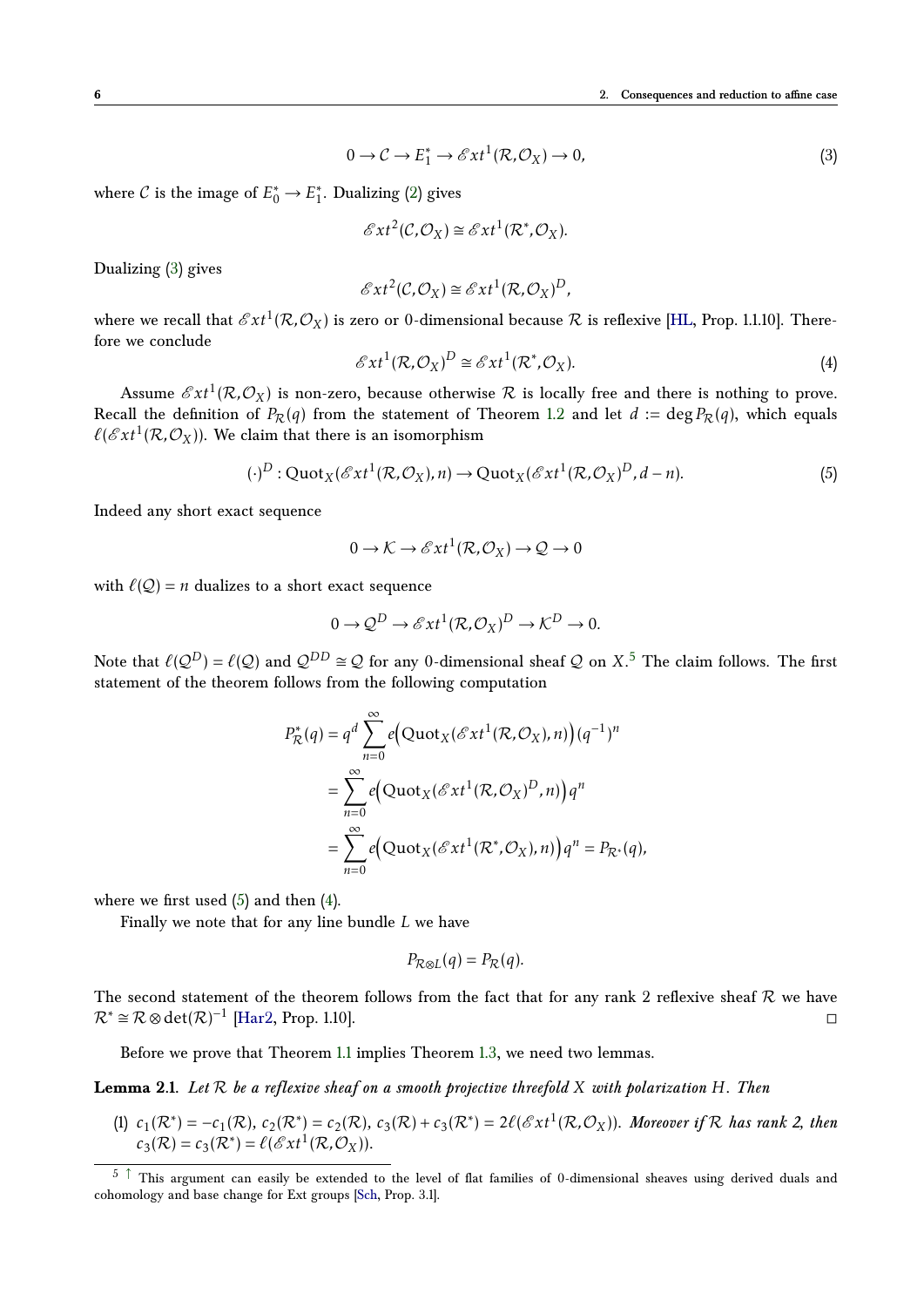# (2) If  $\mathcal{R}$  is  $\mu_H$ -stable and reflexive, then so is  $\mathcal{R}^*$ .

*Proof.* Part (2) is a standard result. For (1) we take a locally free resolution resolution

<span id="page-6-6"></span>
$$
0 \to E_1 \to E_0 \to \mathcal{R} \to 0,
$$

which exists as we saw in the previous proof. Dualizing gives

$$
0 \to \mathcal{R}^* \to E_0^* \to E_1^* \to \mathcal{E}xt^1(\mathcal{R}, \mathcal{O}_X) \to 0,
$$

where  $\mathscr{E}xt^1(\mathcal{R},\mathcal{O}_X)$  is zero or 0-dimensional and we have  $\mathscr{E}xt^{>1}(\mathcal{R},\mathcal{O}_X)=0$  by [\[HL,](#page-27-0) Prop. 1.1.10]. Taking ch(·) of both exact sequences and using  $c_i(E_j)$ *j*<sup>∤</sup>) =  $(-1)^i c_i(E_j)$  for *j* = 0,1 gives the desired formulae. If  $\mathcal{R}$ has rank 2, then  $c_3(\mathcal{R})$  equals the length of  $\mathscr{E}xt^1(\mathcal{R},\mathcal{O}_X)$  by [\[Har2,](#page-27-10) Prop. 2.[6](#page-6-1)].<sup>6</sup>

<span id="page-6-0"></span>**Lemma 2.2.** Let X be a smooth projective threefold with polarization H. In  $M_X^H(r, c_1, c_2, c_3)$  the locus *M*<sub>*X*</sub>(*r*, *c*<sub>1</sub>, *c*<sub>2</sub>, *c*<sub>3</sub>)
<sup>o</sup> consisting of isomorphism classes [*F*] *for which*  $\mathcal{F}^*$ */F is zero or 0-dimensional is a (possibly*)  $\hat{f}(m)$  *Zariski open subset.* Moreover  $M_X^H(r, c_1, c_2, c_3)$ <sup>o</sup> is the locus of isomorphism classes [ $\mathcal{F}$ ] for which the *singularity set of* F *is empty or 0-dimensional.*

*Proof.* Denote the Hilbert polynomial determined by  $X, H, r, c_1, c_2, c_3$  by  $P(t)$ . Suppose  $[\mathcal{F}]$  is a closed point of  $M_X^H(r, c_1, c_2, c_3)$  and  $\mathcal{Q} := \mathcal{F}^{**}/\mathcal{F}$  is zero or 0-dimensional. Then

<span id="page-6-2"></span>
$$
P_{\mathcal{F}^{**}}(t) = P(t) + \frac{1}{2}c_3(\mathcal{Q}),
$$
\n(6)

where  $c_3(Q) \geq 0$  satisfies

<span id="page-6-3"></span>
$$
c_3(Q) = c_3(\mathcal{F}^{**}) - c_3.
$$
 (7)

By [\[GK1,](#page-26-5) Prop. 3.6] and the fact that  $\mathcal{F}^{**}$  is rank  $r$   $\mu$ <sub>H</sub>-stable with Chern classes  $c_1, c_2$ , we deduce that  $c_3(\mathcal{F}^{**})$  is bounded above:

<span id="page-6-4"></span>
$$
c_3(\mathcal{F}^{**}) \le C(X, H, r, c_1, c_2),\tag{8}
$$

where  $C := C(X, H, r, c_1, c_2)$  is a constant only depending on  $X, H, r, c_1, c_2$ . We can choose this constant such that  $C - c_3 \ge 0$  is even and we set  $N := \frac{1}{2}(C - c_3)$ . From [\(6\)](#page-6-2), [\(7\)](#page-6-3), and [\(8\)](#page-6-4), we conclude

<span id="page-6-5"></span>
$$
M_X^H(r, c_1, c_2, c_3)^\circ \subset \{ [\mathcal{F}] : P_{\mathcal{F}^{**}}(t) \le P(t) + N \}.
$$
 (9)

Here for any two polynomials  $p(t), q(t) \in \mathbb{Q}[t]$  the notation  $p(t) \leq q(t)$  means  $p(t) \leq q(t)$  for all  $t \gg 0$ .

We claim that inclusion [\(9\)](#page-6-5) is an equality. Indeed if  $Q$  is 1-dimensional, then

$$
P_{\mathcal{F}^{**}}(t) = P(t) + P_Q(t) > P(t) + N,
$$

because  $P_Q(t)$  is a degree 1 polynomial with positive leading coefficient. Zariski openness follows from the fact that the map  $[\mathcal{F}] \mapsto P_{\mathcal{F}^{**}}(t)$  is upper semi-continuous with respect to  $\leq$  by a result of J. Kóllar [\[Kol,](#page-27-13) Prop. 28(3)].

Let  $S(\mathcal{F})$  denote the singularity set of a torsion free sheaf  $\mathcal F$  on *X*. By [\[OSS,](#page-27-1) Sect. II.1.1], we have

$$
S(\mathcal{F}) = \text{Supp}(\mathscr{E}xt^{1}(\mathcal{F}, \mathcal{O}_{X})) \cup \text{Supp}(\mathscr{E}xt^{2}(\mathcal{F}, \mathcal{O}_{X})),
$$

where  $\mathscr{E}xt^1(\mathcal{F},\mathcal{O}_X)$  has dimension  $\leq 1$  and  $\mathscr{E}xt^2(\mathcal{F},\mathcal{O}_X)$  has dimension  $\leq 0$  by [\[HL,](#page-27-0) Prop. 1.1.10]. The second statement of the lemma easily follows from the fact that the singularity set of a reflexive sheaf on *X* has dimension  $\leq 0$ .

<span id="page-6-1"></span> $6 \uparrow R$ . Hartshorne's result is stated for  $X = \mathbb{P}^3$ , but holds on any smooth projective threefold, e.g. see [\[GK1,](#page-26-5) Prop. 3.6].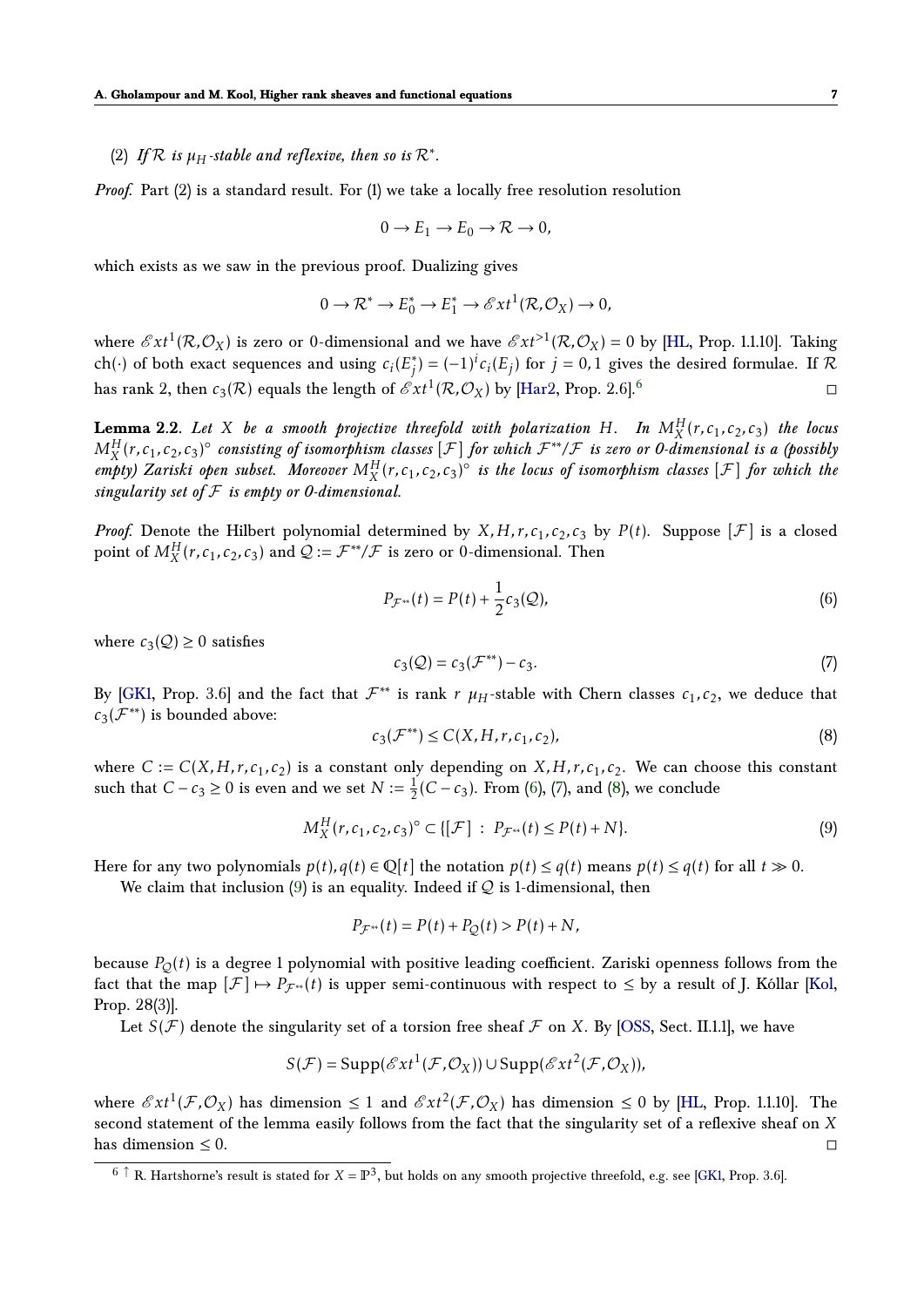We are now ready to prove Theorem [1.3.](#page-2-0) We recall some notation and basic facts about constructible functions (e.g. see [\[Joy1\]](#page-27-9) and references therein). Let  $\Gamma$  be any abelian group. Suppose  $\phi : X \to Y$  is a morphism of C-schemes, locally of finite type, and  $f: X(\mathbb{C}) \to \Gamma$  is a constructible function on the C-valued points  $X(\mathbb{C})$  of X. Then we define integration against the Euler characteristic measure by

$$
\int_X f \, de := \sum_{\kappa \in \Gamma} \kappa \cdot e\big(f^{-1}(\kappa)\big) \in \Gamma.
$$

The following map is a constructible function [\[Joy1,](#page-27-9) Prop. 3.8]

$$
\phi_* f : Y(\mathbb{C}) \to \Gamma
$$
  

$$
y \mapsto \int_{\phi^{-1}(y)} f|_{\phi^{-1}(y)} d e.
$$

We will use the following key fact due to R. MacPherson [\[Mac\]](#page-27-14) (see also [\[Joy1,](#page-27-9) Prop. 3.8])

<span id="page-7-0"></span>
$$
\int_X f \, de = \int_Y \phi_* f \, de. \tag{10}
$$

We use a slight generalization of this. Suppose  $\phi: X \to Y$  is a set theoretic map between C-schemes of finite type. We call  $\phi$  a constructible morphism when *X* can be written as a finite disjoint union  $\bigsqcup_{i=1}^{n} X_i$ of locally closed subschemes  $X_i \subset X$  of finite type such that  $\phi|_{X_i}: X_i \to Y$  comes from a morphism of schemes. Then it is easy to see that *φ*∗ *f* (defined as above) is a constructible function, for any constructible function  $f: X(\mathbb{C}) \to \Gamma$ , and [\(10\)](#page-7-0) holds.

*Proof of Theorem [1.3.](#page-2-0)* Fix  $r, c_1, c_2$ . Denote by  $N_X^H(r, c_1, c_2, c_3)$  the moduli space of rank  $r$   $\mu_H$ -stable reflexive sheaves on *X* with Chern classes  $c_1$ ,  $c_2$ ,  $c_3$ . By Lemma [2.1,](#page-5-5) we can consider the following two maps

$$
(\cdot)^{**}: \bigsqcup_{c_3} M_X^H(r, c_1, c_2, c_3)^\circ \twoheadrightarrow \bigsqcup_{c_3} N_X^H(r, c_1, c_2, c_3),
$$

$$
(\cdot)^{*}: \bigsqcup_{c_3} N_X^H(r, c_1, c_2, c_3) \twoheadrightarrow \bigsqcup_{c_3} N_X^H(r, -c_1, c_2, c_3).
$$

Restricted to  $M_X^H(r,c_1,c_2,c_3)^\circ$  and  $N_X^H(r,c_1,c_2,c_3)$ , these are constructible morphisms.<sup>[7](#page-7-1)</sup> The first map is surjective on closed points and the second map is bijective on closed points. At the level of closed points, the fibre of  $(\cdot)^{**}$  over  $[\mathcal{R}]$  is a union of Quot schemes

<span id="page-7-2"></span>
$$
\bigsqcup_{n=0}^{\infty} \mathrm{Quot}_X(\mathcal{R}, n).
$$

By [\[GK1,](#page-26-5) Prop. 3.6], there exists a constant  $C := C(X, H, r, c_1, c_2)$  such that for any rank  $r \mu_H$ -stable reflexive sheaf  $R$  on  $X$  with Chern classes  $c_1$ ,  $c_2$  we have

$$
c_3(\mathcal{R}) \leq C.
$$

Likewise there exists a constant  $C' := C(X, H, r, -c_1, c_2)$ , such that for any rank  $r \mu_H$ -stable reflexive sheaf  $\mathcal{R}'$  on *X* with Chern classes  $-c_1$ ,  $c_2$  we have

$$
c_3(\mathcal{R}') \leq C'.
$$

Using Lemma [2.1,](#page-5-5) the Chern classes  $c_3(\mathcal{R})$  and  $c_3(\mathcal{R}^{\prime})$  are also bounded below:

$$
c_3(\mathcal{R}) = 2\ell(\mathcal{E}xt^1(\mathcal{R}, \mathcal{O}_X)) - c_3(\mathcal{R}^*) \ge -C'
$$

<span id="page-7-1"></span> $\sqrt{7}$   $\uparrow$  In general, duals of members of a flat family do *not* form a flat family.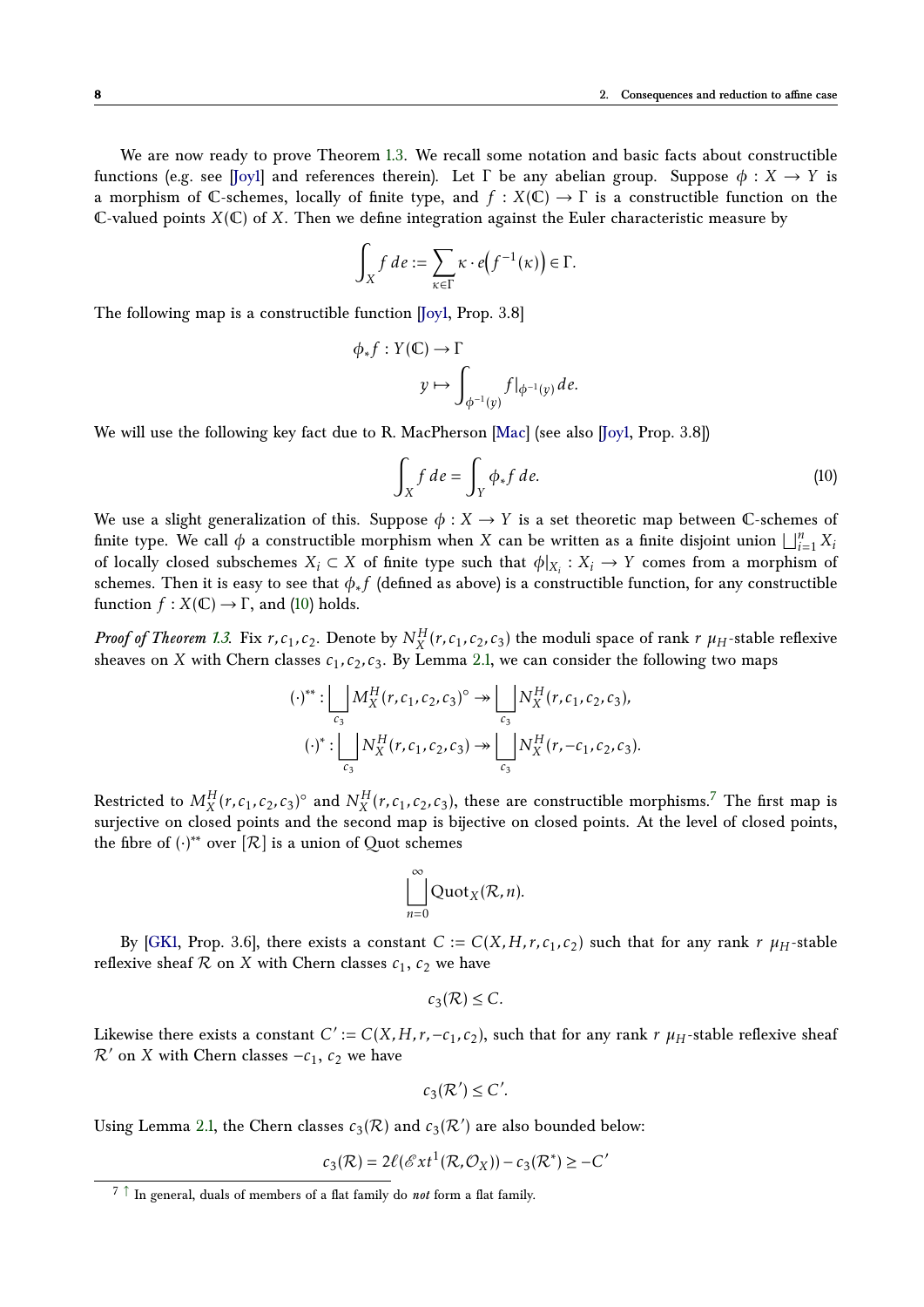and likewise  $c_3(\mathcal{R}') \geq -C$ . We conclude that

$$
\bigsqcup_{c_3} N_X^H(r, c_1, c_2, c_3), \bigsqcup_{c_3} N_X^H(r, -c_1, c_2, c_3)
$$

are of finite type. Define

$$
f([R]) := \sum_{n=0}^{\infty} e\Big(\text{Quot}_X(\mathcal{R}, n)\Big) q^{c_3(\mathcal{R}) - 2n},
$$
  

$$
g([R]) := q^{c_3(\mathcal{R})} P_{\mathcal{R}}(q^{-2}) \in \mathbb{Z}[q, q^{-1}],
$$
  

$$
P_{\mathcal{R}}(q) := \sum_{n=0}^{\infty} e\Big(\text{Quot}_X(\mathcal{E}xt^1(\mathcal{R}, \mathcal{O}_X), n)\Big) q^n,
$$

where the last sum is finite because  $\mathscr{E}xt^1(\mathcal{R},\mathcal{O}_X)$  is zero or 0-dimensional and  $P_\mathcal{R}(q)$  was introduced previously in Theorem [1.2.](#page-1-3)

Let  $\phi := (\cdot)^{**}$  be the double dual map, then by [\(10\)](#page-7-0)

$$
\sum_{c_3} e(M_X^H(r, c_1, c_2, c_3)^\circ) q^{c_3} = \sum_{c_3} q^{c_3} \int_{M_X^H(r, c_1, c_2, c_3)^\circ} 1 \, de
$$
  
= 
$$
\sum_{c_3, c'_3} q^{c_3} \int_{N_X^H(r, c_1, c_2, c'_3)} \phi_*(1) \, de.
$$

Since the fibres of  $\phi = (\cdot)^{**}$  are unions of Quot schemes  $Quot_X(\mathcal{R}, n)$ , we find<sup>[8](#page-8-0)</sup>

<span id="page-8-2"></span>
$$
\sum_{c_3} e(M_X^H(r, c_1, c_2, c_3)^\circ) q^{c_3} = \sum_{c_3} \int_{N_X^H(r, c_1, c_2, c_3)} f \, de
$$
\n
$$
= M(q^{-2})^{re(X)} \sum_{c_3} \int_{N_X^H(r, c_1, c_2, c_3)} g \, de
$$
\n
$$
= M(q^{-2})^{re(X)} P_{r, c_1, c_2}(q),
$$
\n(11)

where in the second line we use  $f = M(q^{-2})^{re(X)}g$  (Theorem [1.1\)](#page-1-1) and the third line is the definition of *P*<sub>*r*,c<sub>1</sub>,c<sub>2</sub></sub>(*q*). Since the sums over *c*<sub>3</sub> on the right hand side of [\(11\)](#page-8-1) are finite, *P*<sub>*r*,c<sub>1</sub>,c<sub>2</sub>(*q*) is a Laurent polynomial.</sub> By Lemma [2.1](#page-5-5) we have  $c_3(\mathcal{R}) + c_3(\mathcal{R}^*) = 2\ell(\mathscr{E}xt^1(\mathcal{R},\mathcal{O}_X))$ . Therefore Theorem [1.2](#page-1-3) gives

<span id="page-8-1"></span>
$$
q^{c_3(\mathcal{R})} P_{\mathcal{R}}(q^{-2}) = q^{-c_3(\mathcal{R}^*)} P_{\mathcal{R}^*}(q^2).
$$

This translates into

$$
(\phi_*g)([\mathcal{R}])=g([\mathcal{R}^*])=g([\mathcal{R}])\Big|_{q^{-1}}.
$$

Therefore

$$
P_{r,c_1,c_2}(q) = \sum_{c_3} \int_{N_X^H(r,c_1,c_2,c_3)} g \, de
$$
  
= 
$$
\sum_{c_3} \int_{N_X^H(r,-c_1,c_2,c_3)} \phi_* g \, de
$$

<span id="page-8-0"></span><sup>8</sup> [↑](#page-8-2) Strictly speaking, *<sup>f</sup>* is not a constructible function, because it is an infinite sum. However, it is constructible modulo *<sup>q</sup>* −*A* for *arbitrary*  $A > 0$ . Therefore the following equations should be read modulo  $q^{-A}$ . Since  $A > 0$  is arbitrary, the final equality,  $\sum_{c_3} e\left(M_X^H(r, c_1, c_2, c_3)^\circ\right) q^{c_3} = M(q^{-2})^{re(X)} P_{r, c_1, c_2}(q)$ , holds to all orders.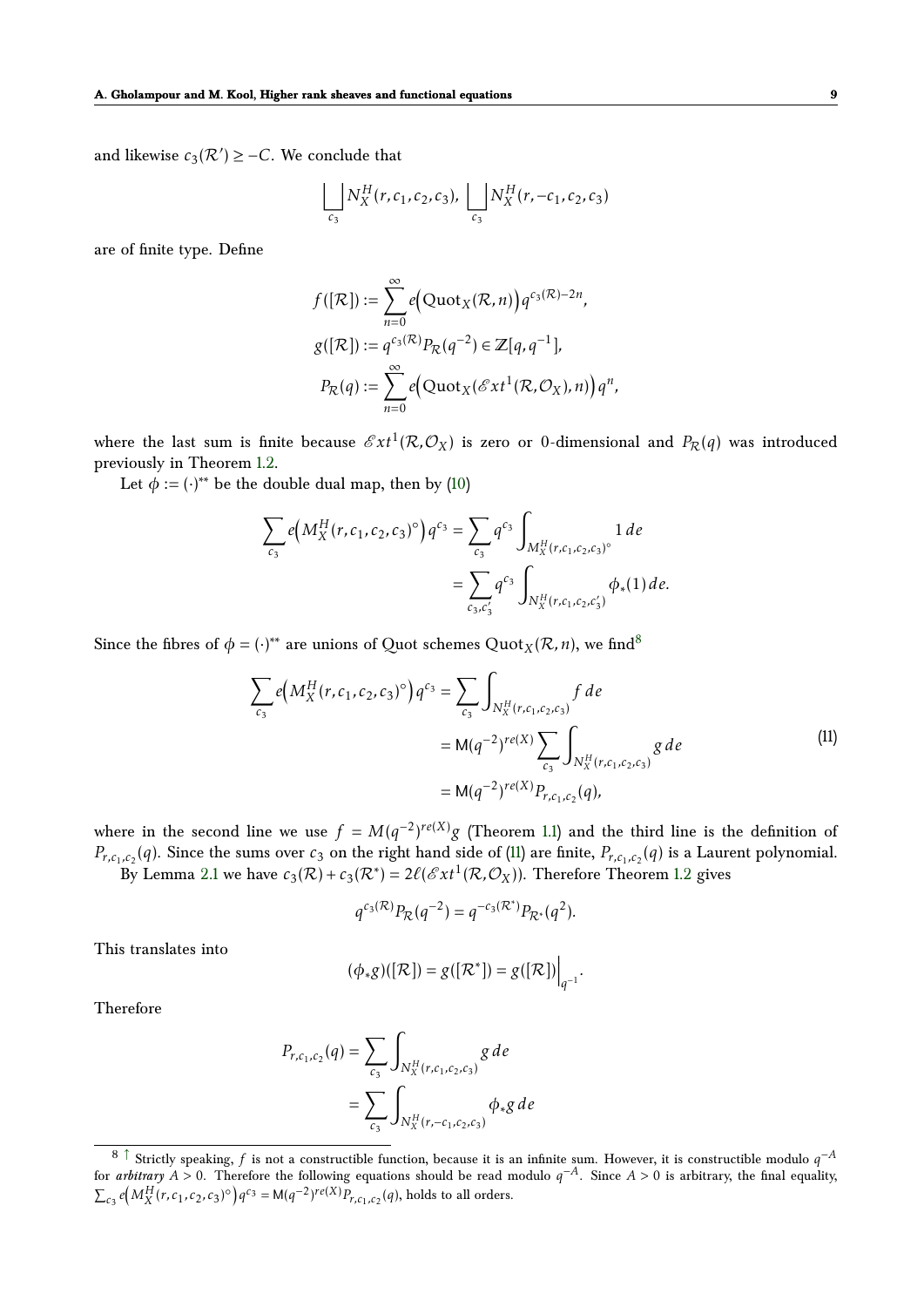$$
= \sum_{c_3} \int_{N_X^H(r,-c_1,c_2,c_3)} g \, d e \Big|_{q^{-1}} = P_{r,-c_1,c_2}(q^{-1}).
$$

Finally in the rank 2 case, we have  $c_3(\mathcal{R}) = \ell(\mathcal{E}xt^1(\mathcal{R},\mathcal{O}_X))$ . Therefore Theorem [1.2](#page-1-3) implies

$$
q^{c_3(\mathcal{R})} P_{\mathcal{R}}(q^{-2}) = q^{-c_3(\mathcal{R})} P_{\mathcal{R}}(q^2),
$$

which gives  $P_{2,c_1,c_2}(q) = P_{2,c_1,c_2}(q^{-1})$ ).  $\Box$ 

## <span id="page-9-5"></span>**2.B. Reduction to affine case**

In this section we first prove Theorem [1.1](#page-1-1) in the rather well-known case where  $\mathcal F$  is locally free. Subsequently we reduce Theorem [1.1](#page-1-1) to the "affine case".

When *X* is a smooth variety and  $Z \subset X$  is a closed subscheme, one can look at the formal neighbourhood of  $Z \subset X$  which we denote by  $X_Z$ . On an open affine subset  $U = \text{Spec } A \subset X$ , where  $Z$  is given by the ideal *I*, we define the formal neighbourhood  $\widetilde{X}_Z$  by  $9$ 

<span id="page-9-1"></span>
$$
\widehat{U}_{Z\cap U} = \operatorname{Spec} \varprojlim A/I^n.
$$

Since the map  $\widehat{X}_Z \to X$  is flat, we can use  $\widehat{X}_Z$  as part of an fpqc cover along which we can glue sheaves [\[Sta,](#page-28-3) Tag 023T, Tag 03NV].

In this paper we will be using Quot schemes of 0-dimensional quotients of sheaves on several types of schemes. Originally Grothendieck's construction implies (in particular) that the Quot functor of 0-dimensional quotients is representable by a scheme  $Quot_X(\mathcal{F}, n)$  when X is a projective C-scheme and  $\mathcal F$  is a coherent sheaf. This was extended to  $X$  quasi-projective in [\[AK\]](#page-26-6). T. S. Gustavsen, D. Laksov, R. M. Skjelnes [\[GLS\]](#page-27-15) showed representability of the Quot functor of 0-dimensional quotients for *X* = Proj *S* (any graded C-algebra *S*) or  $X = \text{Spec } A$  (any C-algebra *A*) and  $\mathcal F$  quasi-coherent. We need this level of generality because we will encounter the case  $A = \mathbb{C}[[x, y, z]]$ , which is Noetherian but *not of finite type*.

<span id="page-9-4"></span>**Proposition 2.3.** Let X be a smooth quasi-projective threefold and let  $\mathcal F$  be a rank  $r$  locally free sheaf on X. *Then*

$$
\sum_{n=0}^{\infty} e\big(\mathrm{Quot}_X(\mathcal{F}, n)\big)q^n = \mathrm{M}(q)^{re(X)}.
$$

*Proof.* Let *P* be any closed point in *X* and consider the punctual Quot scheme

$$
\mathrm{Quot}_X(\mathcal{F}, n)_0 \subset \mathrm{Quot}_X(\mathcal{F}, n),
$$

consisting of quotients  $\mathcal{F} \rightarrow \mathcal{Q}$  with Supp $\mathcal{Q} = \{P\}$ . We study the function

<span id="page-9-2"></span>
$$
g: \mathbb{Z}_{\geq 0} \to \mathbb{Z},
$$
  

$$
g(n) := e(\text{Quot}_X(\mathcal{F}, n)_0),
$$

where  $g(0) := 1$ . Since F is locally free, we have

<span id="page-9-3"></span>
$$
\mathrm{Quot}_X(\mathcal{F}, n)_0 \cong \mathrm{Quot}_X(\mathcal{O}_X^{\oplus r}, n)_0. \tag{12}
$$

There exists a torus action  $T = \mathbb{C}^{*r}$  on  $\text{Quot}_X(\mathcal{O}_X^{\oplus r})$  $\mathcal{L}_X^{ \oplus r}$ , *n*)<sub>0</sub> defined by scaling the summands of  $\mathcal{O}_X^{ \oplus r}$  $\int_{X}^{\oplus r}$ . The fixed locus of this action is

$$
\operatorname{Quot}_X(\mathcal{O}_X^{\oplus r}, n)_0^T \cong \bigsqcup_{n_1 + \dots + n_r = n} \prod_{i=1}^r \operatorname{Hilb}^{n_i}(X)_0, \tag{13}
$$

<span id="page-9-0"></span> $9 \uparrow$  Note that we define formal schemes by Spec of a ring rather than Spf of a ring.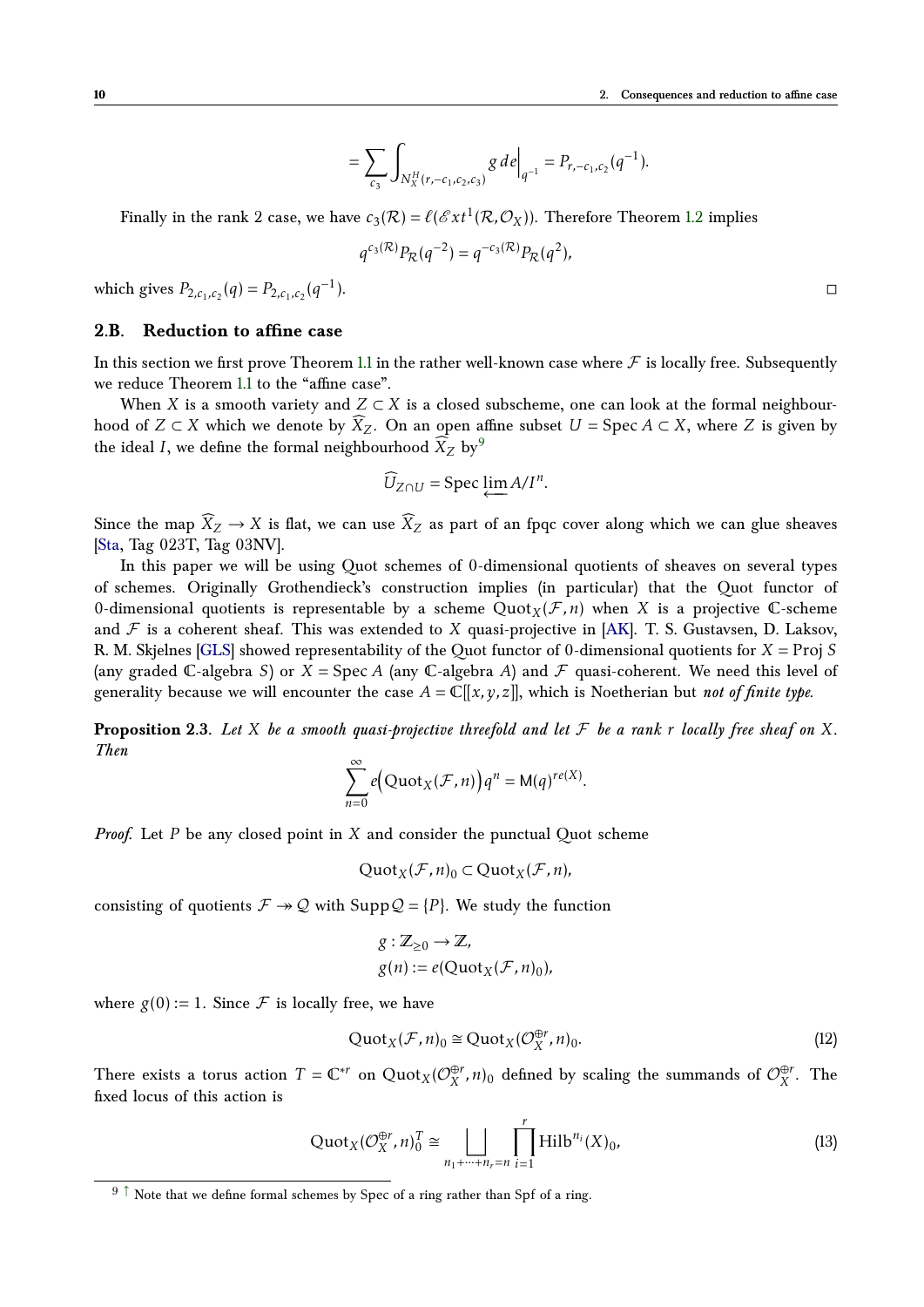where  $\mathrm{Hilb}^n(X)_0$  denotes the punctual Hilbert scheme of length *n* subschemes of *X* supported at *P*. Combining [\(12\)](#page-9-2) and [\(13\)](#page-9-3), we obtain

$$
\sum_{n=0}^{\infty} g(n) q^n = \left( \sum_{n=0}^{\infty} e(Hilb^n(X)_0) q^n \right)^r = M(q)^r,
$$
 (14)

where the second equality follows from a result of J. Cheah [\[Che\]](#page-26-7).<sup>[10](#page-10-0)</sup>

Next we consider the Hilbert-Chow type morphism

<span id="page-10-3"></span><span id="page-10-1"></span>
$$
\text{HC} : \text{Quot}_X(\mathcal{F}, n) \to \text{Sym}^n(X),
$$

$$
[\mathcal{F} \to \mathcal{Q}] \mapsto \sum_i n_i P_i,
$$

where  $P_i$  are the C-valued points of the support of Q and  $n_i$  is the length of Q at  $P_i$ . Consider the constructible function

$$
G: \operatorname{Sym}^{n}(X) \to \mathbb{Z},
$$
  

$$
G\left(\sum_{i} n_{i} P_{i}\right) := e\left(\operatorname{HC}^{-1}\left(\sum_{i} n_{i} P_{i}\right)\right) = \prod_{i} g(n_{i}).
$$

Then

$$
\sum_{n=0}^{\infty} e\Big(\mathrm{Quot}_X(\mathcal{F},n)\Big)q^n=\sum_{n=0}^{\infty} q^n \int_{\mathrm{Sym}^n(X)} G\, de=\Bigg(\sum_{n=0}^{\infty} g(n) q^n\Bigg)^{e(X)}=\mathrm{M}(q)^{re(X)},
$$

where the second equality follows from [\[BK,](#page-26-8) App. A.2] and the third equality follows from [\(14\)](#page-10-1).  $\Box$ 

<span id="page-10-4"></span>This proposition implies Theorem [1.1](#page-1-1) when  $\mathcal F$  is locally free. We now reduce Theorem 1.1 to the affine case.

**Proposition 2.4.** Let *X* be a smooth projective threefold and let  $\mathcal F$  be a rank  $r$  torsion free sheaf on  $X$  of *homological dimension* ≤ 1*. We assume the following: if* Spec *A is an affine scheme of one of the following types*

- *•* Spec *A a Zariski open subset of X,*
- Spec *A* = Spec  $\widehat{\mathcal{O}}_{X,P}$ *, where*  $\widehat{\mathcal{O}}_{X,P}$  *is the completion of the stalk*  $\mathcal{O}_{X,P}$  *at a closed point*  $P \in X$ *,*

*then*

<span id="page-10-2"></span>
$$
\sum_{n=0}^{\infty} e\left(\text{Quot}_{A}(\mathcal{F}|_{\text{Spec }A}, n)\right) q^{n} = \mathsf{M}(q)^{re(\text{Spec }A)} \sum_{n=0}^{\infty} e\left(\text{Quot}_{A}(\mathcal{E}xt^{1}(\mathcal{F}|_{\text{Spec }A}, \mathcal{O}_{\text{Spec }A}), n)\right) q^{n},\tag{15}
$$

*where*  $e$ (Spec *A*) = 1 *for*  $A = \widehat{\mathcal{O}}_{X,P}$ *. Then Theorem [1.1](#page-1-1) is true for X and F.* 

*Proof.* Take *X* and  $F$  as in the proposition. Assume [\(15\)](#page-10-2) is true for any Spec *A* as described in the proposition. We will show that the formula of Theorem [1.1](#page-1-1) is true for *X* and  $\mathcal{F}$ .

Let  $S \subset X$  be the scheme-theoretic support of  $\mathscr{E}xt^1(\mathcal{F},\mathcal{O}_X)$ . Then *S* has dimension  $\leq 1$  by [\[HL,](#page-27-0) Prop. 1.1.10]. Let *C* be the union of the 1-dimensional connected components of *S* and let *Z* be the union of the 0-dimensional connected components of *S*. We note that  $\mathcal{F}|_{X\setminus S}$  is locally free (by [\[OSS,](#page-27-1) Ch. II]) and  $\mathcal{F}|_{X \setminus C}$  is reflexive by [\[HL,](#page-27-0) Prop. 1.1.10].

<span id="page-10-0"></span><sup>&</sup>lt;sup>10</sup> [↑](#page-10-3) This can be seen by noting that  $e(Hilb^n(X)_0) = e(Hilb^n(Spec \mathbb{C}[[x,y,z]])$ . Using the standard  $\mathbb{C}^{*3}$ -action on Spec  $\mathbb{C}[[x,y,z]]$ , this is the number of monomial ideals in *x*, *y*, *z* defining a 0-dimensional scheme of length *n*.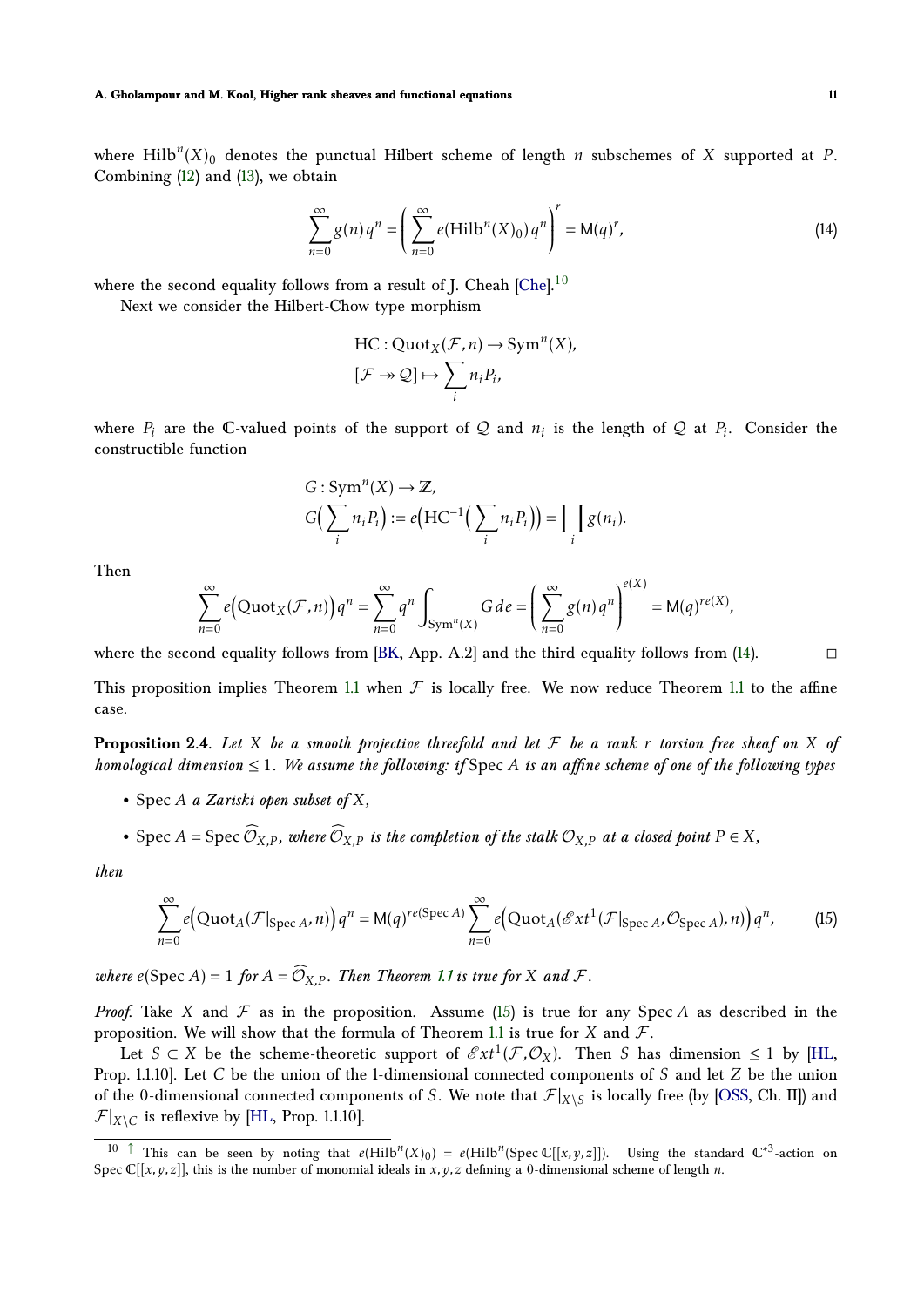There exists a closed subset  $H \subset X$  such that  $C \cap H$  is 0-dimensional,  $H \cap Z = \emptyset$ , and the complement *U* of *H* is affine. This can be seen by embedding *X* in a projective space and intersecting with a general hyperplane. Write  $U = \text{Spec } A \subset X$ . Let  $P_1, \ldots, P_\ell$  be the closed points of  $C \cap H$ . Define

<span id="page-11-3"></span>
$$
X^{\circ} := X \setminus C, H^{\circ} := H \setminus (C \cap H).
$$

We take the following fpqc cover of *X*

$$
U = \operatorname{Spec} A, \widehat{X}^{\circ}_{H^{\circ}}, \widehat{X}_{\{P_i\}} = \operatorname{Spec} \widehat{O}_{X,P_i} \qquad \forall i = 1, \dots \ell.
$$

By fpqc descent and the fact that we are considering 0-dimensional quotients (so there are no gluing conditions on overlaps), we obtain a geometrically bijective constructible morphism<sup>[11](#page-11-0)</sup> from Quot<sub>*X*</sub>( $\mathcal{F}$ ,*n*) to

$$
\bigsqcup_{a+b+n_1+\cdots+n_\ell=n} Quot_U(\mathcal{F}|_U,a)\times Quot_{\widehat{X^\circ}_{H^\circ}}(\mathcal{F}|_{\widehat{X^\circ}_{H^\circ}},b)\times \prod_{i=1}^\ell Quot_{\widehat{X}_{[P_i]}}(\mathcal{F}|_{\widehat{X}_{[P_i]}},n_i).
$$

We obtain

$$
\sum_{n=0}^{\infty} e\left(\text{Quot}_{X}(\mathcal{F}, n)\right) q^{n} = \sum_{n=0}^{\infty} e\left(\text{Quot}_{A}(\mathcal{F}|_{\text{Spec }A}, n)\right) q^{n} \cdot \sum_{n=0}^{\infty} e\left(\text{Quot}_{\widehat{X}^{\circ}_{H^{\circ}}}(\mathcal{F}|_{\widehat{X}^{\circ}_{H^{\circ}}}, n)\right) q^{n}
$$

$$
\cdot \prod_{i=1}^{\ell} \sum_{n=0}^{\infty} e\left(\text{Quot}_{\widehat{X}_{[P_{i}]}}(\mathcal{F}|_{\widehat{X}_{[P_{i}]}}, n)\right) q^{n}.
$$
(16)

The expressions

<span id="page-11-2"></span>
$$
\sum_{n=0}^{\infty} e\big(\text{Quot}_A(\mathcal{F}|_A,n)\big),\ \sum_{n=0}^{\infty} e\big(\text{Quot}_{\widehat{X}_{[P_i]}}(\mathcal{F}|_{\widehat{X}_{[P_i]}},n)\big)q^n
$$

are known because we assume [\(15\)](#page-10-2) is true. Now  $\mathcal{F}|_{\widehat{X}^{\circ}H^{\circ}}$  is locally free because  $X^{\circ} \cap S = Z$  and  $H^{\circ} \cap S = \emptyset$ . Moreover Proposition [2.3](#page-9-4) implies<sup>[12](#page-11-1)</sup>

<span id="page-11-4"></span>
$$
\sum_{n=0}^{\infty}e\Big(\mathrm{Quot}_{\widehat{X^\circ}_{H^\circ}}(\mathcal{F}|_{\widehat{X^\circ}_{H^\circ}},n)\Big)q^n=\mathrm{M}(q)^{re(\widehat{X^\circ}_{H^\circ})}.
$$

We conclude that [\(16\)](#page-11-2) is equal to

$$
M(q)^{r(e(\text{Spec } A) + e(\widehat{X^{\circ}}_{H^{\circ}}) + \sum_{i=1}^{\ell} e(\text{Spec } \widehat{\mathcal{O}}_{X,P_i}))} \sum_{n=0}^{\infty} e\Big( \text{Quot}_{A}(\mathcal{E}xt^{1}(\mathcal{F}|_{A}, \mathcal{O}_{\text{Spec } A}), n) \Big) q^{n}
$$

$$
\cdot \prod_{i=1}^{\ell} \sum_{n=0}^{\infty} e\Big( \text{Quot}_{\widehat{X}_{[P_i]}}(\mathcal{E}xt^{1}(\mathcal{F}|_{\widehat{X}_{[P_i]}}, \mathcal{O}_{\widehat{X}_{[P_i]}}), n) \Big) q^{n}
$$

$$
= M(q)^{r(e(\text{Spec } A) + e(\widehat{X^{\circ}}_{H^{\circ}}) + \sum_{i=1}^{\ell} e(\text{Spec } \widehat{\mathcal{O}}_{X,P_i}))} \sum_{n=0}^{\infty} e\Big( \text{Quot}_{X}(\mathcal{E}xt^{1}(\mathcal{F}, \mathcal{O}_{X}), n) \Big) q^{n}.
$$

<span id="page-11-0"></span> $11$   $\uparrow$  The definition of a constructible morphism was given before the proof of Thm. 1.3. Such a map is called geometrically bijective, when it is a bijection on  $\mathbb C$ -valued points. If  $\phi: X \to Y$  is a geometrically bijective constructible morphism, then  $e(X) = e(Y)$  by [\(10\)](#page-7-0).

<span id="page-11-1"></span> $12 \uparrow$  As formulated, Proposition [2.3](#page-9-4) only applies to a smooth quasi-projective threefold. However the same proof works in the present setting. The essential point is that for any C-valued point *P* of  $\widehat{X}^{\circ}H^{\circ}$ , the formal neighborhood of *P* in  $\widehat{X}^{\circ}H^{\circ}$ SpecC[[x, y, z]] by [\[EGA,](#page-26-9) (7.8.3)] and [\[Sta,](#page-28-3) TAG 07NU, TAG 0323]. The Hilbert-Chow morphism is constructed at the level of generality we need by D. Rydh [\[Ryd\]](#page-27-16).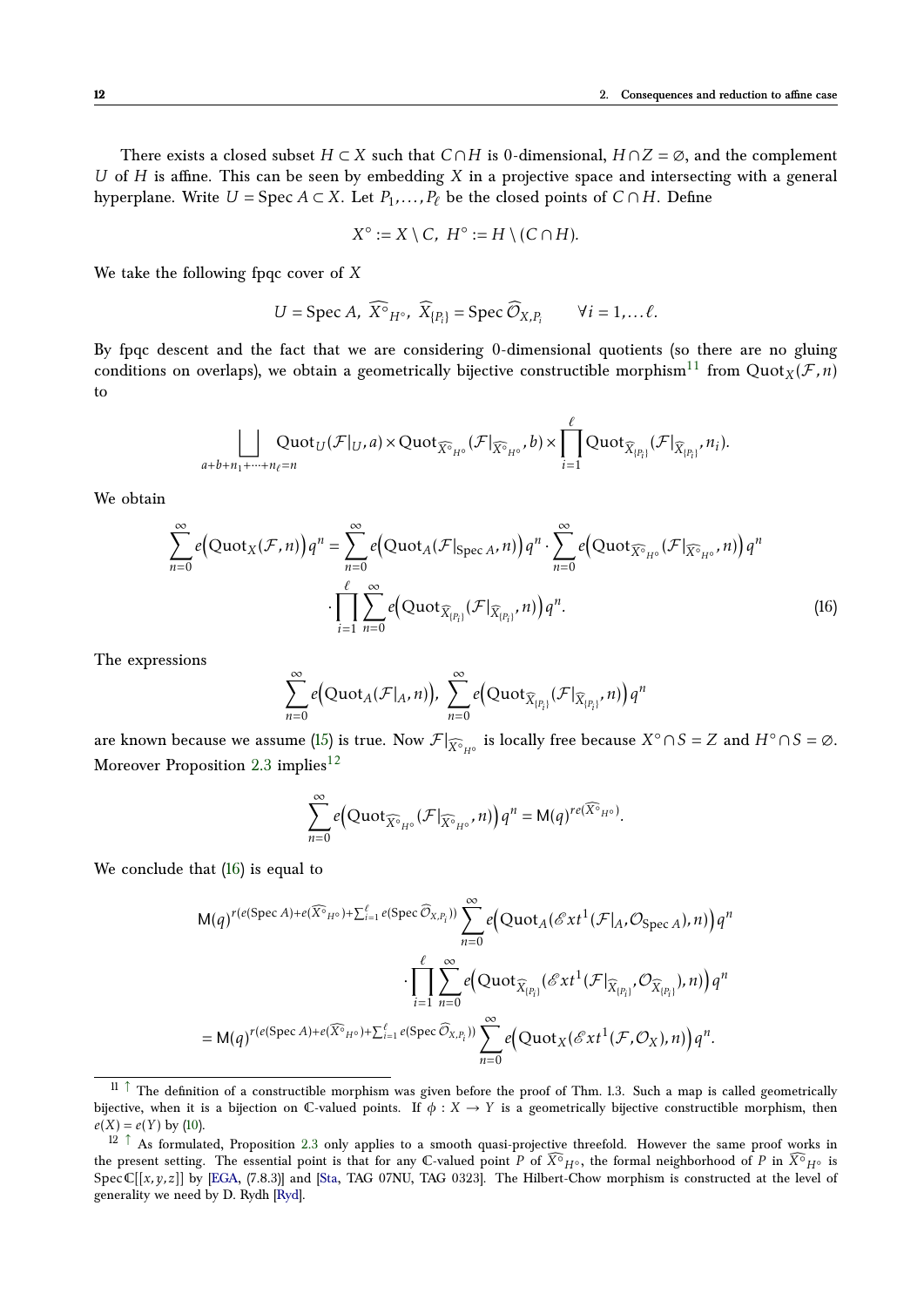The proposition follows from

$$
e(\operatorname{Spec} A) + e(\widehat{X^{\circ}}_{H^{\circ}}) + \sum_{i=1}^{\ell} e(\operatorname{Spec} \widehat{\mathcal{O}}_{X,P_i}) = e(\operatorname{Spec} A) + e(H^{\circ}) + \ell = e(X).
$$

Here we used that  $\widehat{X^{\circ}}_{H^{\circ}}$  and  $H^{\circ}$  have homeomorphic subspaces of  $\mathbb C$ -valued points and each Spec  $\widehat{\mathcal O}_{X,P_i}$ has a single C-valued point (Lemma [2.5](#page-12-1) below).

<span id="page-12-1"></span>**Lemma 2.5.** Let A be a finitely generated  $\mathbb{C}$ -algebra and  $I \subseteq A$  an ideal. Denote by  $\widehat{A}$  the formal completion of *A with respect to I. The subspace of closed points of* Spec *A/I is homeomorphic with the subspace of closed points* of Spec  $\widehat{A}$ *. Moreover the subspace of closed points of* Spec  $\widehat{A}$  *equals the subspace of*  $\mathbb C$ *-valued points of* Spec  $\widehat{A}$ *.* 

*Proof.* The surjection  $\widehat{A} \rightarrow A/I$  induces a homeomorphism from Spec  $A/I$  onto its image in Spec  $\widehat{A}$ . This map sends a prime ideal q containing *I* to  $\widehat{q}$ . Furthermore this map sends a maximal ideal m containing *I* to the maximal ideal  $\widehat{m}$  and all maximal ideals of *A* arise in this way [\[Bou1,](#page-26-10) Ch. III.3.4, Prop. 8].

Any closed point  $\widehat{\mathfrak{m}} \subset \widehat{A}$  is a  $\mathbb{C}\text{-valued point because }\widehat{A}/\widehat{\mathfrak{m}} \cong \widehat{A}/\widehat{\mathfrak{m}} \cong \mathbb{C}$ . Conversely suppose  $\rho \subset \widehat{A}$  is a C-valued point. The surjection  $A \rightarrow A/I$  factors as

$$
A \hookrightarrow \widehat{A} \twoheadrightarrow A/I,
$$

where the first map is injective by Krull's theorem [\[AM,](#page-26-11) Cor. 10.18]. The ideal  $q := p \cap A$  is a  $\mathbb{C}$ -valued point and therefore corresponds to a maximal ideal (*A* is finitely generated). We claim  $I \subset \mathfrak{q}$  and  $\rho = \widehat{\mathfrak{q}}$ , which implies  $\rho$  is maximal by the first part of the proof.

By the first part of the proof, there exists a maximal ideal m containing *I* such that  $p \subset \widehat{m}$  (any prime ideal lies in a maximal ideal). Therefore

$$
\mathfrak{q} = \mathfrak{p} \cap A \subset \widehat{\mathfrak{m}} \cap A = \mathfrak{m}.
$$

Since q is maximal, we have  $q = m$ , so q contains *I* and  $p \subset \hat{q}$ . By [\[AM,](#page-26-11) Prop. 1.17, 10.13], we obtain the other inclusion

$$
\mathfrak{p} \supset \mathfrak{q} \otimes_A \widehat{A} = \widehat{\mathfrak{q}}.
$$

This proves the claim. We conclude that the collection of  $\mathbb C$ -valued points of  $\widehat A$  and the collection of closed points of  $\widehat A$  coincide. closed points of *<sup>A</sup>*<sup>b</sup> coincide.

# <span id="page-12-0"></span>**3. Pandharipande-Thomas pairs and Quot schemes**

In this section we assume *A* is a 3-dimensional Noetherian regular C-algebra and *M* is an *A*-module of homological dimension 1. Later we will be interested in the case  $A$ ,  $M$  arise from  $X$ ,  $F$  as in Proposition [2.4.](#page-10-4)

Denote the category of quasi-coherent sheaves on Spec *A* by QCoh(Spec *A*) and by *A*-Mod the category of *A*-modules. The global section functor

$$
\Gamma(\text{Spec } A, \cdot): \text{QCoh}(\text{Spec } A) \to A\text{-Mod}
$$

is an equivalence of categories and we denote the inverse by  $\widetilde{(\cdot)}$  as in [\[Har1,](#page-27-17) Sect. II.5]. We will mostly work in the latter category *A*-Mod. For instance  $\mathscr{E}xt^i(\widetilde{M},\mathcal{O}_{\text{Spec}\,A})$  corresponds to  $\mathrm{Ext}^i(M,A)$  by

$$
Ext^{i}(M, A) = \Gamma(\text{Spec } A, \mathcal{E}xt^{i}(\widetilde{M}, \mathcal{O}_{\text{Spec } A})).
$$

<span id="page-12-3"></span>We give a very brief outline of this section. Denote by  $\mathcal{T}_A$  the stack of 0-dimensional finitely generated *A*-modules.<sup>[13](#page-12-2)</sup> We first construct a Cohen-Macaulay curve *C* ⊂ Spec *A*, with ideal *I*<sub>*C*</sub> ⊂ *A*, and an effective divisor *S* ⊂ Spec *A* related to *M*. It turns out that we can use *C, S* to construct injections

$$
\operatorname{Ext}^2(Q, M(S)) \hookrightarrow \operatorname{Ext}^2(Q, I_C) \cong \operatorname{Ext}^1(Q, A/I_C),
$$

<span id="page-12-2"></span> $^{13}$ <br> $\uparrow$  The stack  $\mathcal{T}_A$  also contains the zero module.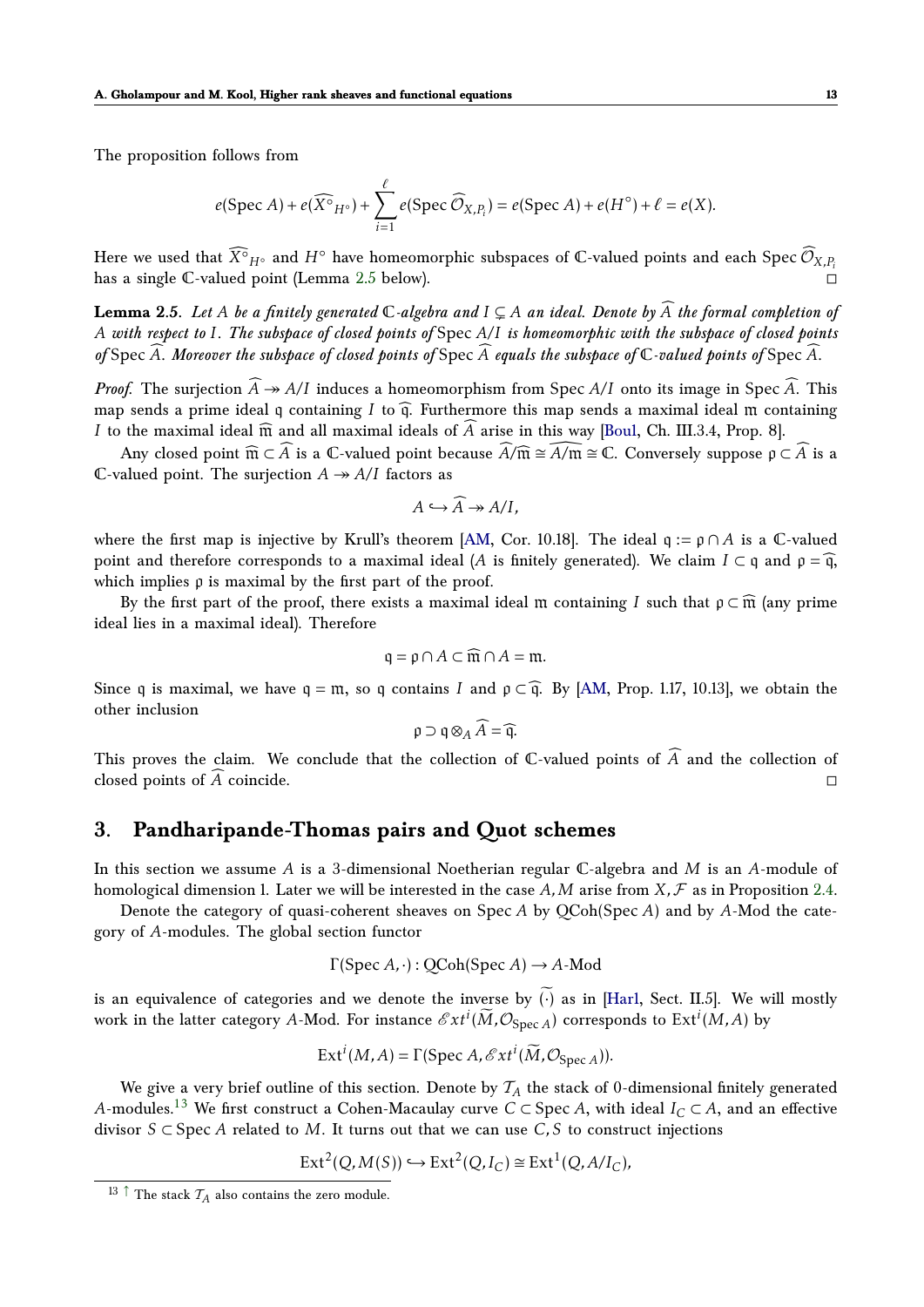for all  $Q \in \mathcal{T}_A$ . By varying *Q* over the stack  $\mathcal{T}_A$ , we obtain a closed locus  $\Sigma$  inside the *moduli space of Pandharipande-Thomas pairs* on *C*. The main result of this section is Theorem [3.4,](#page-15-0) which establishes a geometric bijection<sup>[14](#page-13-1)</sup> from

<span id="page-13-4"></span>
$$
\mathrm{Quot}_A(\mathrm{Ext}^1(M, A)) := \bigsqcup_{n=0}^{\infty} \mathrm{Quot}_A(\mathrm{Ext}^1(M, A), n)
$$

onto the locus Σ. In Section [4,](#page-22-0) the locus Σ naturally arises from a Hall algebra calculation involving

$$
\mathrm{Quot}_A(M) := \bigsqcup_{n=0}^{\infty} \mathrm{Quot}_A(M, n).
$$

The Hall algebra calculation of Section [4](#page-22-0) together with the geometric bijection of Theorem [3.4](#page-15-0) will lead to the proof of [\(15\)](#page-10-2) and therefore Theorem [1.1.](#page-1-1)

#### **3.A. Construction of local auxiliary curve**

Our key technical tool is the following theorem from Bourbaki [\[Bou2,](#page-26-12) Ch. VII.4.9, Thm. 6, p. 270].

**Theorem 3.1 (Bourbaki).** *Let A be a Noetherian integrally closed ring and M a finitely generated rank r torsion free A-module. Then there exists an A-module homomorphism*  $M \rightarrow A$  *with free kernel.* 

Therefore there exists an ideal  $I \subset A$  and a short exact sequence

<span id="page-13-3"></span><span id="page-13-0"></span>
$$
0 \to A^{\oplus (r-1)} \to M \to I \to 0. \tag{17}
$$

<span id="page-13-6"></span>Note that  $I \neq A$  because *M* is not locally free by assumption (*M* has homological dimension 1). Although our constructions will depend on the cosection  $M \to A$ , our final result, equation [\(15\)](#page-10-2), will not.<sup>[15](#page-13-2)</sup> We start with a lemma.

**Lemma** 3.2. *In* [\(17\)](#page-13-3)*, I* = *I<sub>C</sub>*(−*S*)*,* where *S* ⊂ Spec *A is a (possibly zero) effective divisor and*  $C \subset$  Spec *A is a non-empty Cohen-Macaulay curve.*

*Proof.* There exists an effective divisor  $S \subset \text{Spec } A$  and a closed subscheme  $C \subset \text{Spec } A$  of dimension  $\leq 1$ such that

<span id="page-13-5"></span>
$$
I \cong I_C(-S).
$$

This follows by embedding  $I \hookrightarrow I^{**}$  and observing that  $I^{**}/I$  has dimension  $\leq 1$  and that  $I^{**} \subset A$  is a line bundle.

Next we show that *C* is not empty or 0-dimensional. If it were, then according to [\[HL,](#page-27-0) Prop. 1.1.6] (see Notation in Section [1\)](#page-1-0), we would get  $Ext^1(I_C(-S), A) \cong Ext^2((A/I_C)(-S), A) = 0$ . Therefore [\(17\)](#page-13-3) induces a short exact sequence

$$
0 \to I^* \to M^* \to A^{\oplus (r-1)} \to 0
$$

and Ext<sup>1</sup>(M,A) = 0. This short exact sequence implies that  $M^*$  is locally free, because  $I^*$  is rank 1 reflexive [\[Har2,](#page-27-10) Cor. 1.2] and hence locally free [Har2, Prop. 1.9]. The vanishing  $Ext^1(M, A) = 0$  implies that M is reflexive by [\[HL,](#page-27-0) Prop. 1.1.10]. Hence  $M \cong M^{**}$  is locally free contradicting the assumption that M has homological dimension 1.

Finally we show that the 1-dimensional subscheme  $C \subset X$  is Cohen-Macaulay. Indeed [\(17\)](#page-13-3) implies

$$
Ext2(IC(-S), A) \cong Ext2(M, A) = 0,
$$

<span id="page-13-2"></span><span id="page-13-1"></span> $14 \uparrow$  A geometric bijection is a morphism of schemes, which is a bijection on C-valued points.

<sup>&</sup>lt;sup>15</sup> [↑](#page-13-5) In [\[GK2\]](#page-26-3) we assumed the existence of a global version of this cosection. For rank 2 reflexive sheaves, this global cosection is precisely the data featuring in Hartshorne's version of the Serre correspondence [\[Har2\]](#page-27-10). This led to the assumptions made in [\[GK2\]](#page-26-3) and explained in the introduction.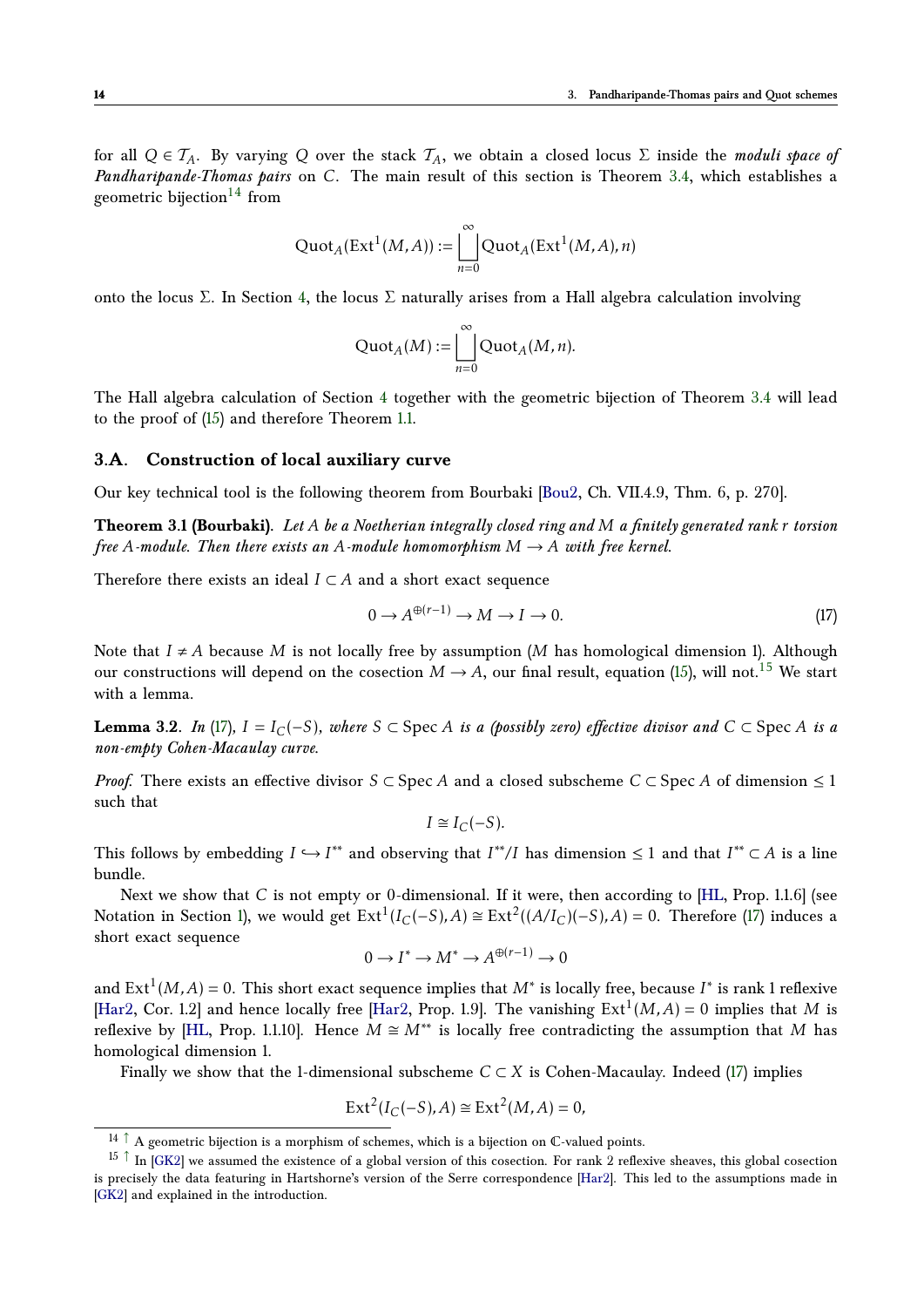where the last equality follows from the fact that *M* has homological dimension 1. Therefore

$$
\operatorname{Ext}^3(A/I_C, A) \cong \operatorname{Ext}^2(I_C, A) = 0
$$

and *C* is Cohen-Macaulay by [\[HL,](#page-27-0) Prop. 1.1.10].

From now on, we will use the following version of [\(17\)](#page-13-3)

<span id="page-14-0"></span>
$$
0 \to A(S)^{\oplus (r-1)} \to M(S) \to I_C \to 0,
$$
\n(18)

where  $S \subset X$  is the effective divisor and  $\emptyset \neq C \subset X$  is the Cohen-Macaulay curve of Lemma [3.2.](#page-13-6) We are interested in

$$
\mathrm{Quot}_A(M) := \bigsqcup_{n=0}^{\infty} \mathrm{Quot}_A(M, n).
$$

We can write this as

$$
\mathrm{Quot}_A(M) = \bigsqcup_{Q \in \mathcal{T}_A} \mathrm{Hom}(M, Q)^{\mathrm{onto}} / \sim,
$$

where  $\operatorname{Hom}(M,Q)^{\text{onto}}$  is the set of surjective *A-*module homomorphisms, and ∼ is the equivalence relation induced by automorphisms of *Q*. In Section [4,](#page-22-0) we will perform a Hall algebra calculation, which relates this to

$$
\bigsqcup_{Q \in \mathcal{T}_A} \operatorname{Ext}^2(Q, M(S))^{\text{pure}} / \sim.
$$

The goals of this section are firstly to define this locus and secondly to give a nice geometric characterization of it (Theorem [3.4\)](#page-15-0). We start with a lemma.

<span id="page-14-3"></span>**Lemma 3.3.** *For any*  $Q \in T_A$ *, the map* [\(18\)](#page-14-0) *induces an inclusion* 

$$
Ext2(Q, M(S)) \hookrightarrow Ext2(Q, IC).
$$

*Proof.* Applying  $Hom(Q, \cdot)$  to [\(18\)](#page-14-0) gives

$$
\cdots \longrightarrow \text{Ext}^{2}(Q, A(S)^{\oplus (r-1)}) \longrightarrow \text{Ext}^{2}(Q, M(S)) \longrightarrow \text{Ext}^{2}(Q, I_{C}) \longrightarrow \cdots.
$$

The statement follows from

$$
\operatorname{Ext}^2(Q, A(S)^{\oplus (r-1)}) \cong \operatorname{Ext}^2(Q, A)^{\oplus (r-1)} \otimes A(S),
$$
  

$$
\operatorname{Ext}^2(Q, A) = 0,
$$

where in the second line we use that  $Q$  is 0-dimensional [\[HL,](#page-27-0) Prop. 1.1.6].

From the previous lemma, we obtain an inclusion

<span id="page-14-1"></span>
$$
Ext2(Q, M(S)) \hookrightarrow Ext2(Q, IC),
$$
\n(19)

for all  $Q \in \mathcal{T}_A$ . By the short exact sequence  $0 \to I_C \to A \to A/I_C \to 0$  and the fact that *Q* is 0-dimensional, we see that

<span id="page-14-2"></span>
$$
Ext2(Q, IC) \cong Ext1(Q, A/IC).
$$
\n(20)

The elements of  $\mathrm{Ext}^1(Q,A/I_C)$  correspond to short exact sequences

$$
0 \to A/I_C \to F \to Q \to 0,
$$

where *F* is a 1-dimensional *A*-module. Such an extension is known as a *Pandharipande-Thomas pair* on Spec *A* whenever *F* is a pure *A*-module [\[PT1\]](#page-27-3). We denote the locus of PT pairs by  $Ext^1(Q, A/I_C)^{pure}$ . Put differently, a PT pair on Spec *A* consists of (*F, s*) where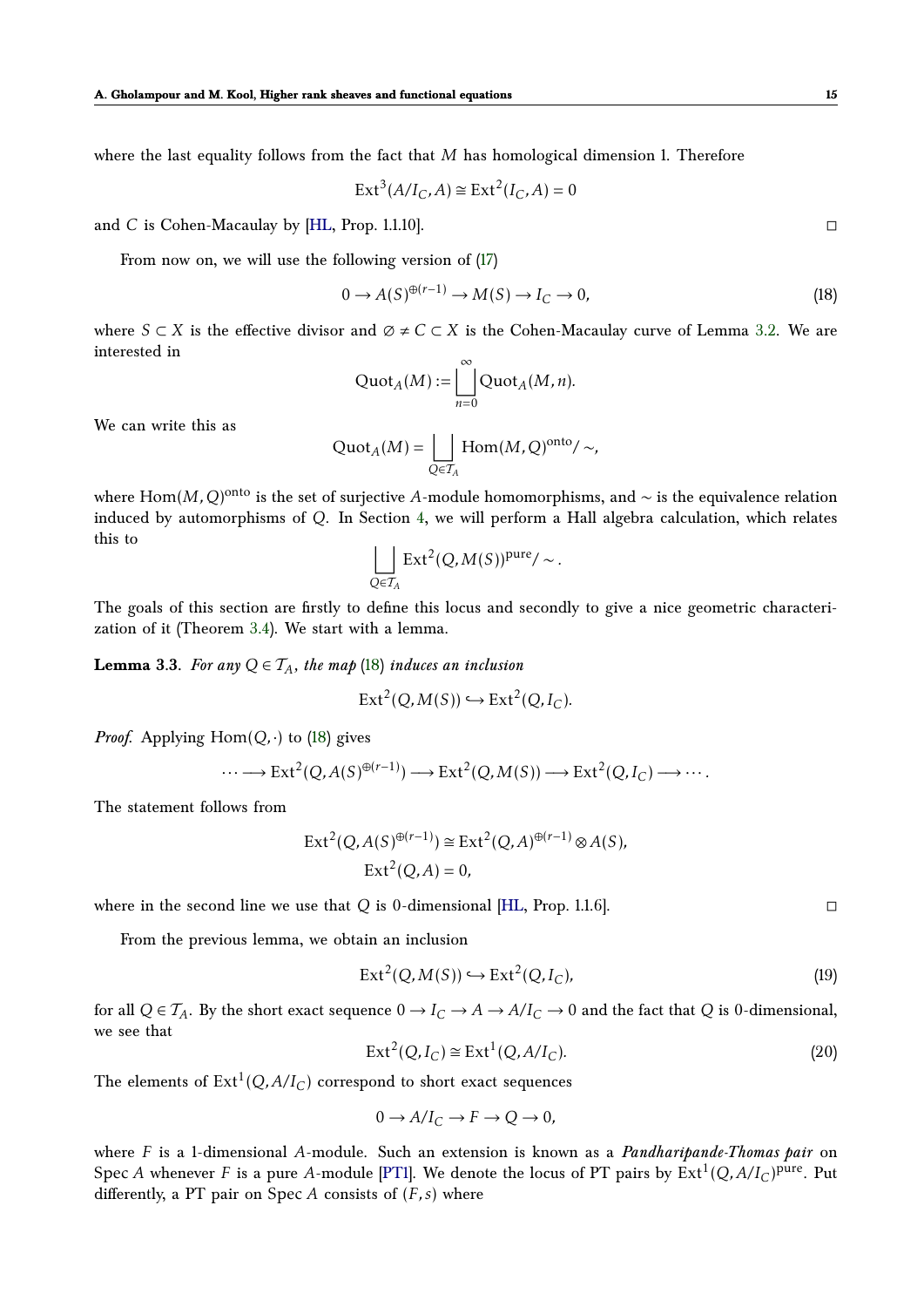- *F* is a pure dimension 1 *A*-module,
- $s: A \rightarrow F$  is an *A*-module homomorphism with 0-dimensional cokernel.

See [\[PT1\]](#page-27-3) for details. Let  $PT_A(C)$  be the moduli space of PT pairs  $(F, s)$  on Spec *A* where *F* has scheme theoretic support *C*. We can write this as

<span id="page-15-1"></span>
$$
PT_A(C) = \bigsqcup_{Q \in \mathcal{T}_A} Ext^1(Q, A/I_C)^{pure} / \sim,
$$

where ∼ denotes the equivalence relation induced by automorphisms of *Q*. Using inclusion [\(19\)](#page-14-1) and [\(20\)](#page-14-2), we define

$$
\Sigma := \bigsqcup_{Q \in \mathcal{T}_A} \operatorname{Ext}^2(Q, M(S))^{\text{pure}} / \sim,
$$
\n
$$
\operatorname{Ext}^2(Q, M(S))^{\text{pure}} := \operatorname{Ext}^2(Q, M(S)) \cap \operatorname{Ext}^1(Q, A/I_C)^{\text{pure}}.
$$
\n(21)

This defines a closed subset  $\Sigma \subset PT<sub>A</sub>(C)$ . The locus  $\Sigma$  depends on the choice of cosection [\(18\)](#page-14-0). In the following theorem, we give a nice geometric characterization of Σ. Later, when taking Euler characteristics in Section [4.C,](#page-24-0) it leads to a proof of equation [\(15\)](#page-10-2).

**Theorem 3.4.** *Let A be a 3-dimensional regular Noetherian* C*-algebra and M a torsion free A-module of homological dimension 1. Fix a cosection* [\(18\)](#page-14-0)*. Then there exists a morphism of* C*-schemes*

<span id="page-15-0"></span>
$$
\mathrm{Quot}_A(\mathrm{Ext}^1(M, A)) \to \mathrm{PT}_A(C),
$$

which induces a bijection between the  $\mathbb C$ -valued points of  $\mathrm{Quot}_A(\mathrm{Ext}^1(M,A))$  and the  $\mathbb C$ -valued points of the *locus*  $\Sigma$  *defined in* [\(21\)](#page-15-1).

The next two subsections are devoted to the proof of this theorem.

## <span id="page-15-2"></span>**3.B. The rank 2 case**

We first prove Theorem [3.4](#page-15-0) for  $r = 2$ . This case is similar to the main result of [\[GK2\]](#page-26-3), but with some minor modifications. We also show why the map of Theorem [3.4](#page-15-0) is a morphism of schemes, which was not discussed in detail in [\[GK2\]](#page-26-3).

*Proof of Theorem [3.4](#page-15-0) for*  $r = 2$ . We first construct a set theoretic map at the level of  $\mathbb{C}$ -valued points from  $\Sigma$  to  $\mathrm{Quot}_A(\mathrm{Ext}^1(M,A))$  and show it is a bijection. In Step 4 we show that the inverse map is a morphism of schemes.

**Step 1:** In this step we give a characterization of the image of  $Ext<sup>1</sup>(Q[-1], M(S))$  of the inclusion of Lemma [3.3](#page-14-3)

$$
Ext1(Q[-1], M(S)) \hookrightarrow Ext1(Q[-1], IC).
$$

An element of the Ext group  $Ext^1(Q[-1], M(S))$  corresponds to an exact triangle

$$
M(S) \to J^{\bullet} \to Q[-1].
$$

The image of this element in Ext $^1(Q[-1],I_C)$  is the third column of the following diagram, where all rows and columns are exact triangles, all squares commute, and the third column is given by the octahedral axiom:

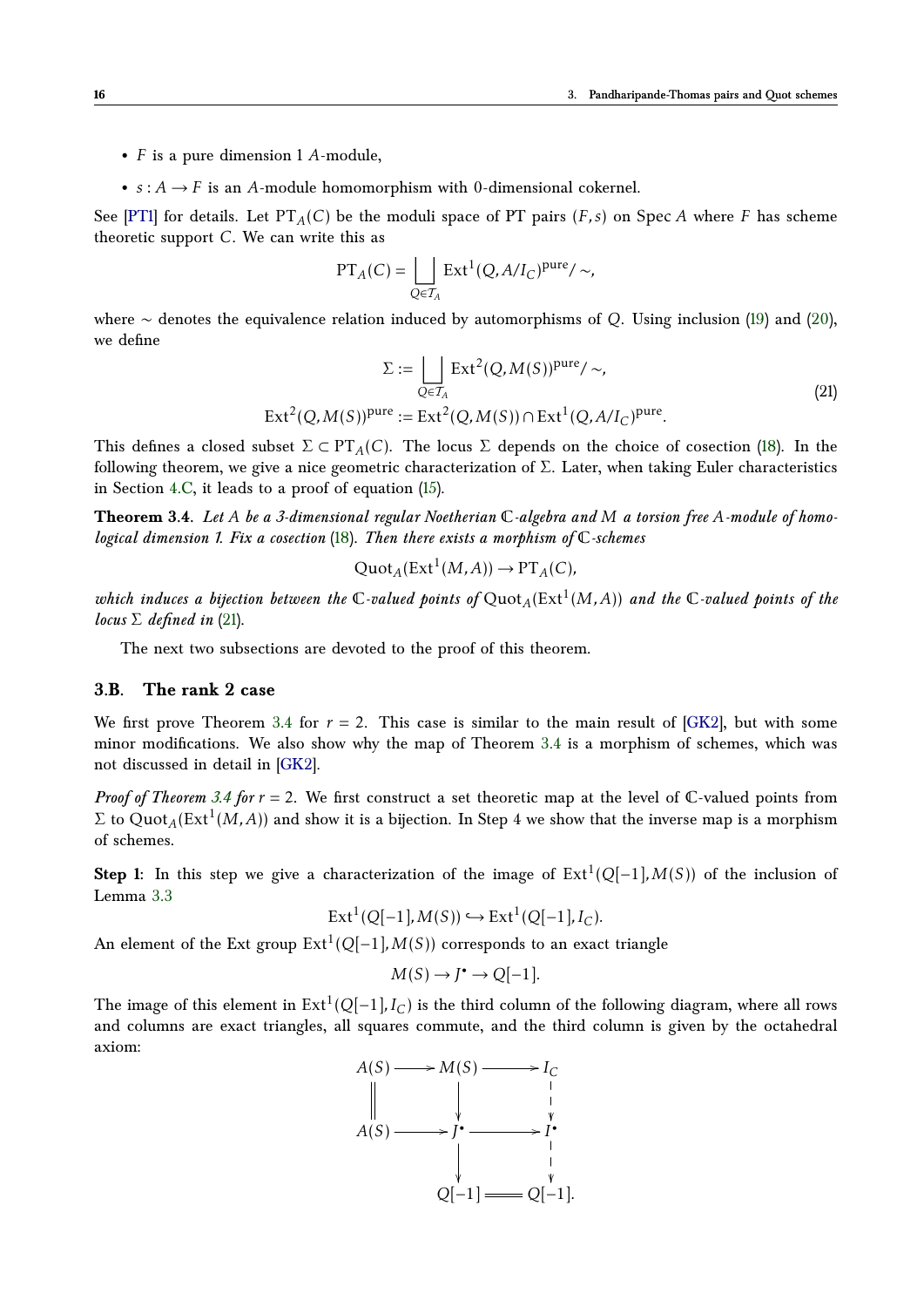An element  $I_C \to I^{\bullet} \to Q[-1]$  of  $\mathrm{Ext}^1(Q[-1],I_C)$  lies in the image of the inclusion of Lemma [3.3](#page-14-3) if and only if there exists a map  $I^{\bullet} \to A(S)[1]$  such that the following diagram commutes



where the map  $I_C \rightarrow A(S)[1]$  comes from [\(18\)](#page-14-0).

This leads to the following characterization of the image of the inclusion of Lemma [3.3:](#page-14-3) Suppose we are given an exact triangle  $I_C \to I^{\bullet} \to Q[-1]$ . It induces an exact sequence

$$
Ext1(I•, A(S)) \to Ext1(IC, A(S)) \to Ext3(Q, A(S)).
$$

Then  $I_C \to I^{\bullet} \to Q[-1]$  lies in the image of the inclusion of Lemma [3.3](#page-14-3) if and only if

$$
\xi \in \text{im}\Big(\text{Ext}^1(I^\bullet, A(S)) \to \text{Ext}^1(I_C, A(S))\Big),\,
$$

where  $\xi \in \text{Ext}^1(I_C, A(S))$  is the extension determined by the cosection [\(18\)](#page-14-0). Denote by

$$
s_{\xi}: A \longrightarrow \text{Ext}^1(I_C, A(S))
$$

the *A*-module homomorphism that sends 1 to *ξ*. Consequently an element  $I_C \to I^{\bullet} \to Q[-1]$  lies in the image of inclusion of Lemma [3.3](#page-14-3) if and only if the composition

$$
A \xrightarrow{s_{\xi}} \operatorname{Ext}^{1}(I_{C}, A(S)) \longrightarrow \operatorname{Ext}^{3}(Q, A(S))
$$

is zero. The cokernel of  $s_{\xi}$  can be computed by applying Hom( $\cdot$ ,  $A(S)$ ) to the short exact sequence [\(18\)](#page-14-0)

$$
0 \to A(S) \to M^* \to A \stackrel{s_{\xi}}{\to} \operatorname{Ext}^1(I_C, A(S)) \to \operatorname{Ext}^1(M, A) \to 0,
$$

where we used  $Hom(I_C, A(S)) \cong A(S)$  because *C* has codimension 2 [\[HL,](#page-27-0) Prop. 1.1.6]. Also note that

$$
Ext^{1}(I_{C}, A(S)) \cong Ext^{2}(A/I_{C}, A(S)) = (A/I_{C})_{A(S)}^{D},
$$

using Notation of Section [1.](#page-1-0) By [\[Eis,](#page-26-13) Thm. 21.5], this is isomorphic to

<span id="page-16-1"></span>
$$
\omega_C \otimes \omega_A^{-1}(S),
$$

which is pure 1-dimensional by [\[HL,](#page-27-0) Sect. 1.1].<sup>[16](#page-16-0)</sup>

We conclude that an element  $I_C \to I^{\bullet} \to Q[-1]$  lies in the image of the inclusion of Lemma [3.3](#page-14-3) if and only if there exists an *A*-module homomorphism

<span id="page-16-2"></span>
$$
\begin{array}{ccc}\n\text{Ext}^1(I_C, A(S)) & \longrightarrow & \text{Ext}^1(M, A) \\
\downarrow & & \downarrow \\
& & & \downarrow \\
& & & \downarrow \\
& & & \downarrow \\
& & & \downarrow \\
& & & \downarrow\n\end{array}\n\tag{22}
$$

such that the triangle in the diagram commutes, where

$$
Ext^3(Q, A(S)) =: Q^D_{A(S)}.
$$

<span id="page-16-0"></span> $^{16}$   $\uparrow$  As an aside, we note that if  $Ext^1(M, A)$  is zero or 0-dimensional, then  $((A/I_C)_{A(S)}^D, s_\xi)$  is a PT pair. We will not use this.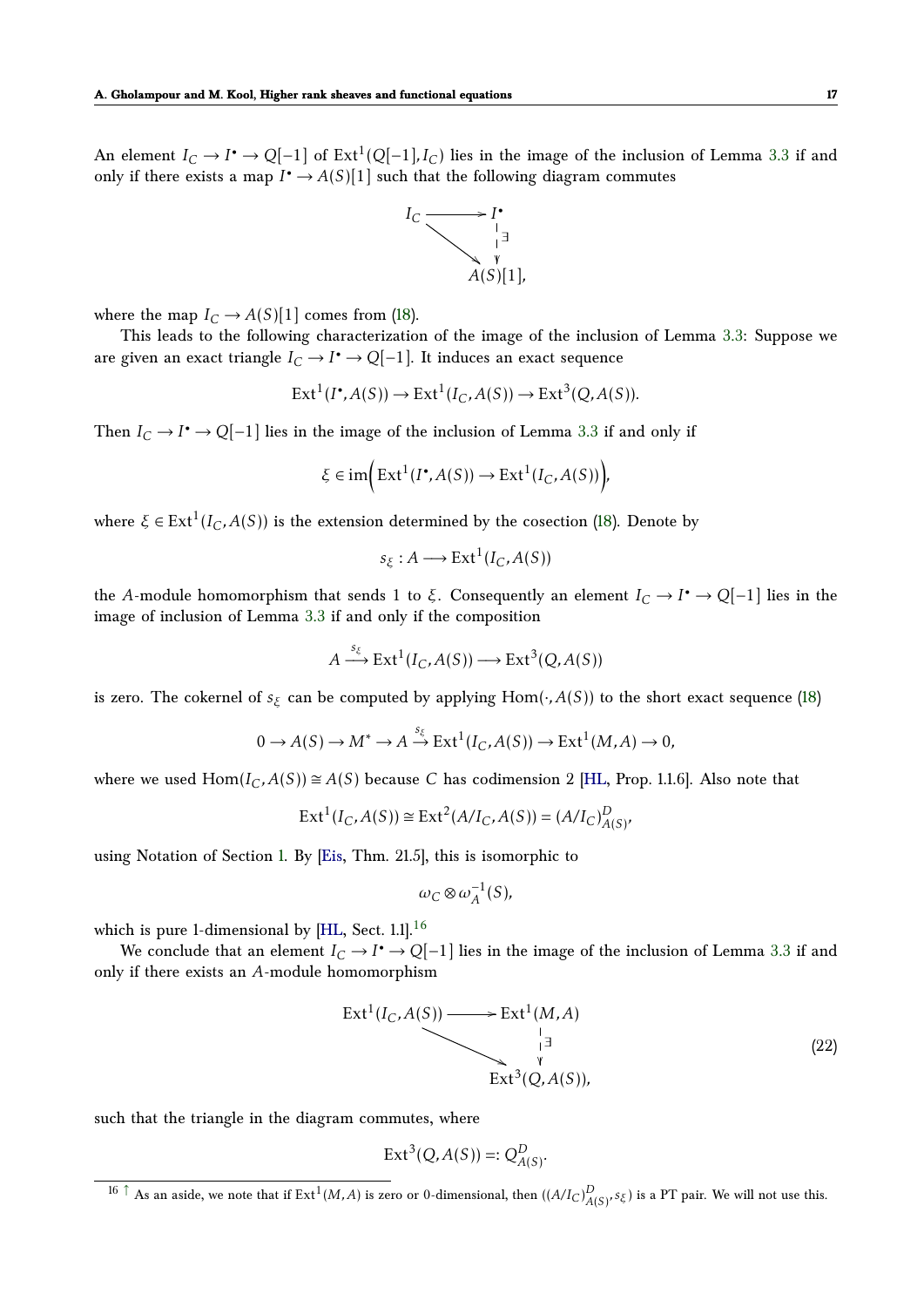**Step 2:** In this step we show that an element in the image of the inclusion

$$
Ext1(Q[-1], M(S)) \subset Ext1(Q[-1], IC) \cong Ext1(Q, A/IC)
$$

lies in Ext<sup>1</sup>(Q,A/I<sub>C</sub>)<sup>pure</sup> if and only if the map in [\(22\)](#page-16-2) is surjective. Fix an element of Ext<sup>1</sup>(Q[−1],I<sub>C</sub>)

$$
I_C \to I^{\bullet} \to Q[-1]
$$

and consider the induced exact sequence

$$
\cdots \longrightarrow \text{Ext}^{1}(I_{C}, A(S)) \longrightarrow \text{Ext}^{3}(Q, A(S)) \longrightarrow \text{Ext}^{2}(I^{\bullet}, A(S)) \longrightarrow 0.
$$

Here we use that  $\text{Ext}^2(I_C, A) \cong \text{Ext}^3(A/I_C, A) = 0$ , because *C* is Cohen-Macaulay (Lemma [3.2](#page-13-6) and [\[HL,](#page-27-0) Prop. 1.1.10]).

Next we write  $I^{\bullet} = \{A \to F\}$ . This is possible because  $Ext^1(Q[-1], I_C) \cong Ext^1(Q, A/I_C)$  (by [\(20\)](#page-14-2)), so any exact triangle  $I_C \to I^{\bullet} \to Q[-1]$  is uniquely determined by an extension  $0 \to A/I_C \to F \to Q \to 0$ . Therefore we have an exact triangle  $I^{\bullet} \to A \to F$ . Dualizing induces an isomorphism

$$
Ext2(I^{\bullet}, A) \cong Ext3(F, A).
$$

Moreover *F* is pure if and only if  $\mathrm{Ext}^3(F,A)=0$  [\[HL,](#page-27-0) Prop. 1.1.10]. The claim follows because  $\mathrm{Ext}^3(F,A)=0$ if and only if

$$
\operatorname{Ext}^2(I^{\bullet}, A(S)) \cong \operatorname{Ext}^2(I^{\bullet}, A) \otimes A(S) = 0.
$$

**Step 3:** In this step we construct a set theoretic bijective map at the level of C-valued points

<span id="page-17-0"></span>
$$
\Sigma \subset \mathrm{PT}_A(C) \to \mathrm{Quot}_A(\mathrm{Ext}^1(M, A)),\tag{23}
$$

where  $\Sigma$  was defined in [\(21\)](#page-15-1).

For any 0-dimensional *A*-module *Q* and any pure dimension 1 *A*-module *F* we have [\[HL,](#page-27-0) Prop. 1.1.10]

<span id="page-17-2"></span>
$$
Q^{DD} \cong Q, \ F^{DD} \cong F. \tag{24}
$$

More generally a PT pair

$$
0 \to A/I_C \to F \to Q \to 0
$$

dualizes to a short exact sequence

$$
0 \to F^D \to (A/I_C)^D \to Q^D \to 0,
$$

where  $F^D$  is pure and  $Q^D$  is 0-dimensional.

We summarize the results of Steps 1 and 2. Given a PT pair  $I^{\bullet} = \{A \rightarrow F\}$  with cokernel *Q*, we can form the following diagram

<span id="page-17-1"></span>
$$
0 \longrightarrow F_{A(S)}^{D} \longrightarrow (A/I_{C})_{A(S)}^{D} \longrightarrow Q_{A(S)}^{D} \longrightarrow 0
$$
\n
$$
\downarrow \qquad \qquad \parallel
$$
\n
$$
\text{Ext}^{1}(M, A) - \xrightarrow{\exists} \gg Q_{A(S)}^{D},
$$
\n
$$
\downarrow \qquad \qquad \downarrow
$$
\n
$$
\downarrow \qquad \qquad \downarrow
$$
\n
$$
\tag{25}
$$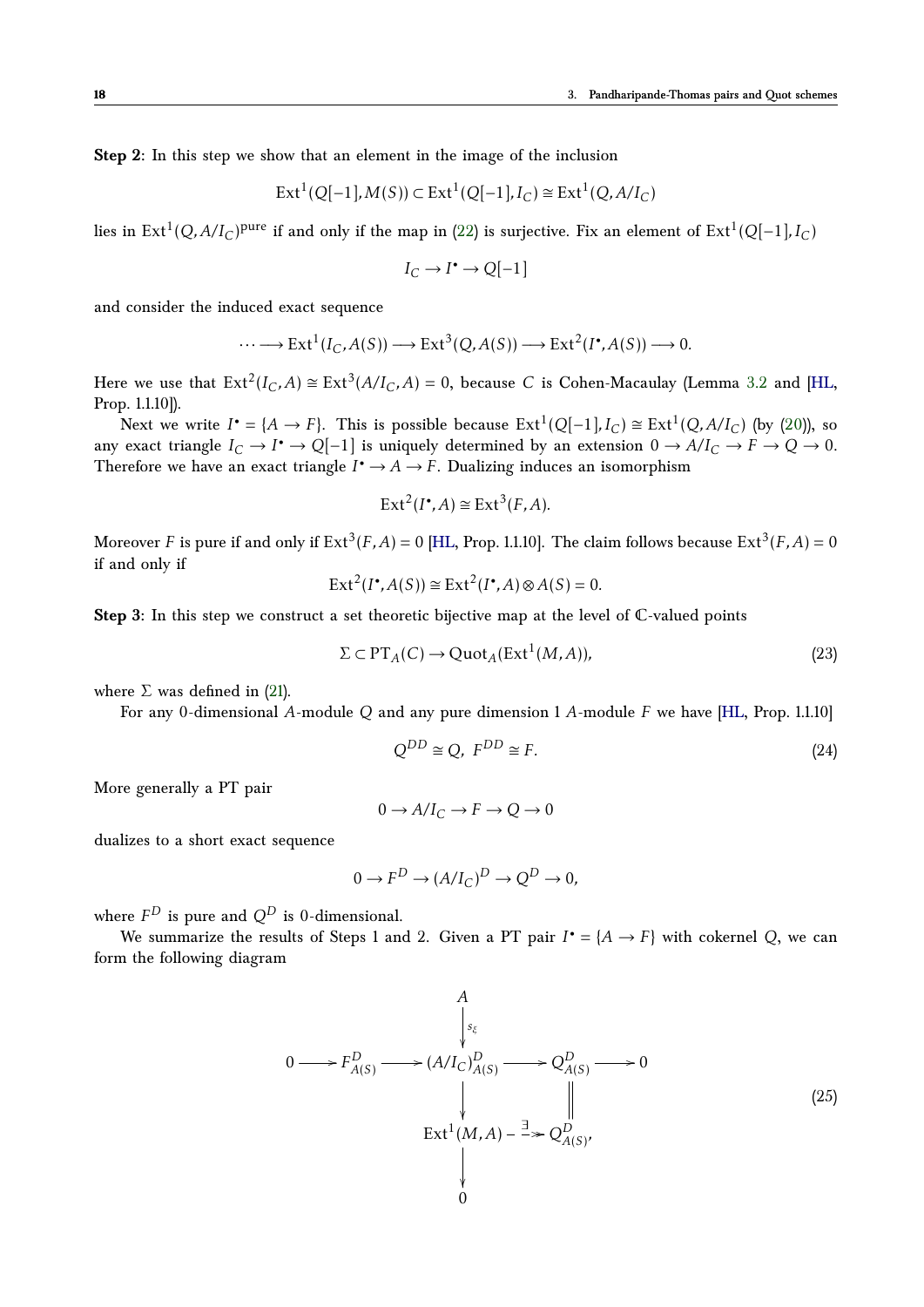where  $((A/I_C)_{A}^D)$ *D*<sub>*A*(*S*)</sub>*, s*<sub>*ξ*</sub>) was constructed from [\(18\)](#page-14-0) in Step 1. Then *I*<sup>•</sup> lies in the image of the injection of Lemma [3.3](#page-14-3) if and only if the indicated surjection exists. We have produced the map [\(23\)](#page-17-0) at the level of sets.

Applying  $\binom{.}{A}$  $\mathcal{A}(S)$  to the middle row of diagram [\(25\)](#page-17-1) gives back the original PT pair  $I^{\bullet} = \{A \rightarrow F\}$  by [\(24\)](#page-17-2). From this fact, it is easy to construct the inverse of the map described above by starting from a surjection  $\text{Ext}^1(M, A) \twoheadrightarrow Q$  and inducing the middle row of diagram [\(25\)](#page-17-1).

**Step 4:** Finally we show that the inverse of the set theoretic bijection [\(23\)](#page-17-0) constructed in the previous step is a morphism of schemes. Let  $U = \text{Spec } A$  and let  $C \subset U$  be the Cohen-Macaulay curve of Lemma [3.2.](#page-13-6) Since we work in the affine setting, we can use module notation as we have been doing so far, but for this step we prefer sheaf notation. Denote by  $\mathcal F$  the torsion free sheaf corresponding to M and let B be any base C-scheme of finite type. Denote projection by  $\pi_U : U \times B \to U$ . Suppose we are given a *B*-flat family of 0-dimensional quotients

$$
\pi_U^* \mathscr{E}xt^1(\mathcal{F}, \mathcal{O}_U) \twoheadrightarrow \mathcal{Q}.
$$

Then we can form the diagram

<span id="page-18-0"></span>
$$
\pi_{U}^{*}\mathcal{O}_{C}
$$
\n
$$
\downarrow \pi_{U}^{*}s_{\xi}
$$
\n
$$
0 \longrightarrow K --- \pi_{U}^{*}(\mathcal{O}_{C})_{\mathcal{O}_{U}(S)}^{D} --- \varphi \mathcal{Q} \longrightarrow 0
$$
\n
$$
\downarrow \qquad \qquad \downarrow \qquad \qquad \downarrow
$$
\n
$$
\pi_{U}^{*} \mathcal{E}xt^{1}(\mathcal{F}, \mathcal{O}_{U}) \longrightarrow \mathcal{Q},
$$
\n
$$
\downarrow
$$
\n
$$
\downarrow
$$
\n
$$
\downarrow
$$
\n
$$
\downarrow
$$
\n
$$
\downarrow
$$
\n
$$
\downarrow
$$
\n
$$
\downarrow
$$
\n
$$
\downarrow
$$
\n
$$
\downarrow
$$
\n
$$
\downarrow
$$
\n
$$
\downarrow
$$
\n
$$
\downarrow
$$
\n
$$
\downarrow
$$
\n
$$
\downarrow
$$
\n
$$
\downarrow
$$
\n
$$
\downarrow
$$
\n
$$
\downarrow
$$
\n
$$
\downarrow
$$
\n
$$
\downarrow
$$
\n
$$
\downarrow
$$
\n
$$
\downarrow
$$
\n
$$
\downarrow
$$
\n
$$
\downarrow
$$
\n
$$
\downarrow
$$
\n
$$
\downarrow
$$
\n
$$
\downarrow
$$
\n
$$
\downarrow
$$
\n
$$
\downarrow
$$
\n
$$
\downarrow
$$
\n
$$
\downarrow
$$
\n
$$
\downarrow
$$
\n
$$
\downarrow
$$
\n
$$
\downarrow
$$
\n
$$
\downarrow
$$
\n
$$
\downarrow
$$
\n
$$
\downarrow
$$
\n
$$
\downarrow
$$
\n
$$
\downarrow
$$
\n
$$
\downarrow
$$
\n
$$
\downarrow
$$
\n
$$
\downarrow
$$
\n
$$
\downarrow
$$
\n
$$
\downarrow
$$
\n
$$
\downarrow
$$
\n
$$
\downarrow
$$
\n
$$
\downarrow
$$
\n
$$
\downarrow
$$
\n
$$
\downarrow
$$
\n<math display="</math>

where  $K$  is the kernel of the composition

$$
\pi_U^*(\mathcal{O}_C)_{\mathcal{O}_U(S)}^D \twoheadrightarrow \pi_U^*\mathcal{E}xt^1(\mathcal{F},\mathcal{O}_U) \twoheadrightarrow \mathcal{Q}.
$$

We want to dualize the middle row of [\(26\)](#page-18-0). Denote derived dual by (·) <sup>∨</sup>. Since *C* is Cohen-Macaulay we have [\[HL,](#page-27-0) Prop. 1.1.10]

$$
\mathcal{E}xt^2(\mathcal{O}_C,\mathcal{O}_U)^{\vee} \cong \mathcal{O}_C[-2].
$$

Therefore applying  $R\mathscr{H}\!{\it om}(\cdot,\pi_U^*\mathcal{O}_U(S))$  to the middle row of [\(26\)](#page-18-0) gives the following exact triangle (after a bit of rewriting)

$$
\mathcal{Q}^{\vee} \otimes \pi_U^* \mathcal{O}_U(S) \to \mathcal{O}_{C \times B}[-2] \to \mathcal{K}^{\vee} \otimes \pi_U^* \mathcal{O}_U(S),
$$

or in other words

<span id="page-18-1"></span>
$$
\mathcal{O}_{C \times B} \to \mathcal{K}^{\vee} \otimes \pi_{U}^{*} \mathcal{O}_{U}(S)[2] \to \mathcal{Q}^{\vee} \otimes \pi_{U}^{*} \mathcal{O}_{U}(S)[3]. \tag{27}
$$

We claim that the induced map

$$
\mathcal{O}_{U\times B}\to \mathcal{K}^{\vee}\otimes \pi_{U}^{*}\mathcal{O}_{U}(S)[2]
$$

is a *B*-flat family of PT pairs. If so, then we have produced from a *B*-flat family of quotients a *B*-flat family of PT pairs and the inverse of the set theoretic map [\(23\)](#page-17-0) is a morphism of schemes. We claim that the complexes in [\(27\)](#page-18-1) are all concentrated in degree 0. Indeed for any closed point  $b \in B$  the pulled-back sheaves  $\mathcal{K}_b$  and  $\mathcal{Q}_b$  on the fibres  $U \times \{b\}$  are pure sheaves of dimension 1 and 0. By [\[HL,](#page-27-0) Prop. 1.1.10]

$$
\mathcal{E}xt_{\mathcal{O}_U}^{i\neq 2}(\mathcal{K}_b,\mathcal{O}_U)=0,
$$
  

$$
\mathcal{E}xt_{\mathcal{O}_U}^{i\neq 3}(\mathcal{Q}_b,\mathcal{O}_U)=0.
$$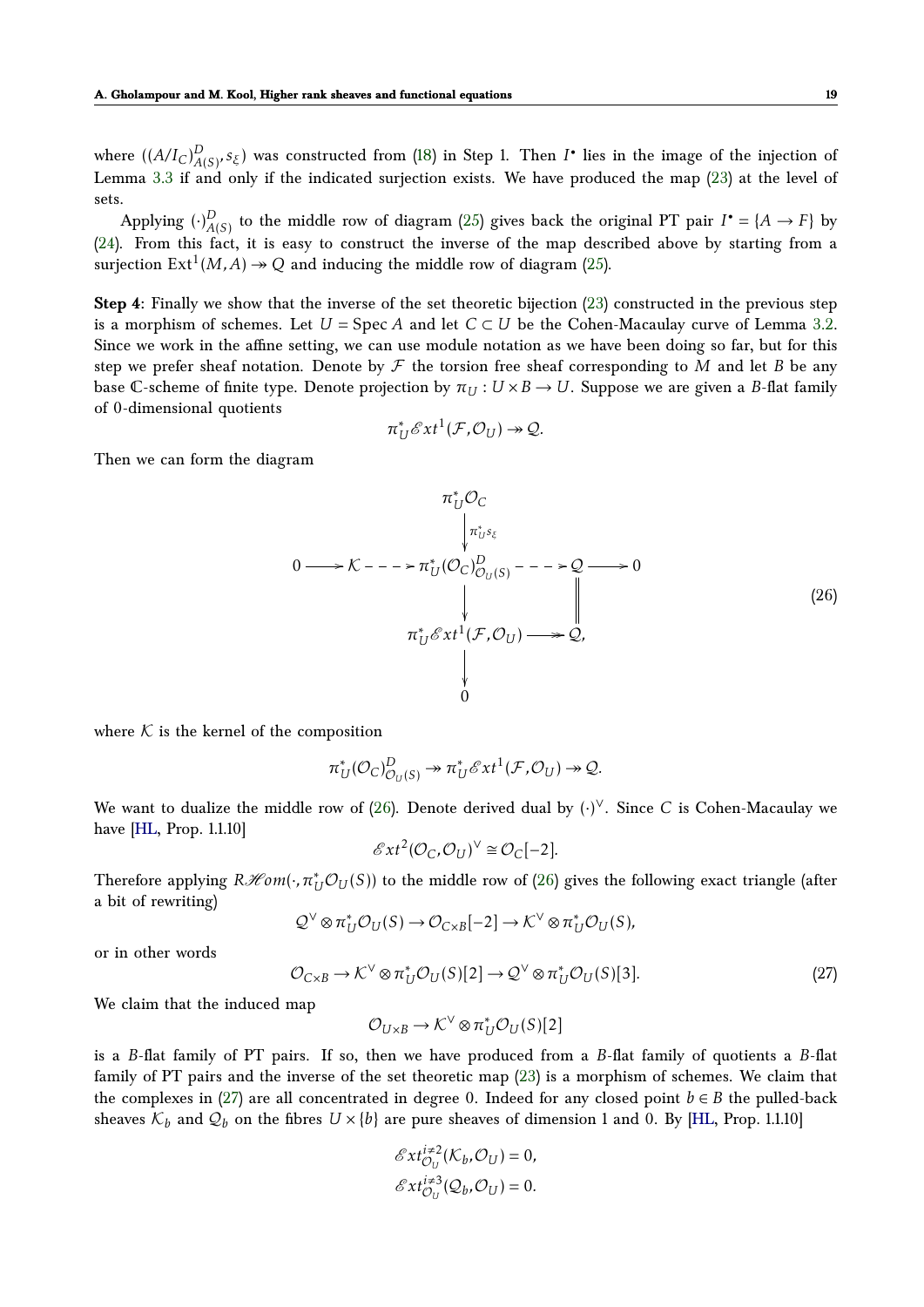Using [\[Sch,](#page-27-12) Prop. 3.1] we obtain

$$
\mathcal{E}xt_{\mathcal{O}_{U\times B}}^{i\neq 2}(\mathcal{K},\mathcal{O}_{U\times B})=0,
$$
  

$$
\mathcal{E}xt_{\mathcal{O}_{U\times B}}^{i\neq 3}(\mathcal{Q},\mathcal{O}_{U\times B})=0.
$$

We obtain a short exact sequence

<span id="page-19-0"></span>
$$
0 \to \mathcal{O}_{C \times B} \to \mathcal{E}xt^2(\mathcal{K}, \pi_U^*\mathcal{O}_U(S)) \to \mathcal{E}xt^3(\mathcal{Q}, \pi_U^*\mathcal{O}_U(S)) \to 0. \tag{28}
$$

Furthermore

$$
R\mathcal{H}om(K, \pi_U^* \mathcal{O}_U(S))[2], R\mathcal{H}om(\mathcal{Q}, \pi_U^* \mathcal{O}_U(S))[3],
$$
  

$$
R\mathcal{H}om(K_b, \mathcal{O}_U(S))[2], R\mathcal{H}om(\mathcal{Q}_b, \mathcal{O}_U(S))[3],
$$

are all concentrated in degree 0 for all closed points  $b \in B$ . Therefore the terms of [\(28\)](#page-19-0) are all *B*-flat by cohomology and base change for Ext groups [\[Sch,](#page-27-12) Prop. 3.1]. Finally the exact sequence [\(28\)](#page-19-0) pulls back to

$$
0 \to \mathcal{O}_C \to \mathcal{E}xt^2(\mathcal{K}_b, \mathcal{O}_U(S)) \to \mathcal{E}xt^3(\mathcal{Q}_b, \mathcal{O}_U(S)) \to 0,
$$

for all closed points  $b \in B$ . The second and third terms are pure of dimension 1 and 0 respectively, so we are done.

### <span id="page-19-1"></span>**3.C. The higher rank case**

In this section we prove Theorem [3.4](#page-15-0) for the case *r >* 2. This requires a new inductive construction which builds on the rank  $r = 2$  case.

*Proof of Theorem [3.4](#page-15-0) for*  $r > 2$ *.* We set  $M_r := M$  and start with the short exact sequence [\(18\)](#page-14-0)

$$
0 \to A(S)^{\oplus (r-1)} \to M_r(S) \to I_C \to 0.
$$

Let  $A(S) \hookrightarrow A(S)^{\oplus (r-1)}$  be inclusion of the first factor and let  $M_{r-1}(S)$  be the cokernel of the composition

$$
A(S) \to A(S)^{\oplus (r-1)} \to M_r(S).
$$

Then we obtain the following diagram in which all rows and columns are short exact sequences, all squares commute, and the bottom row is induced from the rest of the diagram  $(3 \times 3 \text{ lemma})$ 

$$
\begin{array}{ccc}\n & 0 & 0 \\
 & \downarrow & \downarrow \\
A(S) \xrightarrow{\qquad \qquad } A(S) \\
 & \downarrow & \downarrow \\
0 \xrightarrow{\qquad \qquad } A(S)^{\oplus (r-1)} \xrightarrow{\qquad \qquad } M_r(S) \xrightarrow{\qquad \qquad } I_C \xrightarrow{\qquad \qquad } 0 \\
 & \downarrow & \downarrow & \downarrow & \downarrow \\
0 \xrightarrow{\qquad \qquad } 0 & 0\n\end{array}
$$

The factor  $A(S)^{\oplus (r-2)}$  in the left column is the quotient of the inclusion  $A(S) \hookrightarrow A(S)^{\oplus (r-1)}$  of the first factor. This produces short exact sequences

$$
0 \to A(S) \to M_r(S) \to M_{r-1}(S) \to 0,
$$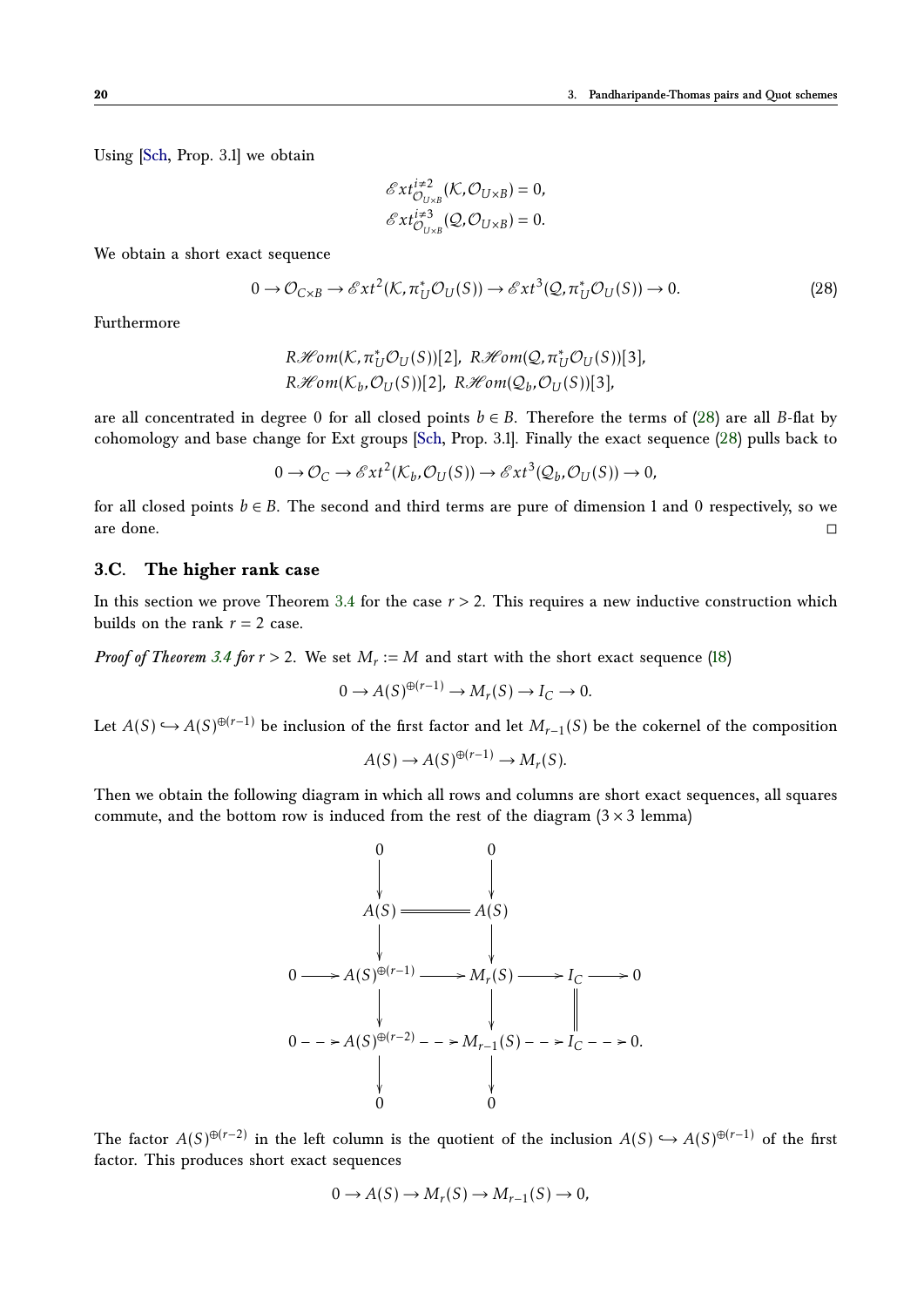0 →  $A(S)^{\oplus (r-2)}$  →  $M_{r-1}(S)$  →  $I_C$  → 0*.* 

Continuing inductively in this fashion, we obtain *A*-modules

$$
I_C(-S) = M_1, M_2, \ldots, M_{r-1}, M_r = M,
$$

which fit in short exact sequences

$$
0 \to A(S) \to M_{i+1}(S) \to M_i(S) \to 0,
$$
  
\n
$$
0 \to A(S)^{\oplus j} \to M_{j+1}(S) \to I_C \to 0,
$$
\n(29)

for all  $i = 1, ..., r-1$  and  $j = 0, ..., r-1$ . From these short exact sequences we deduce at once that all modules *M<sup>i</sup>* are torsion free of homological dimension 1. We denote the corresponding extension classes by

<span id="page-20-0"></span>
$$
\xi_i \in \text{Ext}^1(M_i, A).
$$

Dualizing [\(29\)](#page-20-0) gives

$$
0 \to M_i^* \to M_{i+1}^* \to A \stackrel{s_{\xi_i}}{\to} \operatorname{Ext}^1(M_i, A) \to \operatorname{Ext}^1(M_{i+1}, A) \to 0.
$$

Here the map  $s_{\xi_i}$  sends 1 to  $\xi_i.$ 

Fix an element  $Q \in \mathcal{T}_A$ . The original cosection [\(17\)](#page-13-3) factors as

$$
\sigma: M(S) = M_r(S) \twoheadrightarrow M_{r-1}(S) \twoheadrightarrow \cdots \twoheadrightarrow M_1(S) = I_C.
$$

Using [\(29\)](#page-20-0) and  $Ext^2(Q, A) = 0$  [\[HL,](#page-27-0) Prop. 1.1.6], the inclusion of Lemma [3.3](#page-14-3) factors as a sequence of inclusions

<span id="page-20-1"></span>
$$
\operatorname{Ext}^2(Q, M_r(S)) \hookrightarrow \cdots \hookrightarrow \operatorname{Ext}^2(Q, M_1(S)) = \operatorname{Ext}^2(Q, I_C). \tag{30}
$$

**Step 1:** Just like in Step 1 of Section [3.B,](#page-15-2) we ask when an element

$$
I_C \to I^{\bullet} \to Q[-1]
$$

of  $Ext^1(Q[-1], I_C)$  lies in the image of  $Ext^2(Q, M_r(S))$  under inclusion [\(30\)](#page-20-1). The same reasoning as in Step 1 of Section [3.B](#page-15-2) shows that this is the case if and only if there exist maps

$$
\operatorname{Ext}^1(M_1, A) \longrightarrow \operatorname{Ext}^1(M_2, A) \longrightarrow \cdots \longrightarrow \operatorname{Ext}^1(M_r, A)
$$
  

$$
\downarrow \qquad \qquad \searrow \qquad \searrow \qquad \searrow
$$
  

$$
\operatorname{Ext}^3(Q, A(S)) \longrightarrow \operatorname{Ext}^1(M_r, A)
$$

such that all triangles in the diagram commute. Here the first vertical map is induced by applying Hom( $\cdot$ , *A*(*S*)) to  $I_C \to I^* \to Q[-1]$  and recalling that  $M_1 = I_C(-S)$ . Note that if the maps exist, they are necessarily unique (because all the maps on the top row are surjections). In turn, this is equivalent to the existence of a single map

<span id="page-20-2"></span>
$$
\operatorname{Ext}^1(M_1, A) \longrightarrow \operatorname{Ext}^1(M_2, A) \longrightarrow \cdots \longrightarrow \operatorname{Ext}^1(M_r, A)
$$
\n
$$
\downarrow
$$
\n
$$
\operatorname{Ext}^3(Q, A(S)) \longrightarrow \widetilde{A} \longrightarrow \widetilde{A} \longrightarrow \widetilde{A} \longrightarrow \widetilde{A}
$$
\n(31)

such that the triangle commutes.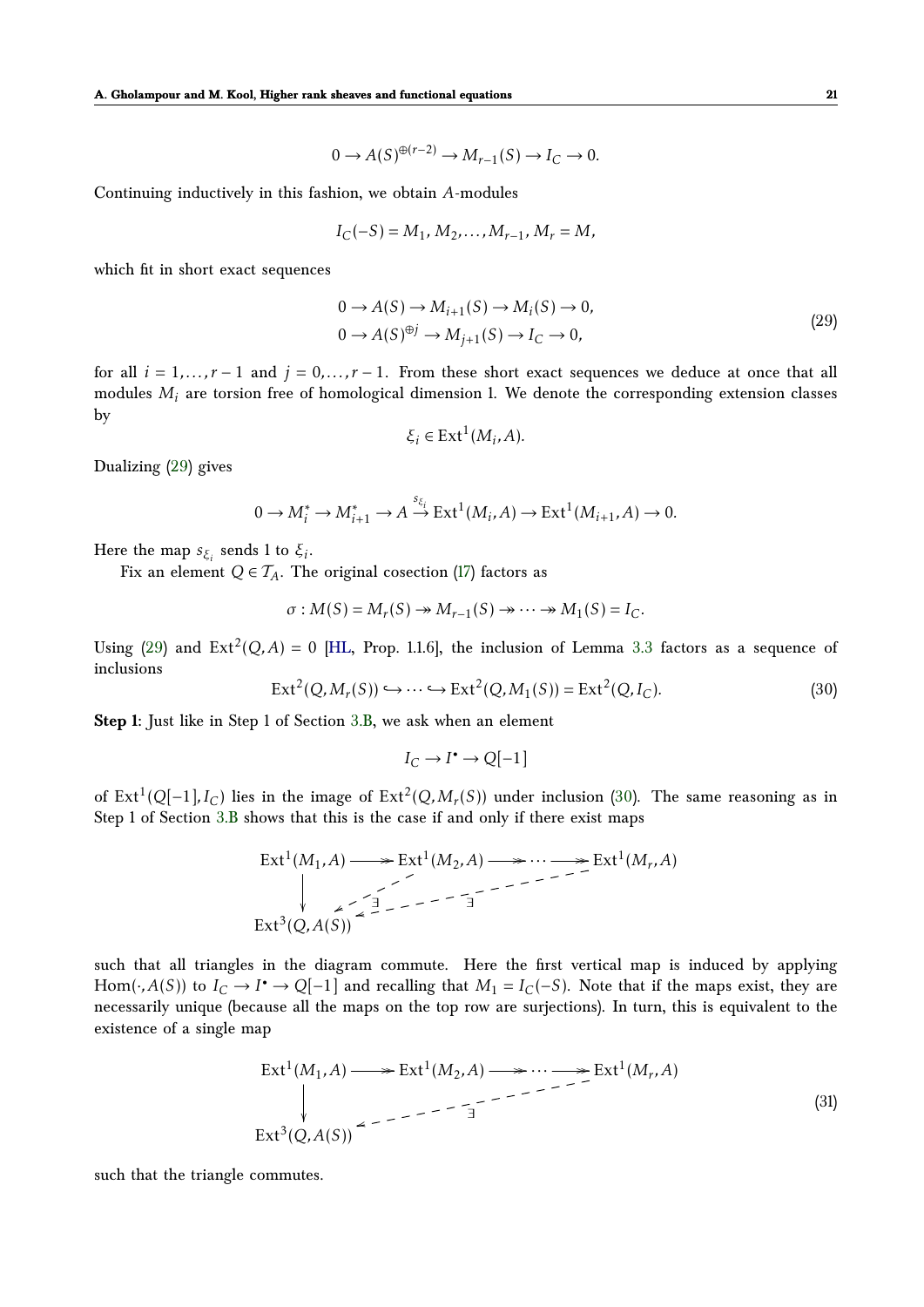**Step 2:** We claim that an element  $I_C \to I^{\bullet} \to Q[-1]$  of  $Ext^1(Q[-1], I_C)$  lies in the image of  $Ext^2(Q, M_r(S))^{pure}$ , i.e. it lies in the image of  $Ext^2(Q, M_r(S))$  under inclusion [\(30\)](#page-20-1) *and* corresponds to a PT pair, if and only if the map

$$
\text{Ext}^1(M_r, A) \to \text{Ext}^3(Q, A(S))
$$

in diagram [\(31\)](#page-20-2) is a surjection. This is proved just as in Step 2 of Section [3.B.](#page-15-2)

**Step 3:** We have constructed a map

<span id="page-21-0"></span>
$$
\bigcup_{Q \in \mathcal{T}_A} \text{Ext}^2(Q, M_r(S))^{\text{pure}} / \sim \longrightarrow \text{Quot}_A(\text{Ext}^1(M_r, A)).
$$
\n(32)

Our goal in this step is prove that this is a geometric bijection. In fact we have constructed an entire sequence of maps

<span id="page-21-1"></span>
$$
\begin{array}{ccc}\n\bigcup_{Q \in \mathcal{T}_A} \text{Ext}^2(Q, M_r(S))^{\text{pure}} / \sim & \longrightarrow \text{Quot}_A(\text{Ext}^1(M_r, A)) \\
\downarrow & & \downarrow \\
\bigcup_{Q \in \mathcal{T}_A} \text{Ext}^2(Q, M_{r-1}(S))^{\text{pure}} / \sim & \longrightarrow \text{Quot}_A(\text{Ext}^1(M_{r-1}, A)) \\
& & \downarrow \\
\downarrow & & \downarrow \\
\downarrow & & \downarrow \\
\bigcup_{Q \in \mathcal{T}_A} \text{Ext}^2(Q, M_2(S))^{\text{pure}} / \sim & \longrightarrow \text{Quot}_A(\text{Ext}^1(M_2, A)).\n\end{array}\n\tag{33}
$$

All squares commute. The vertical maps on the left are injective as observed in [\(30\)](#page-20-1). Since the maps in the top row of diagram [\(31\)](#page-20-2) are all surjective, the vertical maps on the right are also injective. The bottom map is a geometric bijection, because we proved the rank 2 case in Section [3.B.](#page-15-2) Since [\(32\)](#page-21-0) is obtained as the restriction of the bottom map, we conclude that  $(32)$  is a morphism of schemes. The diagram implies that all horizontal maps are injective.

It is left to show that [\(32\)](#page-21-0) is surjective. Suppose we are given a surjection  $Ext^1(M_r, A) \twoheadrightarrow Q$ , then we get induced maps

<span id="page-21-2"></span>
$$
\operatorname{Ext}^{1}(M_{1}, A) \longrightarrow \operatorname{Ext}^{1}(M_{2}, A) \longrightarrow \operatorname{Ext}^{1}(M_{r}, A)
$$
\n
$$
\downarrow \qquad \qquad \downarrow
$$
\n
$$
\downarrow \qquad \qquad \downarrow
$$
\n
$$
\downarrow \qquad \qquad \downarrow
$$
\n
$$
\downarrow
$$
\n
$$
\downarrow
$$
\n
$$
\downarrow
$$
\n
$$
\downarrow
$$
\n
$$
(34)
$$

Since the bottom map of diagram [\(33\)](#page-21-1) is a geometric bijection, there exists a PT pair

 $I_C \rightarrow I^{\bullet} \rightarrow Q'[-1]$ 

in  $Ext^2(Q', M_2(S))^{\text{pure}}$  mapping to  $Ext^1(M_2, A) \twoheadrightarrow Q$  in diagram [\(34\)](#page-21-2). In other words, there exists a commutative diagram

$$
\begin{aligned}\n\operatorname{Ext}^1(I_C, A(S)) & \longrightarrow \operatorname{Ext}^1(M_1(S), A(S)) \\
&\downarrow \qquad \qquad \downarrow \\
\operatorname{Ext}^3(Q', A(S)) &\longrightarrow Q.\n\end{aligned}
$$

where the left vertical map is induced by  $I_C \to I^{\bullet} \to Q'[-1]$ , the right vertical map appears in diagram [\(34\)](#page-21-2), and we recall that  $M_1 = I_C(-S)$ . Hence diagram (34) reduces to diagram [\(31\)](#page-20-2). This means  $I_C \to I^{\bullet} \to I^{\bullet}$  $Q'[-1]$  lies in Ext<sup>2</sup>( $Q', M_r(S)$ )<sup>pure</sup> and it maps to Ext<sup>1</sup>( $M_r$ ,A)  $\rightarrow Q$  because all vertical maps on the right of [\(33\)](#page-21-1) are injective. Hence [\(32\)](#page-21-0) is a geometric bijection.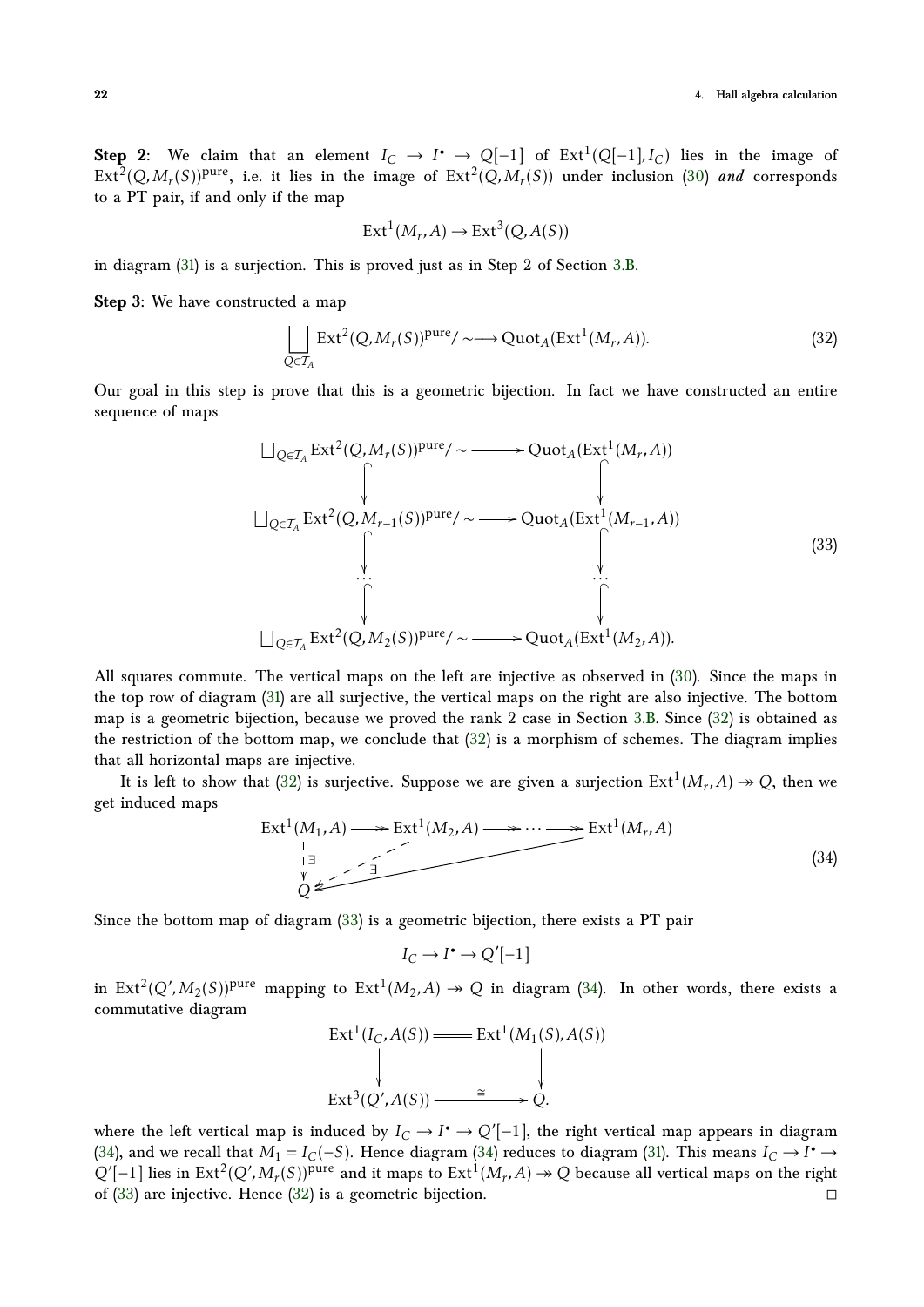## <span id="page-22-0"></span>**4. Hall algebra calculation**

Let *X* be a smooth projective threefold and let  $F$  be a rank  $r$  torsion free sheaf on  $X$  of homological dimension  $\leq 1$ . We assume Spec *A* is an affine scheme of one of the following types

- **Case 1:** Spec *A* is a Zariski open subset of *X*,
- **Case 2:** Spec  $A = \text{Spec } \widehat{\mathcal{O}}_{X,P}$ , where  $P \in X$  is a closed point.

We denote the *A*-module corresponding to  $\mathcal{F}|_{\text{Spec } A}$  by *M* 

$$
M := \Gamma(\text{Spec } A, \mathcal{F}|_{\text{Spec } A}).
$$

Our goal is to prove equation [\(15\)](#page-10-2), which finishes the proof of Theorem [1.1](#page-1-1) by Proposition [2.4.](#page-10-4) We will achieve this by combining the geometric bijection of Theorem [3.4](#page-15-0) with a higher rank variation on a Hall algebra computation by Stoppa-Thomas [\[ST\]](#page-28-0), which we follow closely in this section. We assume *M* has homological dimension 1, because otherwise *M* is locally free in which case we already know [\(15\)](#page-10-2) (Section [2.B\)](#page-9-5). Throughout this section,  $X, F, A, M$  are fixed in this way.

#### **4.A. Key lemma**

Like in Section [3,](#page-12-0) we denote the stack of finitely generated 0-dimensional A-modules by  $\mathcal{T}_A$ . The following is the analog of [\[ST,](#page-28-0) Lem. 4.10].

**Lemma 4.1.** For any  $Q \in T_A$ , the only possibly non-zero Ext groups between M and Q are the following finite $dimensional vector spaces: Hom(M,Q) \cong Ext^{3}(Q,M)^{*} and Ext^{1}(M,Q) \cong Ext^{2}(Q,M)^{*}$ . Moreover

<span id="page-22-1"></span>dim Hom( $M$ , Q) – dim Ext<sup>2</sup>(Q,  $M$ ) =  $r\ell$ (Q).

*Proof.* **Step 1:** Let *ι* : Spec  $A \rightarrow X$  be the natural map and  $Q := \iota_* Q$ . We claim

$$
\text{Ext}^i_A(M, Q) \cong \text{Ext}^i_X(\mathcal{F}, Q),
$$
  

$$
\text{Ext}^i_A(Q, M) \cong \text{Ext}^i_X(Q, \mathcal{F}),
$$

for all *i*. This will allow us to apply Serre duality on *X* in Step 2. We prove the first isomorphism; the second follows analogously.

When  $\iota: U = \text{Spec } A \subset X$  is a Zariski affine open, the isomorphism follows at once from the local-toglobal spectral sequence. Indeed

$$
H^p(X, \mathscr{E}xt_X^q(\mathcal{F}, \mathcal{Q})) \cong H^p(X, \iota_*\mathscr{E}xt_U^q(\mathcal{F}|_U, Q)) \cong H^p(U, \mathscr{E}xt_U^q(\mathcal{F}|_U, Q)),
$$

which is only non-zero when  $p = 0$  because U is affine. The spectral sequence collapses thereby giving the desired result.

In the case Spec  $A = \text{Spec } \widehat{\mathcal{O}}_{X,P}$ , we first observe that

$$
\mathrm{Ext}^i_X(\mathcal{F},\mathcal{Q})\cong \mathrm{Ext}^i_{\mathcal{O}_{X,P}}(\mathcal{F}_P,\mathcal{Q}_P)
$$

as complex vector spaces, where  $\mathcal{F}_P, \mathcal{Q}_P$  denote the stalks. This again follows by using the local-to-global spectral sequence on an affine open neighbourhood of the closed point *P*. Next let

$$
j: \operatorname{Spec} \widehat{\mathcal{O}}_{X,P} \to \operatorname{Spec} \mathcal{O}_{X,P}
$$

be induced by formal completion. Then  $Q_P = j_*Q$  by definition. Note that  $j_*$  is exact because  $j$  is affine and *j* ∗ is exact by [\[AM,](#page-26-11) Prop. 10.14]. By adjunction

$$
\mathrm{Ext}^i_X(\mathcal{F},\mathcal{Q})\cong \mathrm{Ext}^i_{\mathcal{O}_{X,P}}(\mathcal{F}_P,j_*Q)\cong \mathrm{Ext}^i_A(M,Q).
$$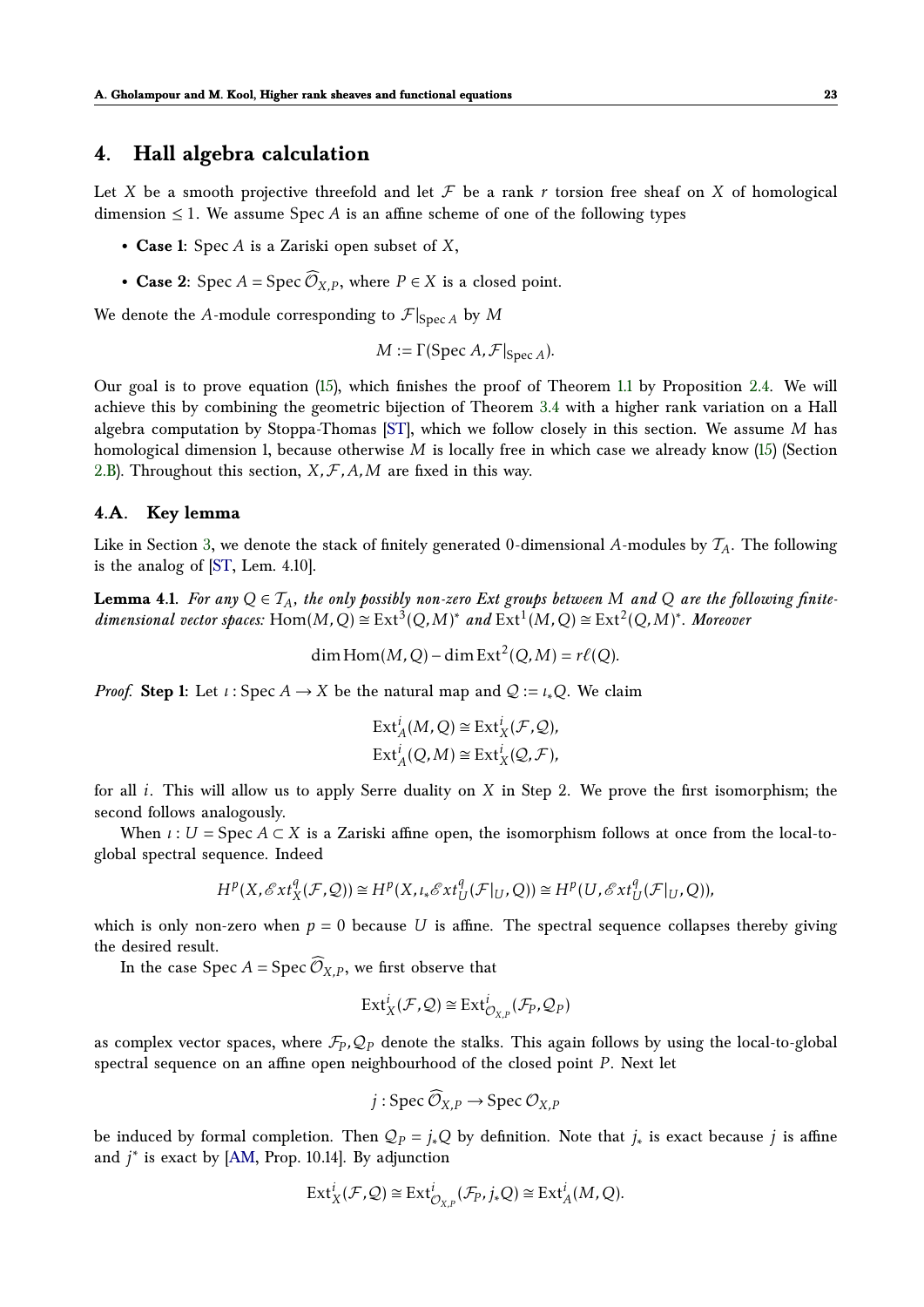**Step 2:** Since  $\mathcal{F}$  has homological dimension  $\leq 1$  and  $\mathcal{Q}$  is 0-dimensional, we have  $Ext_X^{\geq 2}(\mathcal{F}, \mathcal{Q}) = 0$ . By Serre duality on *X* we also have  $Ext_X^{\leq 1}(\mathcal{Q}, \mathcal{F}) = 0$  and the remaining Ext groups are  $Hom_X(\mathcal{F}, \mathcal{Q}) \cong$  $\text{Ext}^3_X(\mathcal{Q}, \mathcal{F})^*$  and  $\text{Ext}^1_X(\mathcal{F}, \mathcal{Q}) \cong \text{Ext}^2_X(\mathcal{Q}, \hat{\mathcal{F}})^*$ . Furthermore

$$
r\ell(Q) = \chi(\mathcal{F}, Q) = \dim \text{Hom}_X(\mathcal{F}, Q) - \dim \text{Ext}^1_X(\mathcal{F}, Q)
$$

$$
= \dim \text{Hom}_X(\mathcal{F}, Q) - \dim \text{Ext}^2_X(Q, \mathcal{F}).
$$

The result follows from Step 1.

#### **4.B. The relevant stacks**

We write  $T_X$  for the stack of 0-dimensional sheaves on *X*. Similar to [\[ST\]](#page-28-0), we consider the following T*X*-stacks

- $1_{\mathcal{T}_X}$  is the identity map  $\mathcal{T}_X \to \mathcal{T}_X$ ,
- Hom<sub>*X*</sub>( $\mathcal{F}$ , $\cdot$ ) is the stack whose fibre over  $\mathcal{Q} \in \mathcal{T}_X$  is Hom<sub>*X*</sub>( $\mathcal{F}$ , $\mathcal{Q}$ ),
- Hom<sub>*X*</sub>( $\mathcal{F}$ , $\cdot$ )<sup>onto</sup> is the stack whose fibre over  $\mathcal{Q} \in \mathcal{T}_X$  is Hom<sub>*X*</sub>( $\mathcal{F}$ , $\mathcal{Q}$ )<sup>onto</sup>,
- Ext<sup>2</sup><sub>*X*</sub>( $\cdot$ , *F*) is the stack whose fibre over  $\mathcal{Q} \in \mathcal{T}_X$  is Ext<sup>2</sup><sub>*X*</sub>( $\mathcal{Q}, \mathcal{F}$ ),
- $\mathbb{C}^{r\ell(\cdot)}$  is the stack whose fibre over  $\mathcal{Q} \in \mathcal{T}_X$  is  $\mathbb{C}^{r\ell(\mathcal{Q})}$ .

Denote by

$$
\iota: \operatorname{Spec} A \to X
$$

the natural map. Recall that we introduced two cases at the beginning of this section. In Case 1, *ι*∗ induces an isomorphism of  $\mathcal{T}_A$  onto the *open substack* of  $\mathcal{T}_X$  of sheaves supported on Spec  $A \subset X$ . In Case 2, *i*<sup>\*</sup> induces an isomorphism of  $\mathcal{T}_A$  onto the *closed substack* of  $\mathcal{T}_X$  of sheaves supported at the point  $P \in X$ . Recall that in the proof of Lemma [4.1](#page-22-1) we showed that

$$
\text{Ext}_{A}^{i}(M, Q) \cong \text{Ext}_{X}^{i}(\mathcal{F}, Q),
$$
  

$$
\text{Ext}_{A}^{i}(Q, M) \cong \text{Ext}_{X}^{i}(Q, \mathcal{F}),
$$

for all  $Q \in \mathcal{T}_A$ ,  $i = 0, 1, 2, 3$ , and  $Q := \iota_* Q$ . Pull-back along

$$
\iota_*: \mathcal{T}_A \hookrightarrow \mathcal{T}_X
$$

gives rise to the following  $T_A$ -stacks:

- Hom<sub>*A*</sub>(*M*, ·) is the stack whose fibre over  $Q \in \mathcal{T}_A$  is Hom<sub>*A*</sub>(*M*, *Q*),
- Hom<sub>*A*</sub>(*M*,·)<sup>onto</sup> is the stack whose fibre over  $Q \in \mathcal{T}_A$  is Hom<sub>*A*</sub>(*M*,*Q*)<sup>onto</sup>,
- Ext<sup>2</sup><sub>*A*</sub>( $\cdot$ ,*M*) is the stack whose fibre over  $Q \in \mathcal{T}_A$  is Ext<sup>2</sup><sub>*A*</sub>( $Q$ ,*M*).

In Case 1, these are open substacks of  $\text{Hom}_X(\mathcal{F}, \cdot)$ ,  $\text{Hom}_X(\mathcal{F}, \cdot)$ <sup>onto</sup>,  $\text{Ext}^2_X(\cdot, \mathcal{F})$ . In Case 2 these are closed substacks of  $\text{Hom}_X(\mathcal{F}, \cdot)$ ,  $\text{Hom}_X(\mathcal{F}, \cdot)$ <sup>onto</sup>,  $\text{Ext}_X^2(\cdot, \mathcal{F})$ . As such, we will view them as  $\mathcal{T}_X$ -stacks.

Next we fix a cosection *M* → *I*<sub>*C*</sub>(−*S*) as in [\(18\)](#page-14-0) (which always exist by Theorem [3.1](#page-13-0) and Lemma [3.2!](#page-13-6)). By Lemma [3.3](#page-14-3) we get an induced injection

$$
\text{Ext}^2_A(Q, M(S)) \hookrightarrow \text{Ext}^2_A(Q, I_C) \cong \text{Ext}^1_A(Q, A/I_C),
$$

for all  $Q \in \mathcal{T}_A$ . In equation [\(21\)](#page-15-1) we defined  $\text{Ext}^2_A(Q, M(S))^\text{pure}$  as the intersection of  $\text{Ext}^2_A(Q, M(S))$  with the locus of PT pairs  $Ext_A^1(Q, A/I_C)$ <sup>pure</sup>. This gives a substack  $Ext_A^2(Q, M(S))$ <sup>pure</sup>  $\subset Ext_A^2(Q, M(S))$ . By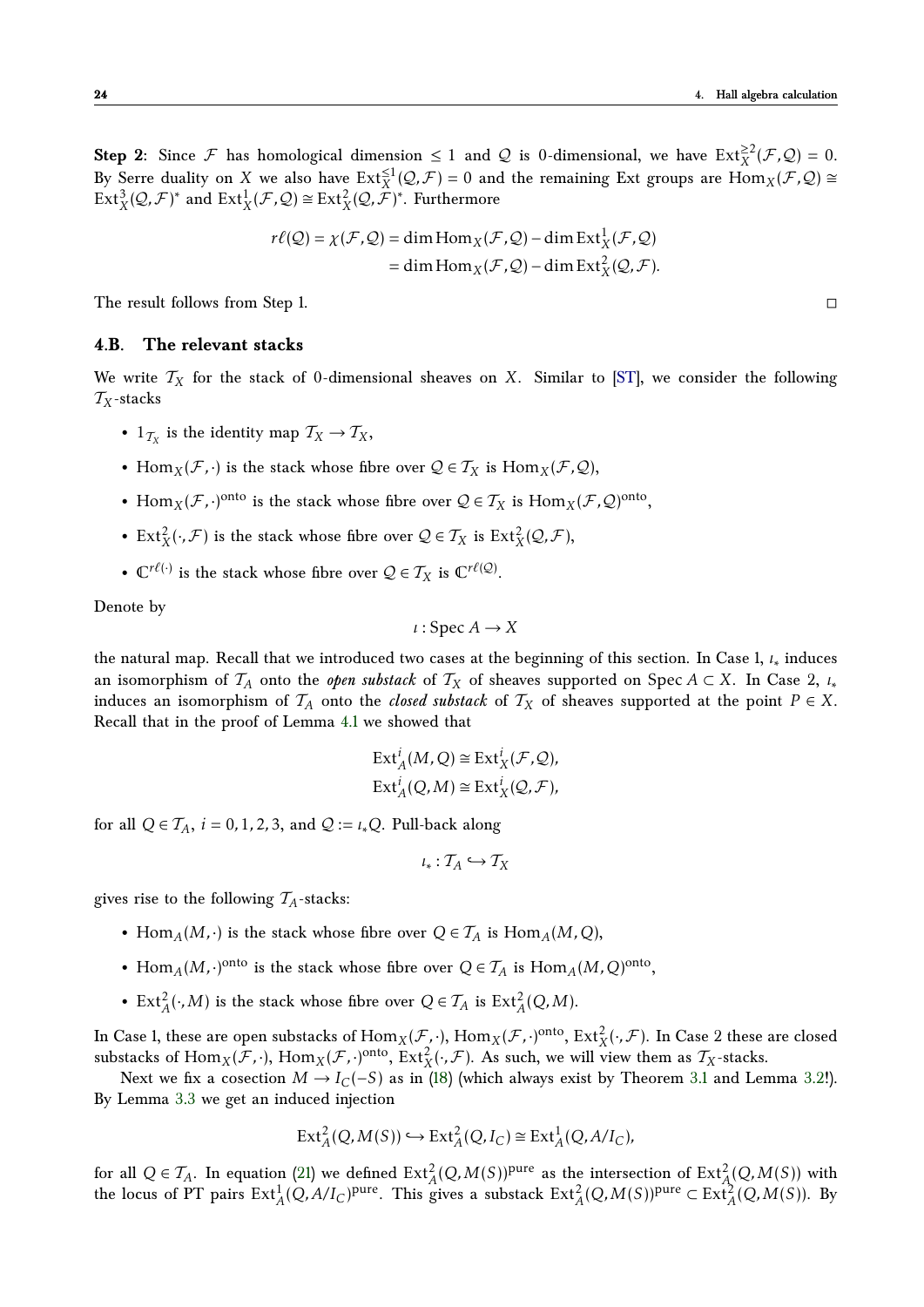applying  $\cdot \otimes_A A(S)$ , we obtain an isomorphism of stacks  $\text{Ext}^2_A(\cdot,M) \cong \text{Ext}^2_A(\cdot,M(S))$  (where we use that  $Q(S)$  is 0-dimensional for all  $Q \in \mathcal{T}_A$ ). Pulling back the substack  $Ext_A^2(\cdot, M(S))$ <sup>pure</sup> ⊂  $Ext_A^2(\cdot, M(S))$  along this isomorphism gives a substack

$$
\operatorname{Ext}_{A}^{2}(\cdot,M)^{\text{pure}} \subset \operatorname{Ext}_{A}^{2}(\cdot,M)
$$

and clearly  $\text{Ext}_{A}^{2}(\cdot,M)^{\text{pure}} \cong \text{Ext}_{A}^{2}(\cdot,M(S))^{\text{pure}}$ . Furthermore, as above, we can view  $\text{Ext}_{A}^{2}(\cdot,M)^{\text{pure}}$  as a substack of  $\text{Ext}^2_X(\cdot, \mathcal{F})$ . As such,  $\text{Ext}^2_A(\cdot, M)^{\text{pure}}$  will also be viewed as a  $\mathcal{T}_X$ -stack. Although our constructions depend on the choice of cosection [\(18\)](#page-14-0) our final formula [\(15\)](#page-10-2) will not depend on this choice.

Denote by  $H(T_X) := K(\text{St}/T_X)$  the Grothendieck group of  $T_X$ -stacks (locally of finite type over  $\mathbb C$  and with affine geometric stabilizers). We refer to [\[Bri1,](#page-26-14) [Bri2,](#page-26-2) [Joy1,](#page-27-9) [Joy2,](#page-27-18) [KS,](#page-27-19) [ST\]](#page-28-0) for general background on Hall algebra techniques. The group  $H(T_X)$  can be endowed with a product as follows. Let  $\mathcal{T}^2_X$  be the stack of short exact sequences

$$
0\to {\cal Q}_1\to {\cal Q}\to {\cal Q}_2\to 0
$$

in  $T_X$ . For  $i = 1, 2$ , denote by  $\pi_i$  the map that sends this short exact sequence to  $Q_i$ . We write  $\pi$  for the map which sends this short exact sequence to  $Q$ . For any two  $(T_X$ -isomorphism classes of)  $T_X$ -stacks  $[U \to T_X]$  and  $[V \to T_X]$ , the product  $[U * V \to T_X]$  is defined by the following Cartesian diagram

$$
U*V \longrightarrow T_X^2 \longrightarrow T_X \longrightarrow T_X
$$
  
\n
$$
\downarrow \qquad \qquad \downarrow \qquad \qquad T_{\chi \times T_Z}
$$
  
\n
$$
U \times V \longrightarrow T_X \times T_X.
$$

Then  $(H(T_X), *)$  is an associative algebra, known as a *Joyce's motivic Ringel-Hall algebra*. The unit w.r.t.  $*$  is the  $T_X$ -stack  $1_0 := [\{0\} \subset T_X]$  where 0 denotes the zero sheaf. Let  $T_X^{\circ} = T_X \setminus \{0\}$ . Then

$$
1_{\mathcal{T}_X} = 1_0 + 1_{\mathcal{T}_X^\circ}
$$

is invertible with inverse

$$
1_{\mathcal{T}_X} = 1_0 - 1_{\mathcal{T}_X^{\circ}} + 1_{\mathcal{T}_X^{\circ}} * 1_{\mathcal{T}_X^{\circ}} - \cdots
$$

We denote by

$$
P_z(\cdot): H(\mathcal{T}_X) \longrightarrow \mathbb{Q}(z)[[q]]
$$

the virtual Poincaré polynomial. Here *z* is the variable of the virtual Poincaré polynomial and *q* keeps track of an additional grading as follows. Any element  $[U \to T_X] \in H(T_X)$  is locally of finite type and can have infinitely many components. Let  $T_{X,n} \subset T_X$  be the substack of 0-dimensional sheaves of length *n* and define

$$
P_z(U) := \sum_{n=0}^{\infty} P_z(U \times_{\mathcal{T}_X} \mathcal{T}_{X,n}) q^n.
$$

Then  $P_z(\cdot)$  is a *Lie algebra homomorphism* to the abelian Lie algebra  $\mathbb{Q}(z)[[q]]$  by [\[ST,](#page-28-0) Thm. 4.32].

## <span id="page-24-0"></span>**4.C. Proof of equation** [\(15\)](#page-10-2)

*Proof of equation* [\(15\)](#page-10-2). The inclusion  $\iota_* : \mathcal{T}_A \hookrightarrow \mathcal{T}_X$  is a  $\mathcal{T}_X$ -stack, which we denote by  $1_{\mathcal{T}_A}$ . Just like  $1_{\mathcal{T}_X}$ , it is an invertible element of  $(H(\mathcal{T}_X), *).$ 

By the inclusion-exclusion principle,  $\operatorname{Hom}_{A}(M,Q)^{\operatorname{onto}}$  can be written as

$$
\operatorname{Hom}_A(M,Q) - \bigsqcup_{Q_1 < Q} \operatorname{Hom}_A(M,Q_1) + \bigsqcup_{Q_1 < Q_2 < Q} \operatorname{Hom}_A(M,Q_1) - \cdots,
$$

where *<* denotes strict inclusion. This leads to Bridgeland's generalization of Reineke's formula in our setting (see [\[ST,](#page-28-0) [Bri2\]](#page-26-2) for details)

<span id="page-24-1"></span>
$$
\text{Hom}_A(M, \cdot) = \text{Hom}_A(M, \cdot)^{\text{onto}} * 1_{\mathcal{T}_A},\tag{35}
$$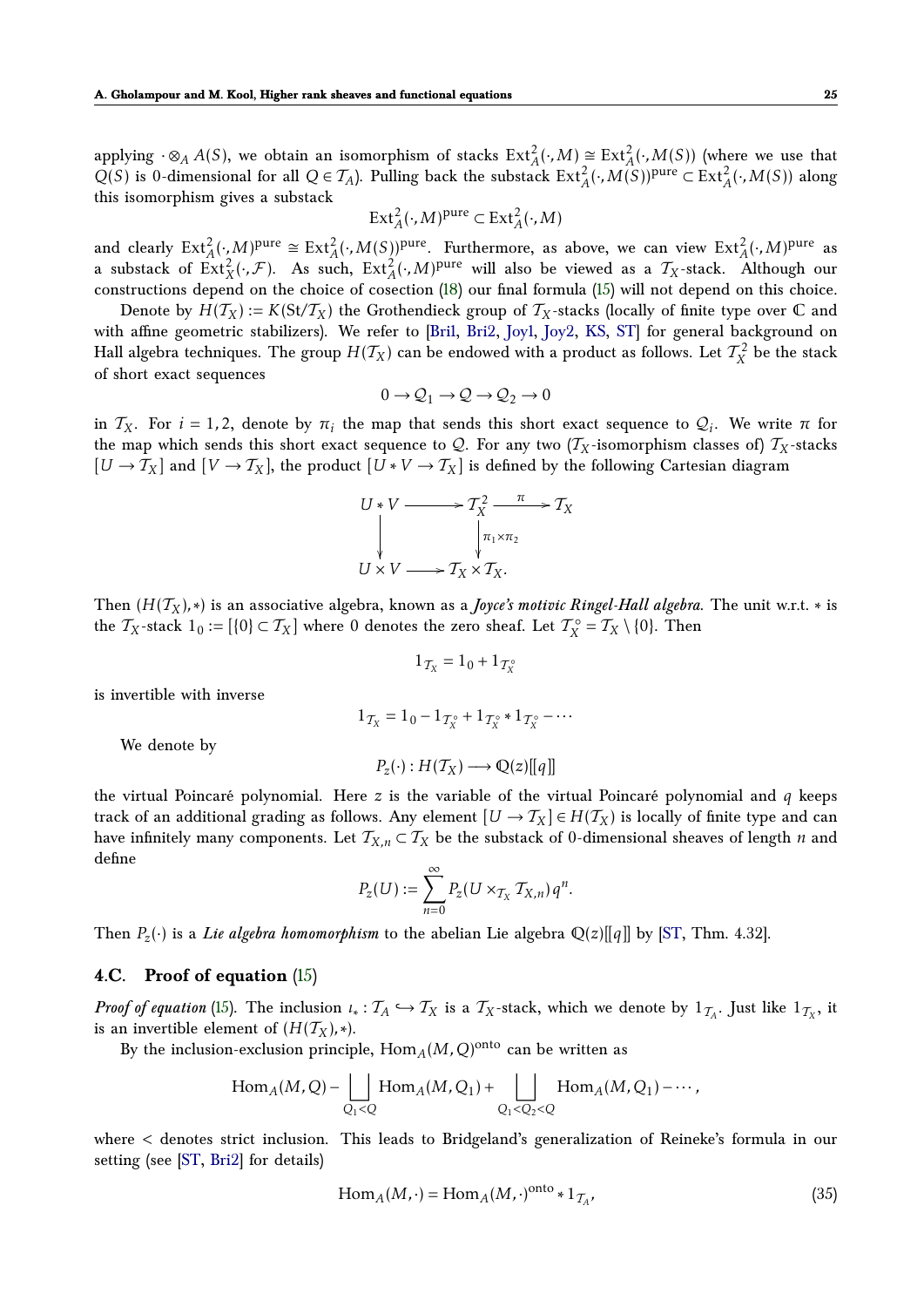where we view all stacks as  $T_X$ -stacks. We also use the following identity<sup>[17](#page-25-0)</sup> from [\[ST\]](#page-28-0)

<span id="page-25-2"></span>
$$
\operatorname{Ext}_{A}^{2}(\cdot, M) = 1_{\mathcal{T}_{A}} * \operatorname{Ext}_{A}^{2}(\cdot, M)^{\operatorname{pure}}.
$$

Using the fact that  $P_z$  is a Lie algebra homomorphism we obtain

$$
P_z\Big(\operatorname{Ext}_A^2(\cdot,M)^{\text{pure}}\Big)(z^r q) = P_z\Big(1_{\mathcal{T}_A}^{-1} * \operatorname{Ext}_A^2(\cdot,M)\Big)(z^r q)
$$
  
= 
$$
P_z\Big(\operatorname{Ext}_A^2(\cdot,M) * 1_{\mathcal{T}_A}^{-1}\Big)(z^r q)
$$
  
= 
$$
P_z\Big(\Big(\operatorname{Ext}_A^2(\cdot,M) \oplus \mathbb{C}^{r\ell(\cdot)}\Big) * \Big(\mathbb{C}^{r\ell(\cdot)}\Big)^{-1}\Big)(q).
$$

Over strata in  $T_X$  where  $\text{Hom}_A(M, \cdot)$  is constant, the stacks

<span id="page-25-1"></span>
$$
\mathrm{Hom}_A(M,\cdot), \ \mathrm{Ext}^2_A(\cdot,M) \oplus \mathbb{C}^{r\ell(\cdot)}
$$

are both Zariski locally trivial of the same rank by Lemma [4.1.](#page-22-1) We deduce

$$
P_z\left(\operatorname{Ext}_A^2(\cdot,M)^{\text{pure}}\right)(z^r q) = P_z\left(\left(\operatorname{Ext}_A^2(\cdot,M)\oplus\mathbb{C}^{r\ell(\cdot)}\right)*\left(\mathbb{C}^{r\ell(\cdot)}\right)^{-1}\right)(q)
$$
  
= 
$$
P_z\left(\operatorname{Hom}_A(M,\cdot)*(\mathbb{C}^{r\ell(\cdot)})^{-1}\right)(q).
$$
 (36)

We also have

$$
P_z\left(\text{Hom}_A(M, \cdot)^{\text{onto}}\right)(q) = P_z\left(\text{Hom}_A(M, \cdot) * 1_{\mathcal{I}_A}^{-1}\right)(q)
$$
  
= 
$$
P_z\left(\left(\text{Hom}_A(M, \cdot) * (\mathbb{C}^{r\ell(\cdot)})^{-1}\right) * \left(\mathbb{C}^{r\ell(\cdot)} * 1_{\mathcal{I}_A}^{-1}\right)(q).
$$
 (37)

Define

<span id="page-25-3"></span>
$$
U := \operatorname{Hom}_A(M, \cdot) * (\mathbb{C}^{r\ell(\cdot)})^{-1},
$$
  

$$
V := \mathbb{C}^{r\ell(\cdot)} * 1_{\mathcal{T}_A}^{-1}.
$$

By [\[ST,](#page-28-0) Thm. 4.34], if both  $\lim_{z\to 1} P_z(U)$  and  $\lim_{z\to 1} P_z(V)$  exist, then we have

<span id="page-25-4"></span>
$$
\lim_{z \to 1} P_z(U*V) = \lim_{z \to 1} P_z(U) \lim_{z \to 1} P_z(V).
$$
\n(38)

By  $(36)$  we have

$$
\lim_{z \to 1} P_z(U)(q) = \lim_{z \to 1} P_z\Big(\operatorname{Ext}_A^2(\cdot, M)^{\text{pure}}\Big)(z^r q)
$$

$$
= \sum_{n=0}^{\infty} e\Big(\operatorname{Quot}_A(\operatorname{Ext}_A^1(M, A), n)\Big) q^n,
$$

where the second line follows from  $Ext_A^2(\cdot,M)^{pure} \cong Ext_A^2(\cdot,M(S))^{pure}$  and Theorem [3.4.](#page-15-0) Since we have  $\mathbb{C}^{r\ell(\cdot)} \cong \text{Hom}_{A}(A^{\oplus r},\cdot)$ , the analog of [\(35\)](#page-24-1) with *M* replaced by  $A^{\oplus r}$  gives

$$
\lim_{z \to 1} P_z(V)(q) = \lim_{z \to 1} P_z \Big( \operatorname{Hom}_A(A^{\oplus r}, \cdot)^{\operatorname{onto}} \Big)(q)
$$

<span id="page-25-0"></span><sup>&</sup>lt;sup>17</sup> [↑](#page-25-2) The proof of this identity goes as follows. First we observe that  $1_{\mathcal{T}_A} * \text{Ext}^1_A(\cdot, A/I_C)$ <sup>pure</sup> = Ext<sub>A</sub>( $\cdot$ , A/I<sub>*C*</sub>) as in [\[ST\]](#page-28-0). This comes from a geometric bijection from LHS to RHS. An object of LHS consists of a short exact sequence  $0 \to Q_1 \to Q \to Q_2 \to 0$ in  $T_A$  together with a PT pair  $0 \to A/I_C \to F \to Q_2 \to 0$ . To these data, we assign the induced short exact sequence given by  $0 \rightarrow A/I_C$  →  $F \times_{Q_2} Q \rightarrow Q \rightarrow 0$ . This geometric bijection restricts to a geometric bijection  $1_{\mathcal{T}_A} * \text{Ext}_A^2(\cdot, M)$ <sup>pure</sup> →  $\text{Ext}_A^2(\cdot, M)$ . This follows by noting that  $0 \to A/I_C \to F \to Q_2 \to 0$  satisfies the property described in Step 1 of Sections [3.B](#page-15-2) and [3.C](#page-19-1) if and only if 0 →  $A/I_C$  →  $F \times_{Q_2} Q$  →  $Q$  → 0 satisfies this property.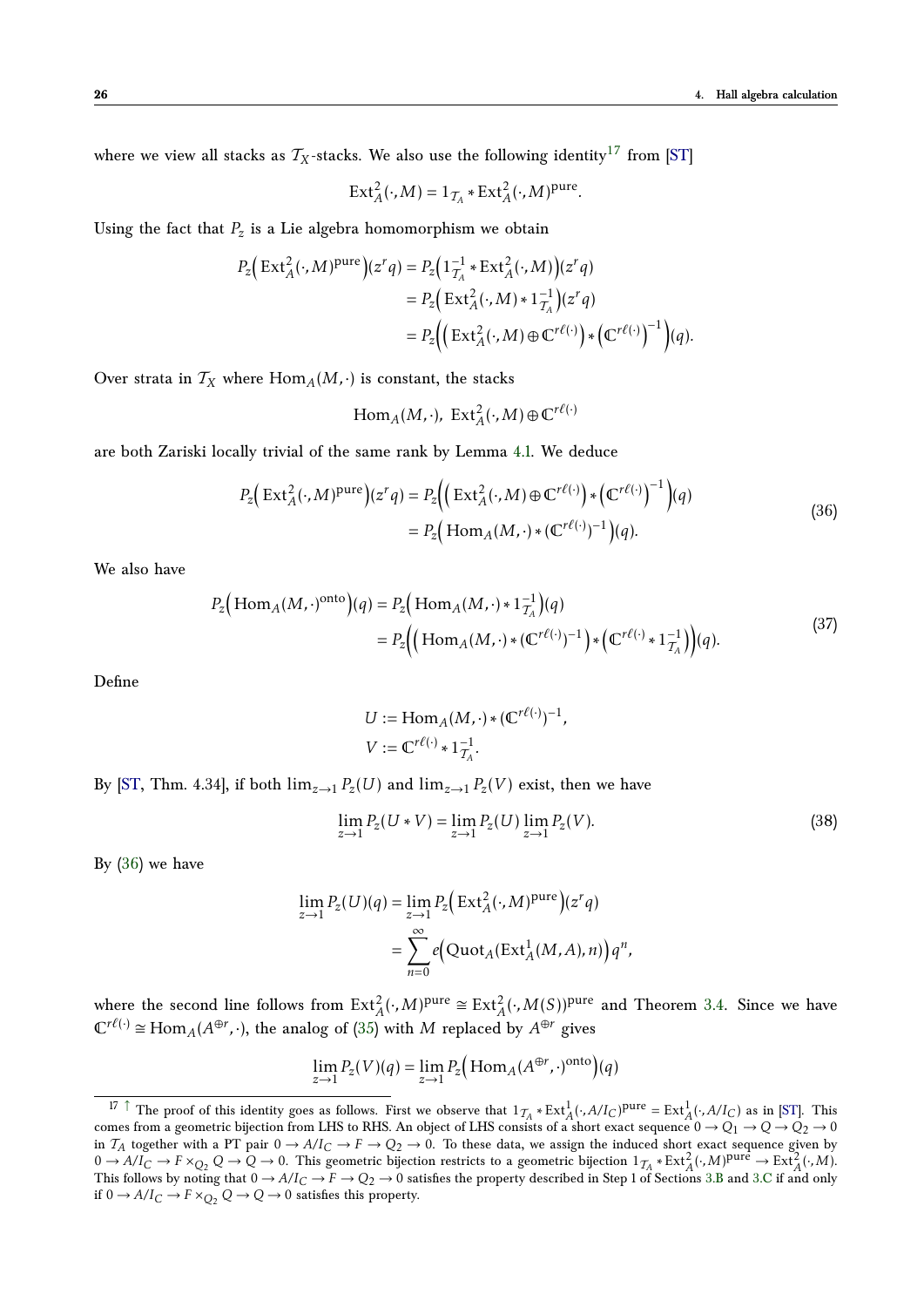$$
= \mathsf{M}(q)^{re(\operatorname{Spec} A)},
$$

where the second line follows from Cheah's formula (see the proof of Proposition [2.3\)](#page-9-4). Finally [\(37\)](#page-25-3) yields

$$
\lim_{z \to 1} P_z(U*V) = \lim_{z \to 1} P_z(\text{Hom}(M, \cdot)^{\text{onto}})(q)
$$

$$
= \sum_{n=0}^{\infty} e(\text{Quot}_A(M, n)) q^n.
$$

Therefore equation [\(38\)](#page-25-4) implies the formula we want to prove

$$
\sum_{n=0}^{\infty} e\big(\text{Quot}_A(M,n)\big)q^n = M(q)^{re(\text{Spec } A)} \sum_{n=0}^{\infty} e\big(\text{Quot}_A(\text{Ext}^1(M,A),n)\big)q^n.
$$

## <span id="page-26-0"></span>**References**

- <span id="page-26-6"></span>[AK] A. B. Altman and S. L. Kleiman, *Compactifying the Picard scheme*, Adv. Math. **35** (1980), no. 1, 50–112. [MR-0555258](http://www.ams.org/mathscinet-getitem?mr=0555258)
- <span id="page-26-11"></span>[AM] M. F. Atiyah and I. G. MacDonald, *Introduction to commutative algebra*, Addison-Wesley Publishing Co., Reading, Mass./London-Don Mills, Ont. 1969. [MR-0242802](http://www.ams.org/mathscinet-getitem?mr=0242802)
- <span id="page-26-4"></span>[BR] S. Beentjes and A. Ricolfi, *Virtual counts on Quot schemes and the higher rank local DT/PT correspondence*, preprint 2018. [arXiv:1811.09859](https://arxiv.org/abs/1811.09859)
- <span id="page-26-10"></span>[Bou1] N. Bourbaki, *Éléments de Mathématiques. Algèbre commutative. Chapitres 1 à 4*. Springer, Berlin, 2006.
- <span id="page-26-12"></span>[Bou2] N. Bourbaki, *Éléments de Mathématiques. Algèbre commutative. Chapitres 5 à 7*. Springer, Berlin, 2006.
- <span id="page-26-14"></span>[Bri1] T. Bridgeland, *An introduction to motivic Hall algebras*, Adv. Math. **229** (2012), no. 1, 102–138. [MR-](http://www.ams.org/mathscinet-getitem?mr=2854172)[2854172](http://www.ams.org/mathscinet-getitem?mr=2854172)
- <span id="page-26-2"></span>[Bri2] T. Bridgeland, *Hall algebras and curve-counting invariants*, J. Amer. Math. Soc. **24** (2011), no. 4, 969–998. [MR-2813335](http://www.ams.org/mathscinet-getitem?mr=2813335)
- <span id="page-26-8"></span>[BK] J. Bryan and M. Kool, *Donaldson-Thomas invariants of local elliptic surfaces via the topological vertex*, Forum Math. Sigma **7** (2019), e7, 45pp. [MR-3925498](http://www.ams.org/mathscinet-getitem?mr=3925498)
- <span id="page-26-7"></span>[Che] J. Cheah, *On the cohomology of Hilbert schemes of points*, J. Algebraic Geom. **5** (1996), no. 3, 479–511. [MR-1382733](http://www.ams.org/mathscinet-getitem?mr=1382733)
- <span id="page-26-13"></span>[Eis] D. Eisenbud, *Commutative algebra. With a view toward algebraic geometry.* Graduate Texts in Mathematics, vol. 150, Springer-Verlag, New York, 1995. [MR-1322960](http://www.ams.org/mathscinet-getitem?mr=1322960)
- <span id="page-26-9"></span>[EGA] A. Grothendieck, *Éléments de géométrie algébrique. IV. Étude locale des schémas et des morphismes de schémas IV.* Inst. Hautes Études Sci. Publ. Math. **32** (1967), 5–361. [MR-0238860](http://www.ams.org/mathscinet-getitem?mr=0238860)
- <span id="page-26-5"></span>[GK1] A. Gholampour and M. Kool, *Stable reflexive sheaves and localization*, J. Pure Appl. Algebra **221** (2017), no. 8, 1934–1954. [MR-3623176](http://www.ams.org/mathscinet-getitem?mr=3623176)
- <span id="page-26-3"></span>[GK2] A. Gholampour and M. Kool, *Rank 2 wall-crossing and the Serre correspondence*, Selecta Math. (N.S.) **23** (2017), no. 2, 1599–1617. [MR-3624920](http://www.ams.org/mathscinet-getitem?mr=3624920)
- <span id="page-26-1"></span>[GK4] A. Gholampour and M. Kool, *in preparation*.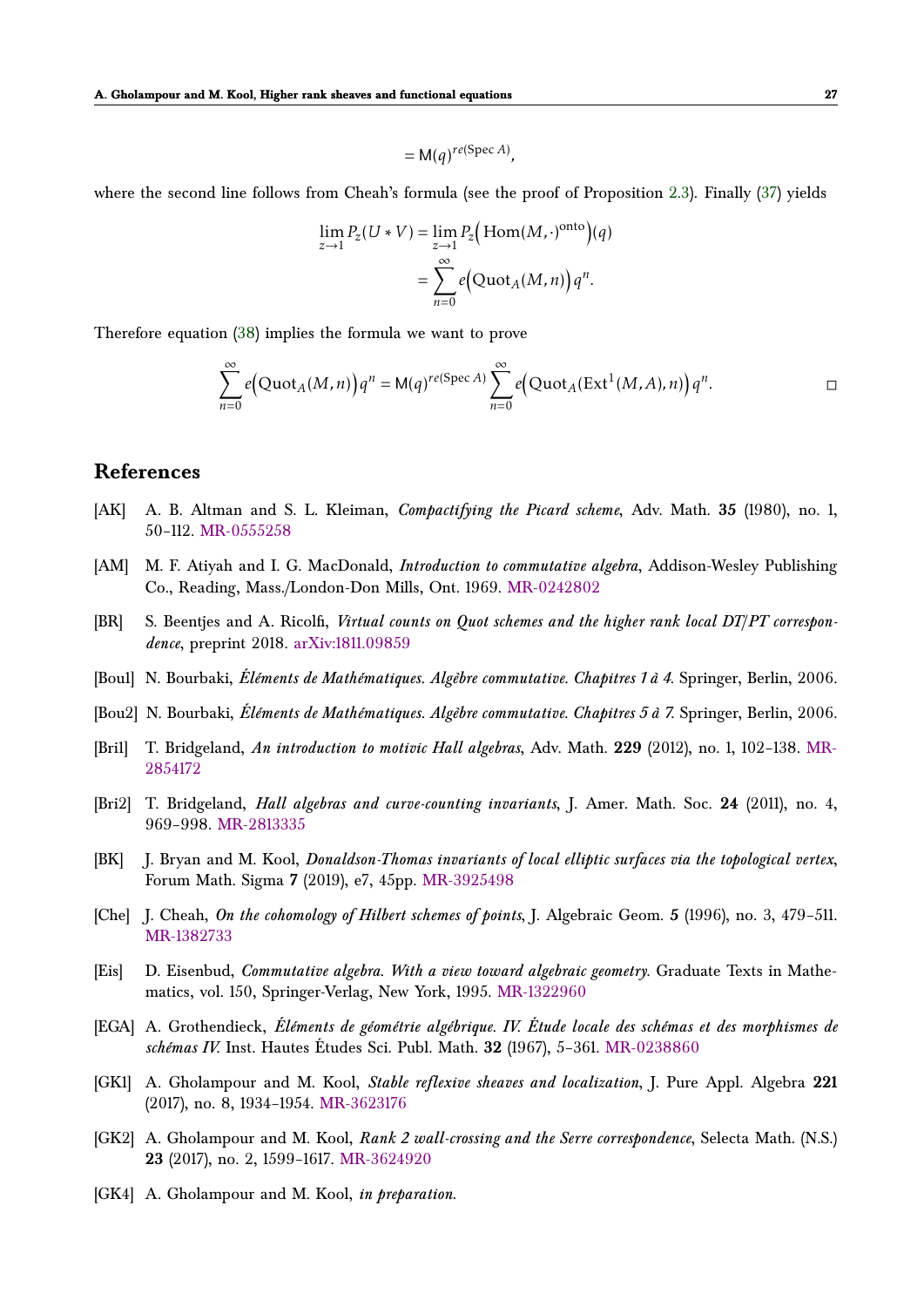- <span id="page-27-2"></span>[GKY] A. Gholampour, M. Kool, and B. Young, *Rank 2 sheaves on toric 3-folds: classical and virtual counts*, Int. Math. Res. Not. IMRN 2018, no. 10, 2981–3069. [MR-3805195](http://www.ams.org/mathscinet-getitem?mr=3805195)
- <span id="page-27-15"></span>[GLS] T. S. Gustavsen, D. Laksov, and R. M. Skjelnes, *An elementary, explicit, proof of the existence of Quot schemes of points*, Pacific J. Math. **231** (2007), no. 2, 401–415. [MR-2346502](http://www.ams.org/mathscinet-getitem?mr=2346502)
- <span id="page-27-17"></span>[Har1] R. Hartshorne, *Algebraic geometry*, Graduate Texts in Mathematics, vol. 52, Springer-Verlag, New York-Heidelberg, 1977. [MR-0463157](http://www.ams.org/mathscinet-getitem?mr=0463157)
- <span id="page-27-10"></span>[Har2] R. Hartshorne, *Stable reflexive sheaves*, Math. Ann. **254** (1980), no. 2, 121–176. [MR-0597077](http://www.ams.org/mathscinet-getitem?mr=0597077)
- <span id="page-27-11"></span>[Hun] C. Huneke, *Lectures on local cohomology*. With an appendix by A. Taylor. In: Contemp. Math., vol. 436, Interactions between homotopy theory and algebra, pp. 51–99, Amer. Math. Soc., Providence, RI, 2007. [MR-2355770](http://www.ams.org/mathscinet-getitem?mr=2355770)
- <span id="page-27-0"></span>[HL] D. Huybrechts and M. Lehn, *The geometry of moduli spaces of sheaves*. Second edition. Cambridge Mathematical Library, Cambridge University Press, Cambridge, 2010. [MR-2665168](http://www.ams.org/mathscinet-getitem?mr=2665168)
- <span id="page-27-9"></span>[Joy1] D. Joyce, *Constructible functions on Artin stacks*, J. London Math. Soc. (2) **74** (2006), no. 3, 583–606. [MR-2286434](http://www.ams.org/mathscinet-getitem?mr=2286434)
- <span id="page-27-18"></span>[Joy2] D. Joyce, *Configurations in abelian categories. II. Ringel-Hall algebras.* Adv. Math. **210** (2007), no. 2, 635–706. [MR-2303235](http://www.ams.org/mathscinet-getitem?mr=2303235)
- <span id="page-27-13"></span>[Kol] J. Kollár, *Hulls and husks*, preprint 2008. [arXiv:0805.0576](https://arxiv.org/abs/0805.0576)
- <span id="page-27-19"></span>[KS] M. Kontsevich and Y. Soibelman, *Stability structures, motivic Donaldson-Thomas invariants and cluster transformations*, preprint 2008. [arXiv:0811.2435](https://arxiv.org/abs/0811.2435)
- <span id="page-27-7"></span>[Lo1] J. Lo, *Polynomial Bridgeland stable objects and reflexive sheaves*, Math. Res. Lett. **19** (2012), no. 4, 873–885. [MR-3008421](http://www.ams.org/mathscinet-getitem?mr=3008421)
- <span id="page-27-8"></span>[Lo2] J. Lo, *A relation between higher-rank PT stable objects and quotients of coherent sheaves*, preprint 2018. [arXiv:1810.01380](https://arxiv.org/abs/1810.01380)
- <span id="page-27-14"></span>[Mac] R. D. MacPherson, *Chern classes for singular algebraic varieties*, Ann. of Math. (2) **100** (1974), 423–432. [MR-0361141](http://www.ams.org/mathscinet-getitem?mr=0361141)
- <span id="page-27-6"></span>[Obe] G. Oberdieck, *On reduced stable pair invariants*, Math. Z. **289** (2018), no. 1-2, 323–353. [MR-3803792](http://www.ams.org/mathscinet-getitem?mr=3803792)
- <span id="page-27-1"></span>[OSS] C. Okonek, M. Schneider, and H. Spindler, *Vector bundles on complex projective spaces*, Progress in Mathematics, vol. 3, Birkhäuser, Boston, Mass., 1980. [MR-0561910](http://www.ams.org/mathscinet-getitem?mr=0561910)
- <span id="page-27-3"></span>[PT1] R. Pandharipande and R. P. Thomas, *Curve counting via stable pairs in the derived category*, Invent. Math. **178** (2009), no. 2, 407–447. [MR-2545686](http://www.ams.org/mathscinet-getitem?mr=2545686)
- <span id="page-27-4"></span>[Ric1] A. Ricolfi, *Local contributions to Donaldson-Thomas invariants*, Int. Math. Res. Not. IMRN 2018, no. 19, 5995–6025. [MR-3867400](http://www.ams.org/mathscinet-getitem?mr=3867400)
- <span id="page-27-5"></span>[Ric2] A. Ricolfi, *The DT/PT correspondence for smooth curves*, Math. Z. **290** (2018), no. 1-2, 699–710. [MR-](http://www.ams.org/mathscinet-getitem?mr=3848452)[3848452](http://www.ams.org/mathscinet-getitem?mr=3848452)
- <span id="page-27-16"></span>[Ryd] D. Rydh, *Families of cycles and the Chow scheme*, PhD thesis, KTH, Stockholm, 2008. Available at <https://people.kth.se/~dary/thesis/thesis.pdf>
- <span id="page-27-12"></span>[Sch] E. Schlesinger, *Ext and base change*, preprint 1993. <http://www1.mate.polimi.it/~enrsch/EXT.pdf>